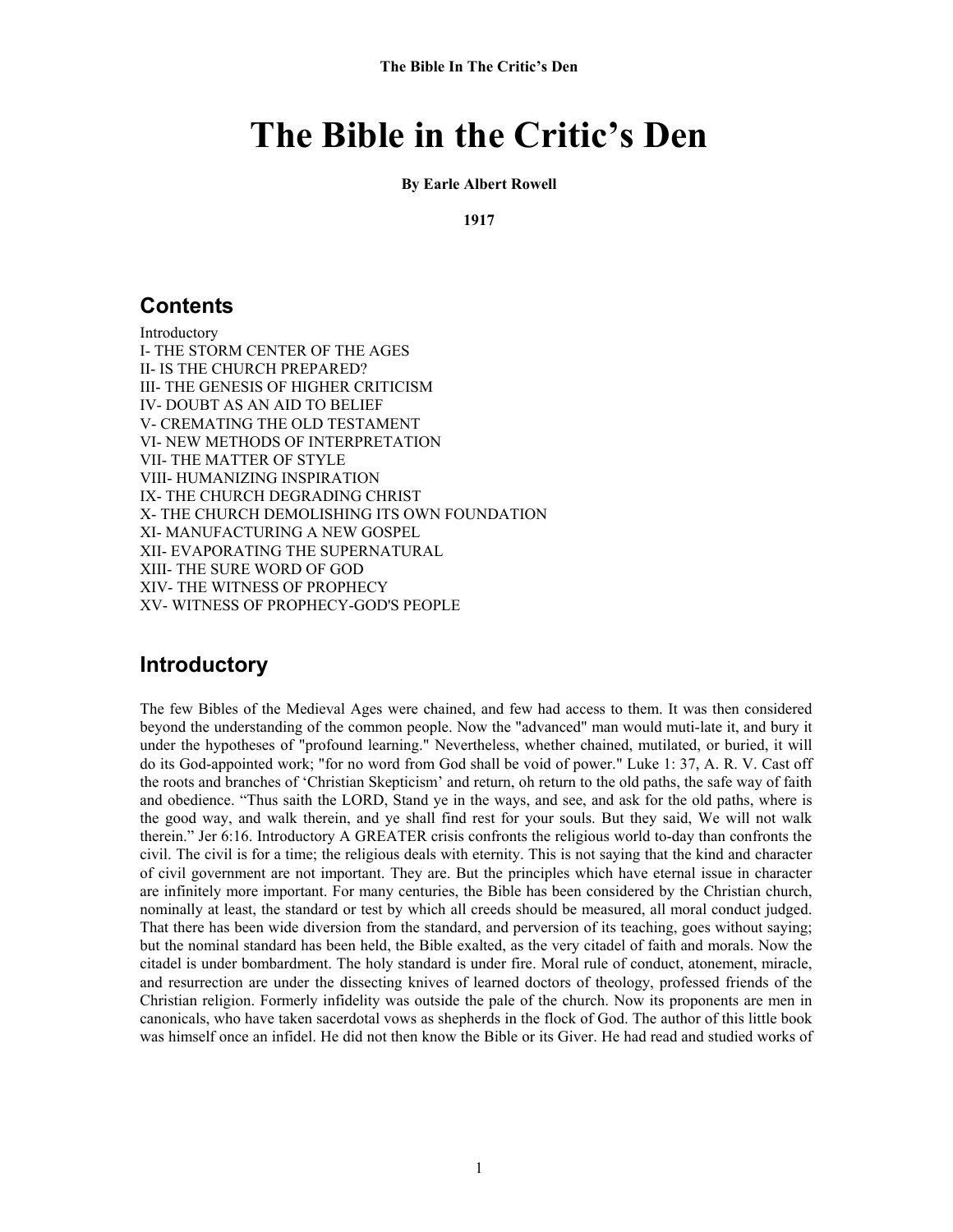infidelity to confirm his non-belief. Interested and eager, yet he found no rest, no satisfaction. When he came to see divinity in the Word, righteousness and life the central aim and purpose of the Book, Christ Jesus, Saviour and Friend, vicarious Sacrifice and coming King, he gave himself to the militant army of faith, and against the false theories which would undermine the confidence, guide, and hope, of humanity. Needless to say that much more could be written, has been written; but publishers and author have deemed best to give a small work a large circulation rather than a more pretentious volume a limited sale. This book is sent forth with the prayer that it may confirm the faith of the believing, and turn from the darkness of doubt those who feel themselves slipping from the foundation of God's eternal verities. THE PUBLISHERS.

The ocean storms and waves have been beating about the rock for ages, and dashing their thundering volumes upon its invulnerable strength. But the rock still stands, a foundation for the beneficent lighthouse, which sends its guiding waves over the stormy deep. The Bible is God's rock of truth. Sometimes men fail in furnishing the light, but the Rock of the Word stands fast forever!

# **1. THE STORM CENTER OF THE AGES**

THE most bitterly hated book in all the world is the Bible. Men have written thousands of volumes, and spent millions of dollars, to disprove it. Fifteen hundred years ago, the emperor Julian brought to bear the vast wealth and powerful army of Rome to reestablish the Jewish temple and religion, in order to disprove the prophecies of the Bible. A few years ago, Sir William Ramsay journeyed over Asia Minor to demonstrate that the New Testament could not be true, and ended by writing books proving its truth. In their furious endeavor to annihilate the Bible, men have turned the key, lifted the headsman's ax, pulled the rope, applied the fagot, betrayed son and daughter, father and mother, to horrible fates, soaked the soil of Europe and written the pages of history with the blood of the world's noblest and best. Why this strange obsession? Why this animosity, as fresh and acrimonious to-day as when the Word Himself hung upon the accursed tree, the victim of the murderous rage of a whole people He had come to benefit? Why this virulent passion of 1,900 years of cyclonic vindictiveness towards a religion whose basic principle is love to God and love to man? This is an enigma that has saddened the hearts of those who feel, and puzzled the intellects of those who think. The Bible is the most expensive possession of the human race. It has cost the blood of millions of martyrs. The earth's greatest and wisest have gladly given their lives that it might live. The Son of God shed His precious lifeblood that "every nation, and kindred, and tongue, and people" might read it. Around the Bible have raged, in varying fury, the storms of the ages. All the moral and intellectual forces of the centuries have mustered their strength in attack and defense of this one Book, and its product, Christianity. The attack, and therefore the defense, have altered in form only to increase in intensity as the centuries have passed. Never for a moment has the battle ceased. There have been lulls, invariably followed by a fiercer attack upon some other point. No other book could have withstood a thousandth part of the fiendish, seductive, deceptive, insidious, infuriate assault that has been directed for so many centuries against the Bible. How, then, it may be asked, can the Bible endure it? The Bible is more than a book, though it is the greatest of all books. It is more than a compendium of ethics, though it has revolutionized ethics. It is more than a system of morals, though it is the basis of morals. It is more than a philosophy of life, though it has transformed life. It is more than a religion, though it is the source of Christianity, the world's only true religion. The Bible is all of this and infinitely more. It is the life of God expressed in words and exemplified in the life of His Son; and this life it is which flows into the soul of the believer, making him the heir of eternity. Man is not saved by theology, new or old, nor by creeds, good or bad, but by Christ. What we need is not a new theology, but a new heart; not a change of legislation, but a change of character. The recent attempt to tinker the Ten Commandments and the Bible to suit man's disposition, so as to save man the trouble of suiting his disposition to the Ten Commandments and the Bible, is not the way to save man, but to damn him; is but the age-old battle raging within the gospel fort. While the Bible is the result of God's seeking man, all human philosophies and isms are the fruit of man's seeking God. While "destiny without God is a riddle, and history without God is a tragedy," salvation without Christ is suicide, and Christianity without the Bible is the doom of nations, the end of the world. Infidelity takes many forms. When to be a Christian is to court death, there are few infidels within the pale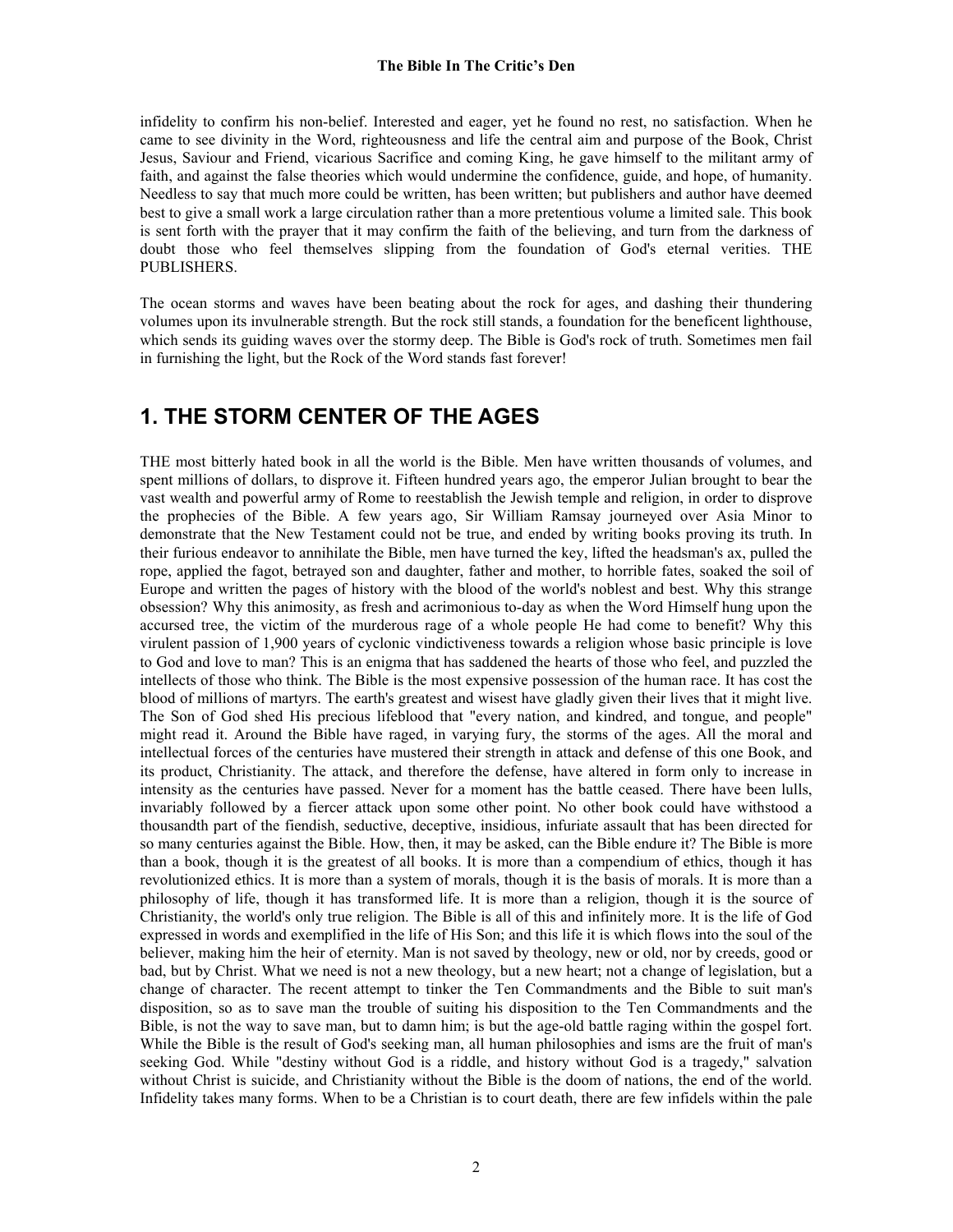of the church; but when Christianity lowers the standard to include the world, inevitably the skeptics come in. Paul, ages ago, said that wolves would enter the flock and not spare it. Christ foretold as much, more than once. It should not surprise us, then, to find this a fact. Sad as it will be, it is our duty to defend the Bible against the skepticism of its professed defenders when these professors adopt the infidelity of the past and exalt it in the church as new light. Many churches are yet stanch and true, and are trying to keep the insidious unbelief of some ministers out of their pulpits and church literature. What neither the ignorance of the bigot nor the hatred of the armed oppressor, the narrowness of the pedant nor the scoffing malice of the infidel, could accomplish, the defection of some of the trusted religious leaders has done. While for centuries the combined might of the Bible's enemies beat vauntingly, fiercely, but in vain, against the bulwarks of Christianity, ecclesiastical hands, pledged to the defense of the heavenly country, have torn the banner of Christ from the tower staff, and opened the gates of the fort to the enemies of the Bible, so that now the battle over the Bible rages, for the first time since the Master's death, within the church and around the pulpit. As we look at present-day events, we are compelled to ask: "Are the convulsions of society the harbingers of a better era? Are the throes through which humanity is passing the birth pangs that are to give us a grander civilization, or are they the death agonies of the human race? Are the doubts of the doctors of divinity the germs of a higher belief, or the final and most audacious entrenchment of infidelity within the church? Is the skepticism of the church's leaders a nobler spirituality, or has every doubt a sin sticking to its roots? Are the pulverized Bible and a fallible human Jesus the foundation of a diviner religion, a surer salvation, or the certain evidence of religious decay and dissolution?" The church, it has been said, has done everything with the Scriptures except obey them. They have been read aloud in homes, enshrined in magnificent edifices of worship, honored in gorgeous ceremonies, commented on, trimmed, and glossed, till now many ministers and their flocks regard them as a sort of Arabian tales, and Jesus as merely a purer Buddha or a wiser Socrates. The man who proclaims a belief in the infallibility of the Bible and in the deity of Christ is in many religious circles a religious curiosity, a survival of an antique superstition. "They shall put you out of the synagogues," said Jesus; "yea, the hour cometh, that whosoever killeth you shall think that he offereth service unto God. And these things will they do, because they have not known the Father, nor Me." John 16:2,3. The history of hundreds of years, and the torturous death of many martyrs, are a horrible but practical commentary upon these words of Jesus. Theism alone, a mere belief in God, is so far from being sufficient, that Christ's own death was consummated by men of fervent theistic faith. The Mohammedans are the most rigid and enthusiastic monotheists in the world, but their history also shows them to exercise in behalf of their religion, cruelty, immense and unsparing. Herein lies much of the danger of the present-day destructive criticism that is indulged by all too many ministers, many of them ignorant of the threatening dangers of their teachings. The faith of the critical ministers is not based on nor derived from the Bible. They are drifting, without knowing it, towards theism, pure and simple, like Unitarianism. However numerous the eddies of the present current of destructive criticism, and no matter whether found in or out of the church, the whole stream has been in one direction - to demolish Christ as our Saviour, the Decalogue as the standard of moral law, and the Bible as the infallible will of God, leaving us evolution in place of a Saviour, human conceptions of right in place of the Decalogue, and philosophy in place of the Bible. If the little Rome of Marius could hurl back the hordes of invading Cimbri and Teutons, says Charles Jefferson, who would have dreamed that the mighty Rome of Augustus would fall a prey to the weak descendants of the invaders? If the few believers of the apostolic days were victorious against the hatred of the Jew, the subtlety of the Greek, and the iron might of Rome, combined, who would have dreamed that scores of millions of Christians in the twentieth century would surrender their faith to the ridicule of the modern critics? Still the battle goes on, with the Bible as the battle center in every charge. It has survived the hatred of the infidel, the blind, unreasoning zeal of the fanatic, and the contemptuous indifference of the selfseeker. Will it survive the combined attacks of avowed infidels without, and baptized, secret infidels within? Never before in all the long and tempestuous history of war against the Bible, have its open enemies and its professed friends combined to discredit it. How will it fare under this Ingersoll-Judas onslaught? In every church are many who are aroused to ask this question, and who seek to unite with the friends of the Bible in concerted defense against its enemies wherever found. It is the purpose of this little book to aid in this defense. God's word spoke light to the primitive earth; that Word is light still to the soul of faith. There is but one effective preparation -- panoplied in "the whole armor of God."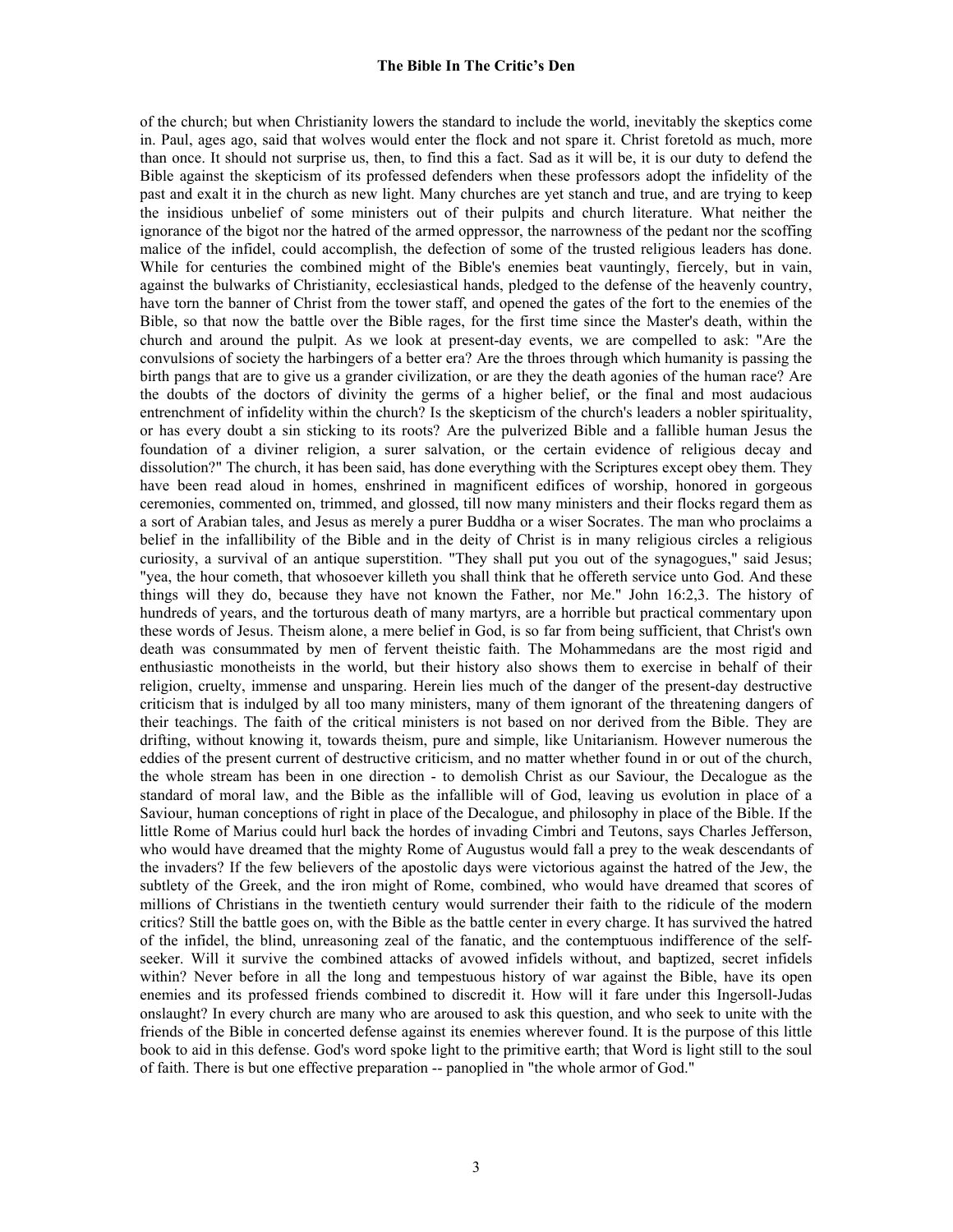# **2 - IS THE CHURCH PREPARED?**

PREPAREDNESS" is the great word of the hour, the word to conjure with. It has even supplanted so mighty and so popular a word as "efficient." Preparedness is efficiency for the future - is being efficient for an event which we believe or know to be inevitable. Preparedness, then, is the foresight of efficiency, is efficiency carried to the highest point of service. Preparedness postulates the ability not only to arm for an emergency, but also to foresee what the emergency will be. Obviously, to prepare for something that never could happen, would be folly. The only reason a nation prepares for war is because it believes war to be either possible or inevitable. Likewise, if a nation, in preparing, could, by some fortunate eventuality, know just what kind of fighting engines would be most effective in the future, that nation would concentrate on their manufacture. To prepare for war, then, presumes the possibility of war, coupled with a belief that certain armaments will afford efficient protection. How relieved and delighted would our statesmen be if a true prophet should arise and tell them not only the how and the when of future national trouble, but also detail to them how to be prepared for it all! While nations do not expect and will not receive such coveted guidance, the church of God has had detailed information on all points of controversy and trial that ever would harass it, together with a complete set of instructions, which, if followed, infallibly insure victory for her in every conflict. Preparedness has been a fundamental teaching of the prophets for ages. Amos, 2,700 years ago, issued the startling warning to the church, "Prepare to meet thy God, 0 Israel." Amos 4:12. Isaiah, the great prophet of the Messiah's coming, understood the necessity of preparing for that event hundreds of years in advance. Realizing that a comprehension; on the part of Israel, of the significance of Christ's coming would purify their religious life, he sent forth the flaming message, "Prepare ye the way of the Lord, make straight in the desert a highway for our God." Isaiah 40:3. Malachi, the last prophet of the Old Testament, bore, as we would expect, a warning and a prophecy of preparedness for Jesus' coming. "Behold, I will send My messenger, and he shall prepare the way before Me." Mal. 3: 1. Jesus said of John the Baptist that "this is he, of whom it is written, Behold, I send My messenger before Thy face, which shall prepare Thy way before Thee." Matt. 11:10. See also Luke 1:76. John the Baptist's message of preparedness emphasized two things: First, the certainty of the Messiah's soon coming. "The kingdom of heaven is at hand." Second, the only way to prepare for that great and long-looked-for event. "Repent ye: for the kingdom of heaven is at hand." Matt. 3:2. John's work is expressly stated to have been "to make ready a people prepared for the Lord." Luke 1:17. This preparation was to be accomplished, not by the erection of expensive temples, not by higher education, not by science, but by the simple though effective method of repentance. Just before Jesus left this earth, He told of the campaign of preparedness He would carry on in heaven: "I go to prepare a place for you. And if I go and prepare a place for you, I will come again, and receive you unto Myself; that where I am, there ye I may be also." John 14:2, 3. Thus we see that the whole activity of Christ's preparedness campaign looked toward His second advent. That this is true Jesus makes clear in a parable: "If that servant say in his heart, My lord delayeth his coming, . . . that servant, which knew his lord's will, and prepared not himself, neither did according to his will, shall be beaten with many stripes." Luke 12: 45, 47. While the nations are saying, "Proclaim ye this among the gentiles; Prepare war" (Joel 3:9), Christ has sent His servants to sound another preparedness message: "Prepare to meet thy God." While the nations are preparing for Armageddon, are the churches preparing for Christ's return? Are the churches taking advantage of the supernatural revelation of the future as outlined in the Bible, and preparing to meet the awful events it foretells? The nations, not knowing infallibly what the future holds, may be excused for being taken unawares by circumstances. But what excuse can the church give? She has multiplied millions of Bibles in her ranks, each Bible telling clearly what to prepare for and how to prepare. Since the church has no excuse to offer for lack of preparation should she be found in that sad state, it may be pertinent to inquire, Is the church prepared for the emergencies of the present and the horrors of the future? Let us see what her own leaders say. Dr. Washington Gladden, who is usually an enthusiastic optimist, says : "The failure of modern evangelism is not conjectural; the yearbooks show it. . . . It is idle to blink these conditions; we must face them and find out what they mean."-"The Church and Modern Life," pages 179, 180. Many other leading divines concur with Dr. Gladden in this stricture of the results of modern evangelism. If the present methods are a failure, what are the prospects for the future? The future of the church depends largely, as all will admit, upon the number and quality of its leaders. Here, too, we find conditions serious. "The decline in the number of young men in training for the ministry is notorious," says G. B. Thompson, in "Churches and Wage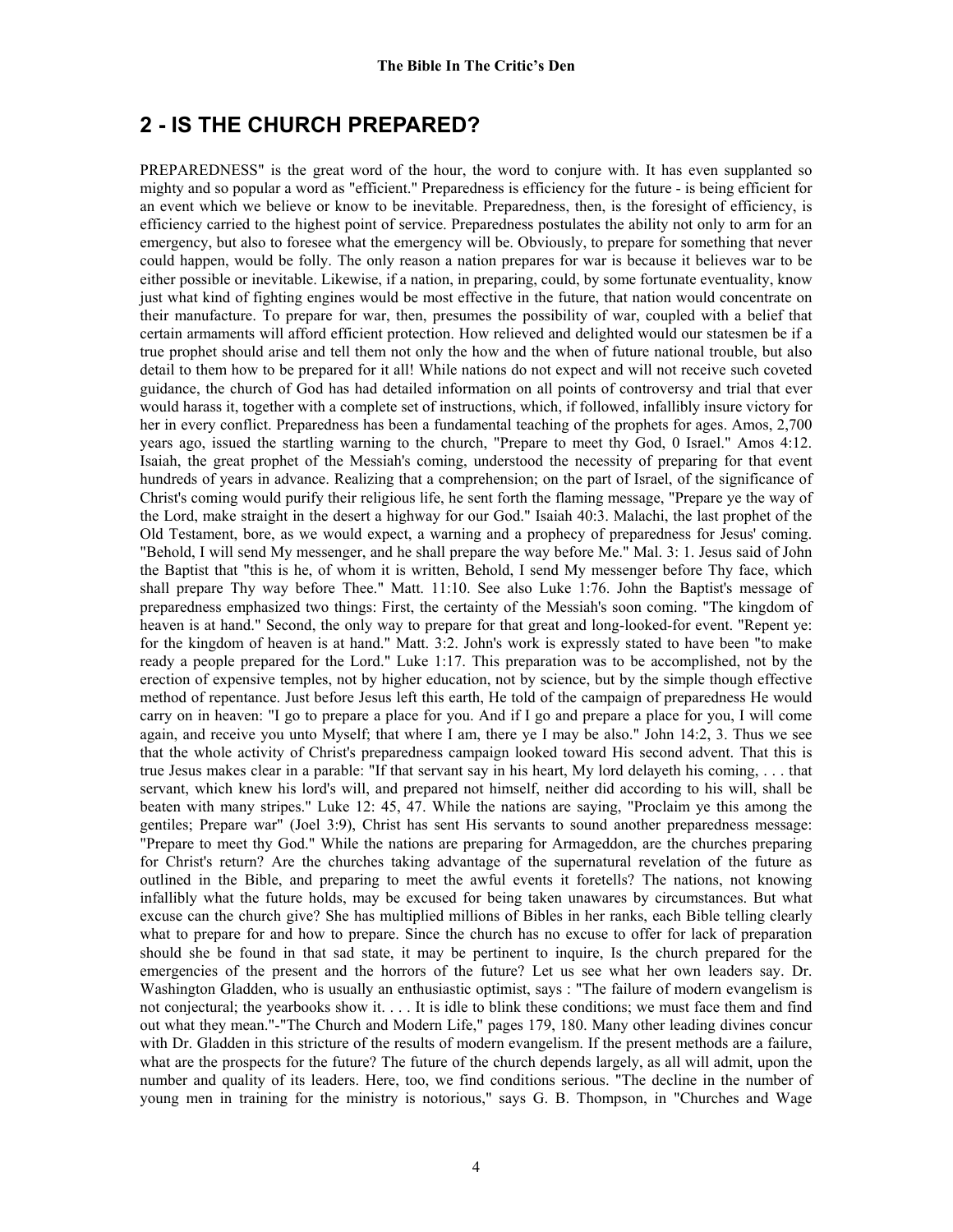Earners," page 192. Even this, serious as it is, is by no means the worst. Dr. George L. Raymond says, "For years, while occupying a professorship necessarily bringing me into close relation with students proficient in oratory, I have noticed a gradual decrease in the proportionate number and quality of those entering the Christian ministry." "Psychology of Inspiration," page 4. Dr. Joseph Henry Crooker says that between 1898 and 1908, there was a relative decrease in the number of students in the American divinity schools, of thirty per cent. ("The Church of To-Day," page 50.) Modern evangelism a failure, an alarming decrease in both number and quality of those entering the ministry! Is this the preparedness Christ has a right to expect? No wonder that Dr. Mott is greatly exercised over these facts. "What calamity," cries he, "next to the withdrawal of Christ's presence, would be more dreaded than to have young men of genius and large equipment withdraw themselves from responding to the call of the Christian ministry?"-"The Future Leadership of the Church," page 4. He admits that the new theologians are responsible for this. "Their views are unsettled as to the nature and authority of the Bible. One finds not only questioning as to the nature of Old Testament revelation, but a serious recrudescence of skepticism about the New Testament. This sense of uncertainty about the character and scope of divine revelation is deepened in the minds of these young men by their observation of ministers who themselves are unsettled and who give public expression to their doubts." Id., page 73. Desperate efforts are put forth to increase the quota of ministerial students, just as is done to increase church membership in too many cases. As some churches lower the standard to increase their popularity, so, in order to increase the number of clerical candidates, those who are practically infidels are not only accepted, but encouraged to enter the ministry. Dr. Mott tries to put as good a face as possible on this ugly fact. Concerning it, he says: "Such difficulties [skepticism as to the fundamentals of Christianity] operate less now than formerly, because Christian leaders have come to feel that a wise tolerance as to formal belief at this period best facilitates the leading of such young men into settled convictions regarding substantial religious truths. They concede that a certain latitude in such matters may be permitted."- Id., page 75. Dr. Mott is known the world over as a great Christian leader, as a man of fervent personal faith. When he gives voice to such discouraging statements as the above, it is only because the facts themselves must force him to admissions that pain him. It is indeed painful to contemplate putting into the ministry, because of a growing decrease of the more desirable, men who are avowed doubters. How can a doubting ministry be expected to make a believing church? The fruit of faith does not grow on the tree of doubt. But we are amazed when we consider the kind of instruction given to the decreasing number and poorer quality who do finally attend the theological colleges. "A theological student," says Dr. Charles Jefferson, "at the end of the first year of his seminary course, is the most demoralized individual to be found on this earth. His early conception of the Bible has been torn down all the way to the cellar, and he is obliged to build up a new conception from the foundations."- "Things Fundamental," pages 120, 121. The "new conception" is the new theology, or higher criticism, which is so popular today. To prepare a church for the strenuous present and the still more strenuous future, with leaders who are "the most demoralized individuals to be found on this earth," will certainly be a tremendous task. Is this preparing for Christ's coming? Is this the way for the church to prepare for any religious work? What teaching is this that so demoralizes the students? Let a leader of the religious thought of this country and of the world answer. Dr. Charles Augustus Briggs, for many years instructor in the Union Theological Seminary, and author of various books used in the theological colleges of the world, teaches that "we are obliged to admit that there are scientific errors in the Bible, errors of astronomy, of geology, of zoology, of botany, and of anthropology. . . . There are chronological, geographical, and other circumstantial inconsistencies and errors. . . . In all matters which constitute the framework of divine instruction, errors may be found."-"Study of Holy Scripture," pages 627, 634. From the above, it would seem impossible for the world to contain a more erroneous book than the Bible. When we realize that such instruction as this is a commonplace in scores of theological schools, we no longer wonder that the students become "the most demoralized individuals to be found on this earth." That these numerous "errors" are never shown does not matter; for the young theological student naturally supposes that his instructors, sworn to the defense of the gospel, would never admit such errors unless they had to do so. Hence he assumes that the learned professors have ample proof for such sweeping statements; and instead of investigating to learn the truth, he too often allows his faith to be blasted by such falsehoods. Need we any longer wonder, in view of the foregoing facts, that the many churches fed with this kind of spiritual poison are fast dying, instead of growing strong and active in preparation for Christ's second coming? The awful calamities thrust upon us by the world war, and the consequent unsettled condition of society, make the demands on the church heavier than ever before in history. At a time when men's faith is being shattered by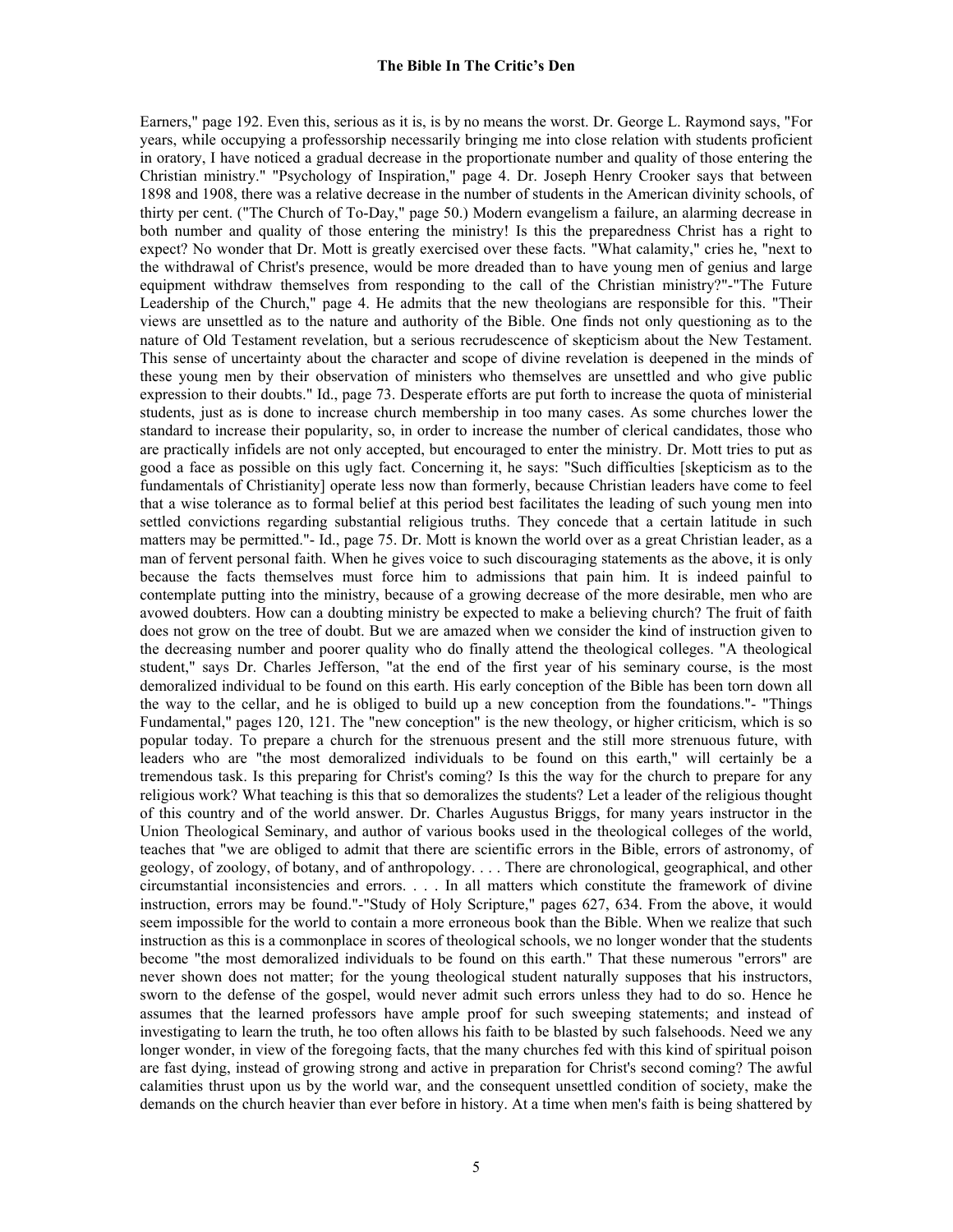terrible events, the world turns to the church for aid, and for a robust faith to carry it through its time of dire distress. And what does it find? - The church too often unprepared, without faith in the Book which foretold the terrible events of the present, and foretells those still future, and also warns and instructs how to prepare to meet them. Church leaders everywhere recognize the fact that the church is at the parting of the ways; that while, in ages past, she has been called to face many a crisis, the most critical of her history presses at the gates. Dr. Crocker says: "The increasing paganism of America is no mere fear or fancy of a timorous pessimist. The thunderheads of a coming storm are on our civic and social horizons. He who will not see them and do what he can to avert the impending storm is either unfortunately blind or criminally indifferent."-"The Church of Today," page 143. What is the present-day tendency within the church in many places? Is it towards greater faith in the Bible as God's infallible Word, or increasing doubt concerning much of it? Let Canon Cheyne, one of the leaders of English Biblical scholarship, answer: "Every competent scholar knows that the 'sober' criticism of to-day was considered 'extravagant' yesterday."-"Bible Problems," page 54. May we infer that the extravagant criticism of today will be considered sober to-morrow? Concerning the term "liberal orthodox," the Rev. M. J. Savage says, "It means, when you interpret it and put it in straight English, that they have given up the old-time belief in almost every one of the points that used to be regarded as absolutely essential."-"Religion for To-Day," page 11. Professor Jordon, of Kingston, puts it "in straight English" also "It is no use attempting to minimize the difference between the traditional view and the critical treatment of the Old Testament. The difference is immense; they involve different views as to the course of Israel's history, progress of revelation, and the nature of inspiration."-"American Journal of Theology," January, 1902, page 114. Dr. Hazzard claims that the two views "are nothing short of mutually destructive."-"Reasons for the Higher Criticism of the Hexateuch," page 17. The Rev. Isaac Gibson affirms that "the traditional and critical views are face to face in open antagonism."-Id., page 100. The Rev. Dr. McFadyen sums up the whole situation clearly "Almost every representative of both parties . . . stands within the church; and that is what constitutes the real pathos of the whole situation. If the critics were all without the church, careless of her interests and indifferent to her Lord, while their opponents were all within the church, alone in their devotion to the service of Christ, the situation might be easily and plausibly explained. But it is not so."- "Old Testament Criticism and the Christian Church," page 313. Shortly after the crucifixion, the banner of faith and practice was held high by the church in spotless purity. Soon some of the leaders reasoned that the pure religion of Christ would be more successful and popular if its demands were not so stringent. Sad was the day for humanity when such a diabolical idea was advocated, and sadder yet the day when it was carried into practice. In the black records of the Dark Ages is written the account of that fatal defection from the high standard of Christ. Terrible was the delusion, blind the reasoning, that led to such a course, and awful was the penalty. The results of that course are much more evident today than they were when it was inaugurated. Criminals at heart now seek the respectability of church membership, the better to carry on their nefarious operations. Two things peculiar to this age conspire to make this possible: the popularity of Christianity as compared with the apostolic age, and the gradual lowering of the standard in many places. That famous divine and author, the late Dr. Josiah Strong, than whom no one had the good of the church more at heart, observed with alarm this tendency. Said he: "Immorality and crime are increasing much more rapidly than church membership. That is, the dangerous and destructive elements are making decidedly greater progress than the conservative. Our churches are growing, our missionary operations extending, our benefactions swelling, and we congratulate ourselves upon our progress; but we have only to continue making the same kind of progress long enough, and our destruction is sure."-"Our Country," page 216. This is a tremendously startling statement. It comes from one of the most acute observers of modern times, and one who was never sensational for effect; yet it is one of the most sensational statements made in this generation. While we see the many activities of the church growing, and congratulate ourselves upon our progress, if we keep on as we are going, our destruction is inevitable. Then we are simply progressing downward. It is a thought of awful import; and Dr. Strong, who was an incurable optimist, would never have given voice to it if he had not been forced to do so by the ugly facts. Dr. Crooker observes the danger, and raises his voice in warning: "The cheapening of the church is one of the alarming signs of the times. . . . Piety has never been made plentiful by being made easy. Sensationalism is not the way to spirituality. . . . Trying to make the church attractive by making it worldly will never enable it to conquer the world."-"The Church of To-Day," pages 55, 56. In order to hold the people who are pleasure-bent, many churches have formed literary clubs, established gymnasiums, swimming clubs, photographic clubs, rambling clubs, tennis and croquet clubs, added billiard rooms, smoking rooms,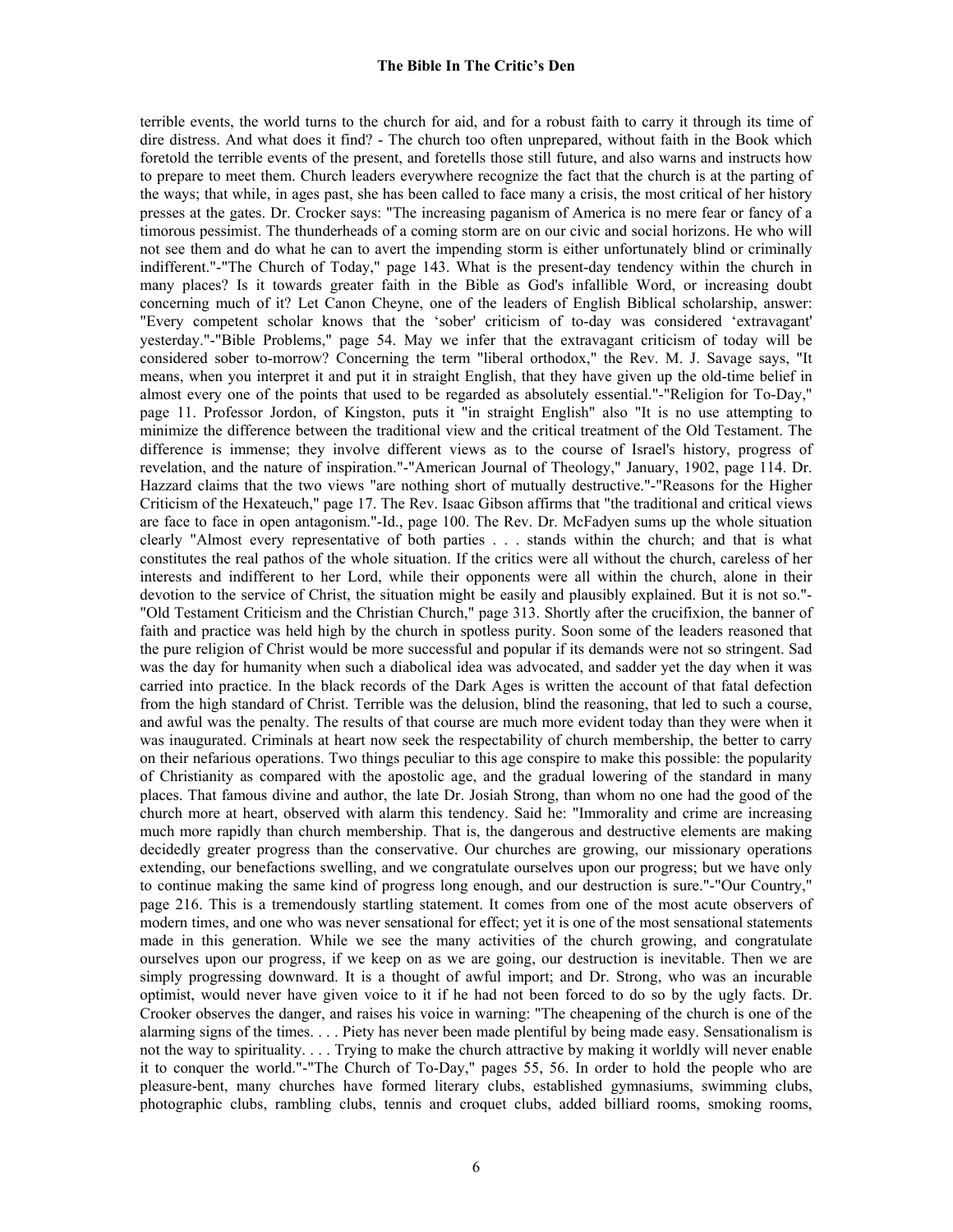restaurants, even dance halls and theaters. A "religious" saloon was opened by Bishop Potter, of New York, to keep the drinking class in touch with the church. But do these efforts avail to bring people to church? In 1840, Boston had one Protestant church to every 1,228 souls; in 1900, one to every 2,234. In New York City, in 1840, there was one to every 955; in 1900, one to every 4,736. There are only one half as many churches to-day, in proportion to the population, as fifty years ago. (Dr. Strong, "Challenge of the City," page 54.) How can we expect other than failure, asks Dr. Strong, when the church dallies with God, and coquets with Satan? During twenty years in New York, a population of 200,000 moved in below Fourteenth Street, and eighty-seven Protestant churches moved out. In Philadelphia, in one section, while the population increased fourfold, twenty-five Protestant churches died or moved out. This is more than a retreat; it is a rout - a stampede. ("Challenge of the City," pages 121, 122.) (Temcat's note- Remember the urgency with which Ellen White was urging the evangelism of the great cities at that time!) When, as Dr. Strong estimated, church members spend \$200,000,000 a year for cigars, and \$7,000,000 a year for missions, one can hardly expect to find overcrowded churches. "Investigation made by the writer," says the Rev. G. B. Thompson, "in New England, and by a friend in a large part of Boston, would not warrant an estimate of even fifteen per cent of the population as regular attendants."-"The Churches and Wage Earners," page 6. "Within recent years," says Stelzle, "forty Protestant churches moved out of the district below Twentieth Street in New York City, while 300,000 people moved in."-"Christianity's Storm Center," page 17. On Sunday, March 19, 1911, the New York Church Association took the census of church attendance of all Christians, Protestants and Catholics, of Manhattan Island, and found that ten per cent of the people were in church. Where were the ninety per cent? It is evident, from the facts presented, that an exceedingly serious condition confronts us in the general condition of the church. The godly men of all denominations recognize the danger, and are seeking to know its meaning, and how to overcome it. It is always wiser to diagnose before prescribing. In the next few chapters, we will inquire into the nature of the trouble, the effects of which are all about us. In the final chapters, we will seek the remedy. Shall we destroy the bridge which has borne millions to hope and salvation?

# **3 - THE GENESIS OF HIGHER CRITICISM**

THE year 1914 saw the beginning of the most horrible catastrophe the world has ever seen since the Flood. This war has devastated a dozen nations, thrown the whole world into a tumult of apprehension, killed and wounded many millions. That this should or could happen in the most highly civilized and Christianized nations of earth has led the whole world to ask, "Is Christianity a failure?" This frightful carnage among Christian peoples, butchering one another with all the ferocity of savages, has given point to the infidel's sneer that after nineteen hundred years of Christianity, the world is no better than in the time of the monster Nero, and seems in some respects worse. Is the cause of this war to be found, as skeptics assert, in the failure of Christianity? Or is it to be found in the rejection of Christianity by those who profess to accept it? That the so-called Christian nations have failed somewhere, none can deny. But are the nations as Christianized as we have been led to suppose? Even in the United States, only about a third of the inhabitants so much as make a profession of Christianity. "Are all those who profess religion real believers in the Bible?" is a question that is asked more insistently, as evidence becomes clearer that many of the religious leaders are teaching infidelity. The Rev. G. A. Gordon, of Boston, is known throughout the nation as a careful, scholarly minister. He recognizes something new in the history of religion. "A new mood has arisen in the sphere of religion. It fills the educated world. It reaches the entire intelligence of the time. Is this new mood for better, or for worse? Is there any law or force upon which one may look for control of the fearful flood? When Christian scholars, teachers, preachers, disciples of the Lord, have, in one degree or another, abandoned immemorial traditions, is there any guide on whom we may rely?"-"Religion and Miracle," pages 149, 150. The Rev. R. F. Horton, one of the leaders of English religious thought, observes the same tendency. "The Bible, which was declared by Chillingworth to be the religion of the Protestants, has been dissected, analyzed, discredited, denied, by Protestant scholars."-"My Belief," page 88. The Rev. Dr. G. A. Smith, known internationally as conservative, is likewise aware of this new movement and its results. Higher criticism "has shaken the belief of some in the fundamentals of religion, distracted others from the zealous service of God, and benumbed the preaching of Christ's gospel."-"Modern Criticism and Preaching of the Old Testament." A new movement that is so prolific of disastrous results is worthy of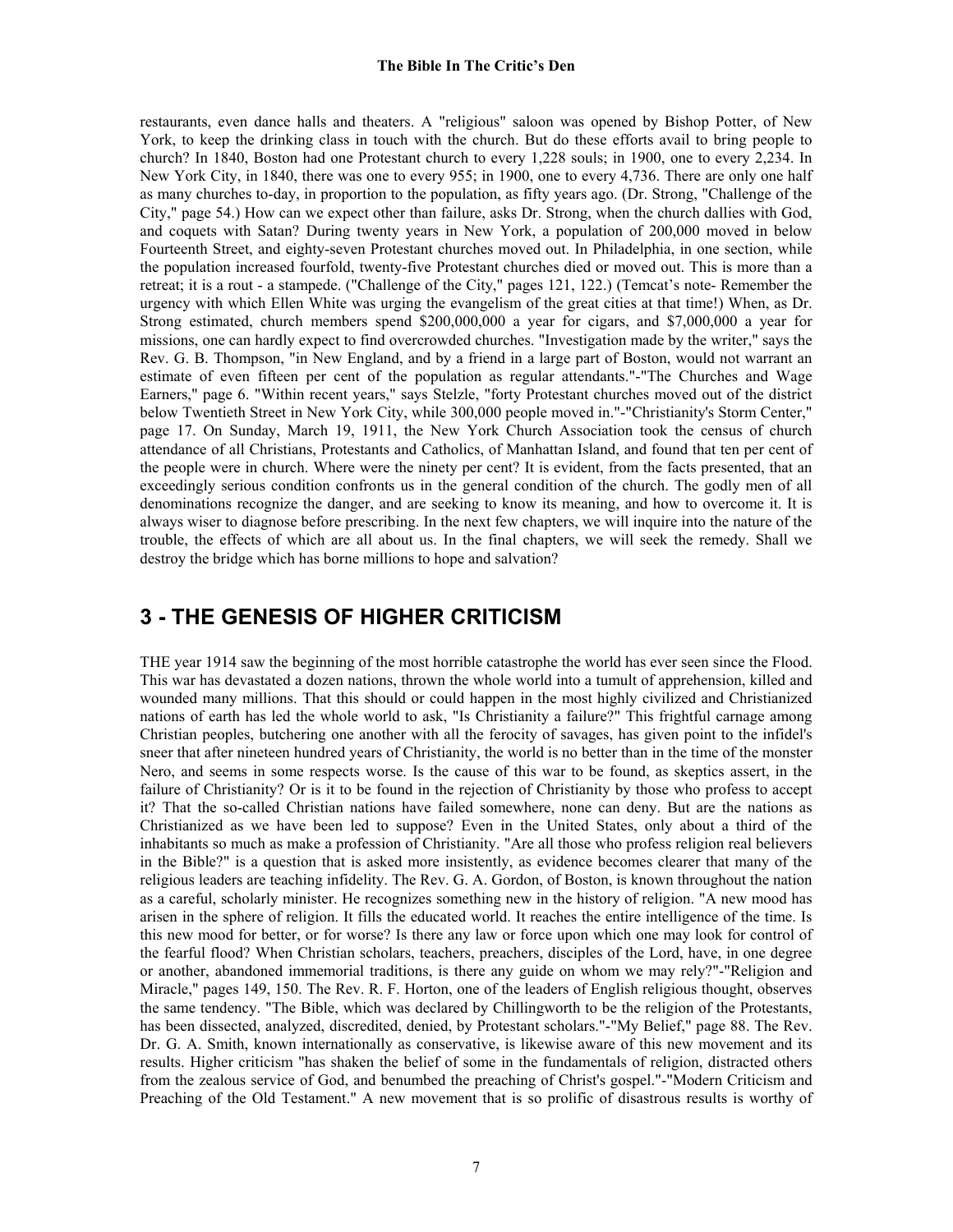careful study- yes, demands most serious consideration; for if these men are right, the greatest danger that ever confronted the church is even now besetting her, and immediate aid is needed. The attack on the church and the Bible has changed greatly in the last generation. To-day there is not the crude and violent unbelief that repels by its coarseness. Infidelity is just as infidelic, but it is more refined. It has taken on culture and learning. It no longer inhabits mainly the taverns and the gambling hells. Its headquarters are now in the great universities and some of the renowned theological institutions, and its propagators are often their learned professors and theologians. But in neither place is it called by its right name. In the university, infidelity parades under the garb of science; and in the church, it is called higher criticism. It everywhere scorns the coarse unbelief of Paine, while adopting his very arguments. It eschews with a shudder the vulgarity of Rousseau, while vigorously maintaining his conclusions. It clothes itself in the pleasing livery of culture and learning, or the grave habiliments of Christianity. For hundreds of years, the thinking of Europe was held in thralldom by the speculations and superstitions of the ancients and the traditions of the fathers. When, however, the mind began to free itself, the power of superstition was broken, tradition lost its strength, and men ventured to think for themselves. From believing everything, they swung to the opposite extreme. Thus we find thinkers of the eighteenth century, led by Descartes, Hume, and Gibbon, doubting everything. They went so far as to doubt not only the truth of the Bible, but the existence of God, and even their own existence. Finally some leaders of religious thought, in search for intellectual novelty, imbibed freely of the rising critical movement among unbelievers, and began gradually to apply the principles of doubting to the Bible. "Criticism is not this or that opinion," says Professor Nash, "neither is it this or that body of opinions. It is an intellectual temperament, a mental disposition."-"History of Higher Criticism," pages 84, 85. It is a movement of doubt, of denial, of skepticism, that is gathering force in both the world and the church with each passing year. Its roots are in heathenism, its poisonous fruitage is in the professedly Christian church. This new form of infidelity - higher criticism- must not be confounded with lower or textual criticism, which has to do solely with ascertaining from the oldest documents the exact text of Scripture. This study was made increasingly necessary by the advent of the wholesale criticism, which ran like wildfire over the world of thought. All honor to those noble scholars who, like Tischendorf, and Tregelles, and Griesbach, and Westcott, and Hort,\* have devoted the energies of their great minds and long lives to the humble but important work of textual investigation. (\*This is to be queried. -temcat) Higher criticism is an entirely different affair. It devotes itself to considering the "integrity, authenticity, literary form, and reliability" of the Bible.-Charles A. Briggs, D. D., "Study of Holy Scripture," page 92. This sounds innocent enough; but when the results of this method are to destroy the integrity, deny the authority, alter the literary form, and evaporate the reliability of the Scriptures, an investigation is seriously demanded. Richard Simon, a Roman Catholic priest, is called the "father of higher criticism." In 1678, he advanced the new theory that only the ordinances and commands of the books of Moses were written by him, while the history was the product of various other writers, fused into its present form either by him or by some one else. Simon's declared purpose was "to show that the Protestants had no assured principle for their religion." How it saddens the heart to see leading Protestants eagerly engaged in aiding this very work! Simon's views were so vigorously attacked at the time, that they lay dormant for scores of years; but in 1753, higher criticism again raised its hideous form from the dust. In this year, Jean Astruc, another Roman Catholic, by the publication of his "Conjectures," inaugurated the main movement which for a hundred and fifty, years has been growing with accelerating influence, until to-day it is the dominant theological conception in the religious world. In these "Conjectures," Astruc called attention to the fact that in Genesis, the word for "Creator is sometimes "God" (Elohim) and sometimes "Lord" (Jehovah). For instance, in Gen. 1:1, we read that "God created the heaven and the earth;" and in Gen. 4:9, "The Lord said unto Cain." Absurd as it may seem, it is a fact that the use of "God" in one place and "Lord" in another was adduced as proof that the accounts in which these words are found were written by different men at widely different times. This is the beginning and foundation of that topheavy structure of higher criticism, which overshadows everything else in the religious world to-day and is casting the black shadow of doubt across every page of Holy Writ. Thus in the Catholic Church was conceived, born, and nursed the modern child of unbelief. With shame I must write that it has been adopted by Protestantism, like many another child of error born of Catholicism, and is eagerly heralded by Protestant divines as the child of light. In 1771, the German critic Semler published the book "Treatise on the Free Investigation of the Canon," which gave a new impulse to the movement. He maintained that as the canon was not formed at one stroke, but gradually, the documents composing the Bible were produced by a like growth. While this theory contained a grain of truth, it was soon warped out of all semblance to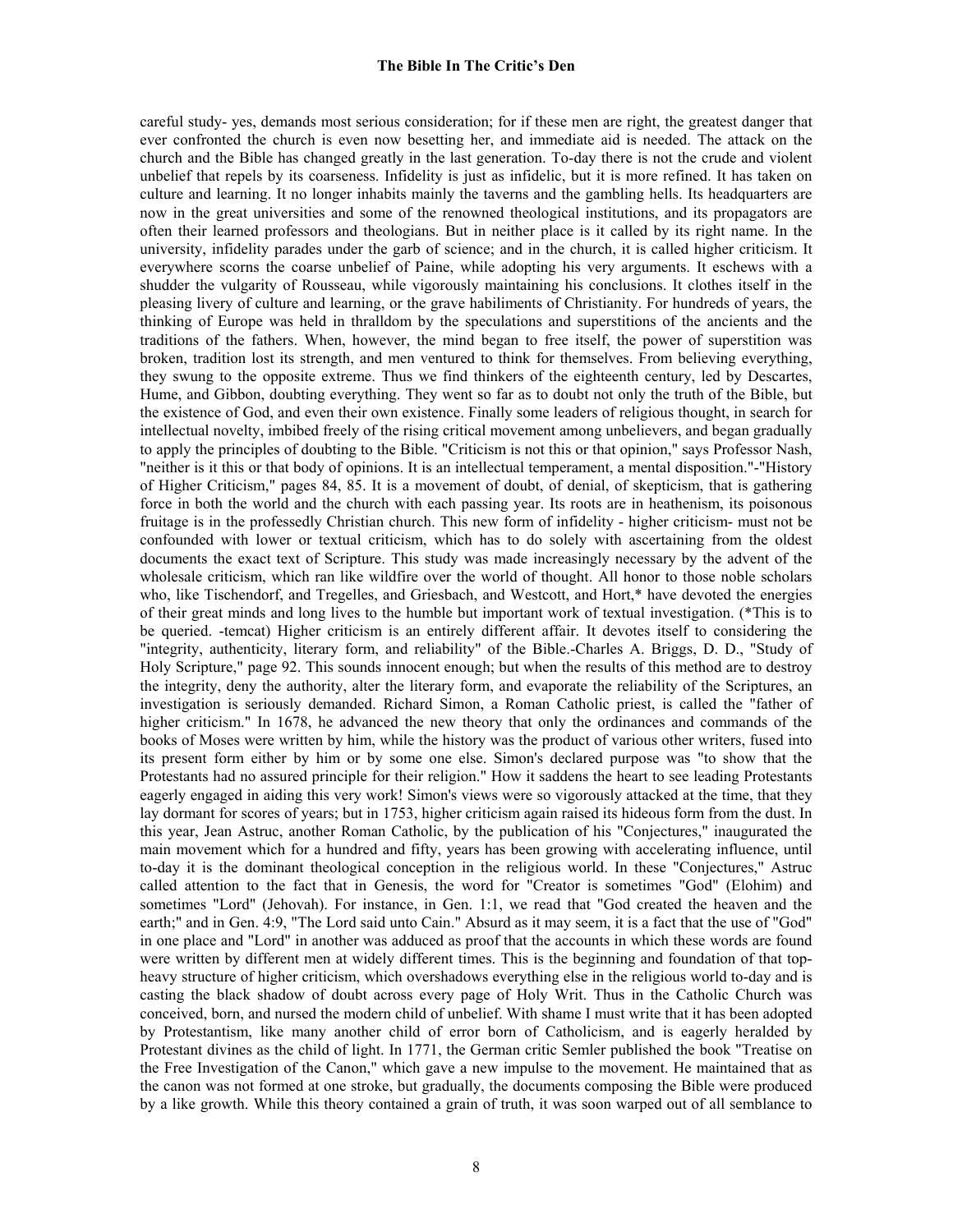fact. The next step was taken in 1780, by J. G. Eichhorn, who combined in one work all the results of previous critics; claimed, in addition, to see other differences between the two "sections" than in the divine name; extended the theory over the whole of the Old Testament; laid down the rule, now, universally accepted by higher critics, that Bible "writings are to be read as human productions and tested in human ways;" and for the first time, gave the process the name of "higher criticism." In 1792, still another Roman Catholic divine, Dr. Geddes, advanced the movement by promulgation of the "fragmentary hypothesis," which resolved the first six books into an agglomeration of longer and shorter fragments between which no threads of connection existed, put together in the reign of Solomon. All this, however, was mild compared with what was soon to follow. The Armory from Which Our Lord's Effective Weapons Were Drawn (Compare Matt. 4 : 4, 7, 10) "Man doth not live by bread only, but by every word that proceedeth out of the mouth of the Lord." Deut. 8: 3. "Ye shall not tempt the Lord your God." Deut. 6: 16. "Thou shalt fear the Lord thy God, and Him only shalt thou serve." Deut. 6: 13, Septuagint. With De Wette's essays, in 1805, began the bold unbelief of higher criticism proper. He flatly refused to find anything in the books of Moses but legend and poetry - history, he maintained, there was none. He advanced the now accepted critical theory that the date of the discovery of the book of Deuteronomy in the temple 624 B. C. was also the date of its composition. It was declared to be a pious fraud perpetrated by priests to establish their power, and hidden by them in the temple, to be discovered by one of themselves. That ministers of the gospel believe and teach such a thing is an astounding fact. That leading ministers of the world believe and teach that one of the sublimest compositions in the world is only a lie, manufactured by hypocritical religious leaders for purposes of fraud, is startling evidence of the pernicious character of the higher critical theory. While the distinction of the divine names failed after Exodus 6, the lynx-eyed critics claimed to detect other linguistic phenomena which served as well. So Bleek in 1822, Ewald in 1831, and Stahelm in 1835, developed the new theories. In 1835, a long stride was taken in higher criticism. That year saw the publication of Vate's "Old Testament Theology," Baur's "Pastoral Epistles," and Strauss's "Life of Jesus." The violent religious controversy arising from these productions lasted till 1853, when Hupfeld superseded the "fragmentary hypothesis" with the "document hypothesis," which found three main documents instead of two. The finishing touches were now given in rapid succession. The "document hypothesis" soon gave way to the present prevailing theory, the "development hypothesis," formulated by Reuss, and made public in 1866 by Graf, who turned a critical somersault by advancing the theory that Leviticus was written two hundred years after Deuteronomy. Since 1883, Wellhausen has been elaborating this theory, till his views dominate higher criticism the world over. They have crossed the mountains and permeate France, passed over the channel and control England, sailed the ocean and prevail in America. There were now four sources recognized in the first half of the Old Testament, designated by the capitals J, E, D, and P. But this was by no means all. These four sources were found to be inadequate to account for all the contents of these books ; so the critics, in an endeavor to make their preposterous theory stand upright, made a further division and subdivision. The original J and E of Astruc were dissolved into this nebulous series: J1, J2, J3, J4; E1, E2, E3, E4, etc., or equivalents, all of which are now part of the recognized critical apparatus of higher critical books and magazines. But the end is not yet. The heights of absurdity might seem to have been reached; but no, the masterpiece of foolishness was yet to come. Having got themselves entangled in the critical cogs, it was impossible to escape. The Rev. C. A. Briggs, D. D., gravely informs us that "there were groups of earlier Ephraimitic (E) and Judaic (J) writers, and they were followed by groups of Deuteronomic (D) and Priestly (P) writers."-"Study of Holy Scripture," page 290. (See also Gunkel, "Genesis," page 58; Cheyne, "Founders of Criticism," page 39; Dr. Driver, "Genesis," page 16.) Charles Foster Kent, professor of Biblical literature in Yale University, tells us there were whole schools of writers at work for centuries on the "task of collecting, arranging, and combining the earlier writings of their race."-"Beginnings of Hebrew History," page 42. (See also McFadyen, "Messages of Prophecy and Priestly Historians," page 22.) So at last we have arrived by the critical route at the present position of the new theology, - that whole "schools of writers" were continuously engaged for centuries in patching, revising, tessellating, resetting, altering, and embellishing the work of their predecessors, some of which was fraud and forgery! This is what our leading Protestant scholars believe to be the origin and foundation of the Christian religion! Reluctantly we are led to admit, in the words of Hugh McIntosh, that higher criticism "would bury an expired Christianity with an incredible Bible, beside a dead Christ, in a hopeless grave, from which there is no resurrection; and bury along with them the only consolation of a sorrowful humanity amid the desolations of death and the darkness of futurity, without one ray of hope to alleviate the eternal gloom; and would turn mankind backward millenniums, and convert the dawn of a new century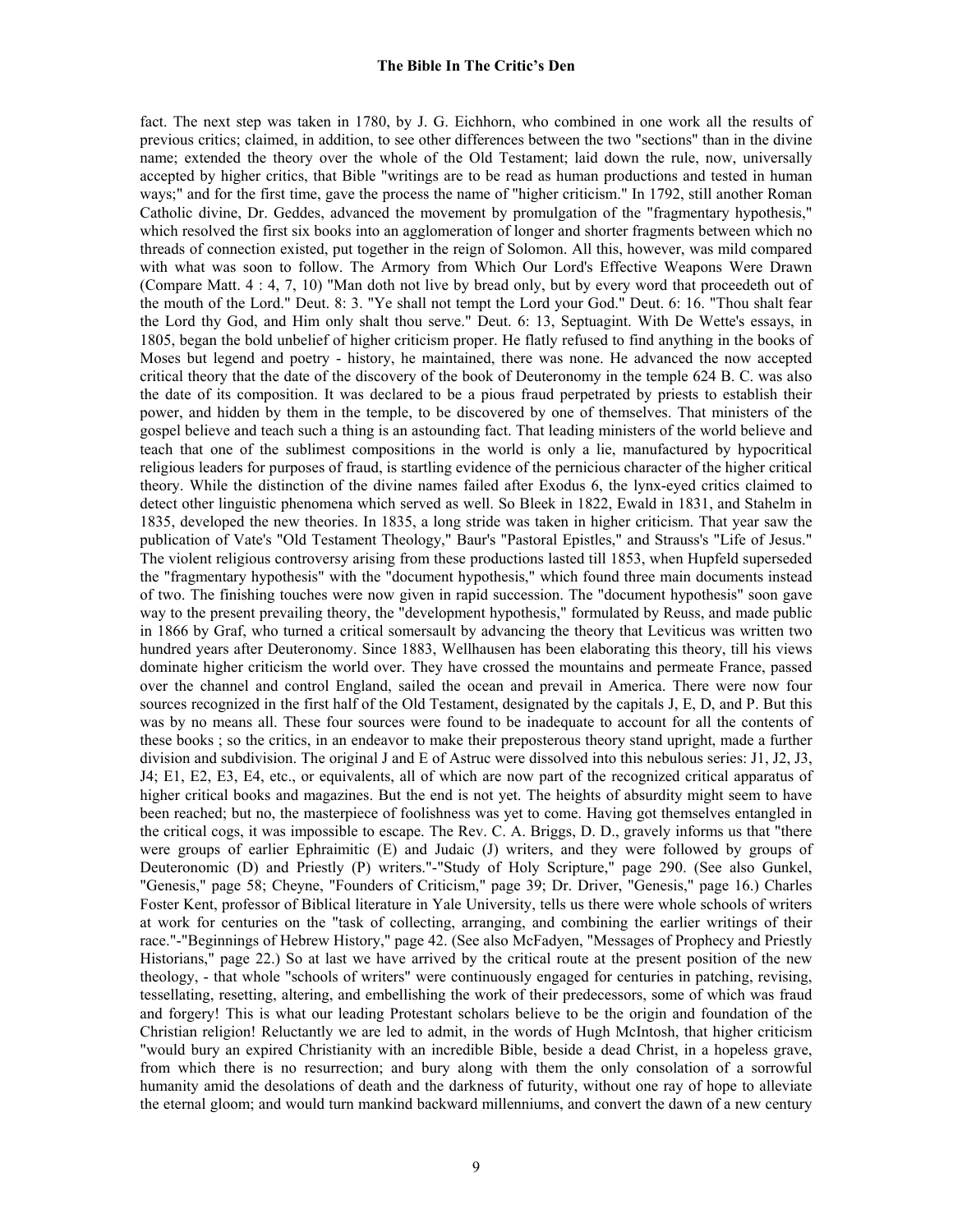into a midnight darkness and a world's despair." However harshly I may criticize the theories of higher critics, I desire to make it emphatically understood that at no time have I anything to say against the morals of a single higher critic. I admire their many noble thoughts, their profound learning. It is not their motive I impeach or even question. But I exercise the same freedom in criticizing their theories that they have already used in criticizing the Bible. It is not because I desire to criticize either these gentlemen or their theories that I have written; it is because, after studying their writings for years, I am more firmly convinced, each passing year, that the greatest danger which ever threatened the church lurks in these very theories. I agree with Principal Andrew Fairbairn that "we ought never to have controversy with men, only with false systems; and with what is false only that we may win the fitter opportunity to speak the truth."-"Studies in Religion and Theology," page 137. It is not the iniquitous life of the abandoned sinner, nor the debauching example of the libertine, that corrupts men, so much as the subtle influence of harmful opinions fostered and advocated by moral men, noble men, who, under the delusion that they are propagating principles for the good of humanity, exert their great learning and charming genius to lead to eternal ruin. As noble a man as ever lived may, in walking along a hillside, loosen with his foot a stone above the heads of people below. No matter how many errands of mercy those feet have traveled, the danger to those beneath will not be lessened one whit thereby, nor the stone be made any softer when it comes crushing upon them. If I see the stone loosened by feet even now bent on an errand of mercy, shall I hold my peace because the man is noble, religious? Must I hold my peace and see innocent people killed because, perchance, the man who kills them is a gentle-souled Samaritan? Who is so lost to the nobler feelings of humanity, who so indifferent, that he would not cry out with all his might, "Out from under!" "And what remains of the Bible, Beloved, is divinely inspired." It is related as a fact that a parishioner of a higher critic kept note of the Bible books criticized by his pastor, and cut from his Bible the portions criticized till nothing was left but the empty covers, which he presented to the minister. Higher criticism, if followed, leaves the world without hope in the morass of sin.

### **4 - DOUBT AS AN AID TO BELIEF**

THE tendency of modern science is to eliminate old methods; that of modern philosophy, to discard antique theories; that of modern Christianity, to use modern science and modern speculative philosophy to subvert, annihilate, "the faith which was once for all delivered unto the saints." Jude 3, A. R. V. The horse is being supplanted by the automobile, the steam engine by the electric engine, and the telegraph by wireless. In like manner, not to be outdone in the process of substitution, modern ministers, in many churches, are producing numerous volumes in every country in a Herculean endeavor to give us an up-todate religion, a Christless Bible nay, - a Bibleless Christianity. Man has become so skilled in art, so successful in science, so potent in war, that his pride revolts at the thought or suggestion of there being anything beyond the wonderful scope of his progressive, versatile, adjustive, or creative genius. To hint at a limitation of his achievements is to insult his ability; to criticize his methods is to malign his morals; to disagree with his conclusions is to flout his genius; and to deprecate his emasculated religion is to traduce mankind. In the overweening pride of his progress, man is rearing a lofty intellectual Tower of Babel. Like the tower on the plain of Shinar, its top is designed to "reach unto heaven"- in sooth, to God Himself. But let man beware lest his modern Babel share the fate of the ancient tower; for "the secret things belong unto the Lord." Through the veil of the Infinite, man cannot penetrate. Here the daring of his speculation is the measure of his folly. Here the bowed head is the highest wisdom, and silence the noblest eloquence. The world is being filled with pleasing fables, wooing man from the stony upward path of virtue to the flowery, easy highway of gratification, luring him to pleasant dreams of Oriental languor in Elysian palaces of bliss. Honest truth-seekers thus encompassed with a seducing salvation of enrapturing ease, find their minds often clouded in perplexity, and their souls shrouded in darkness. The world in general is tossed to and fro by every wind of doctrine, without anchor, without compass, without chart, and without Captain. This, in an ever increasing degree, is the work of the new theology. Once the attack upon the Bible was from without. Once the devastating criticism was led by a Voltaire. A century ago, a Paine was mightiest in hurling invectives at Christianity. Nay, only two decades ago, an Ingersoll or a Bradlaugh held highest the banner of Bible criticism. Then the friends of the Bible knew its enemies, for they were open and avowed. But to-day the divine stories upon which our parents were nurtured, around which their affections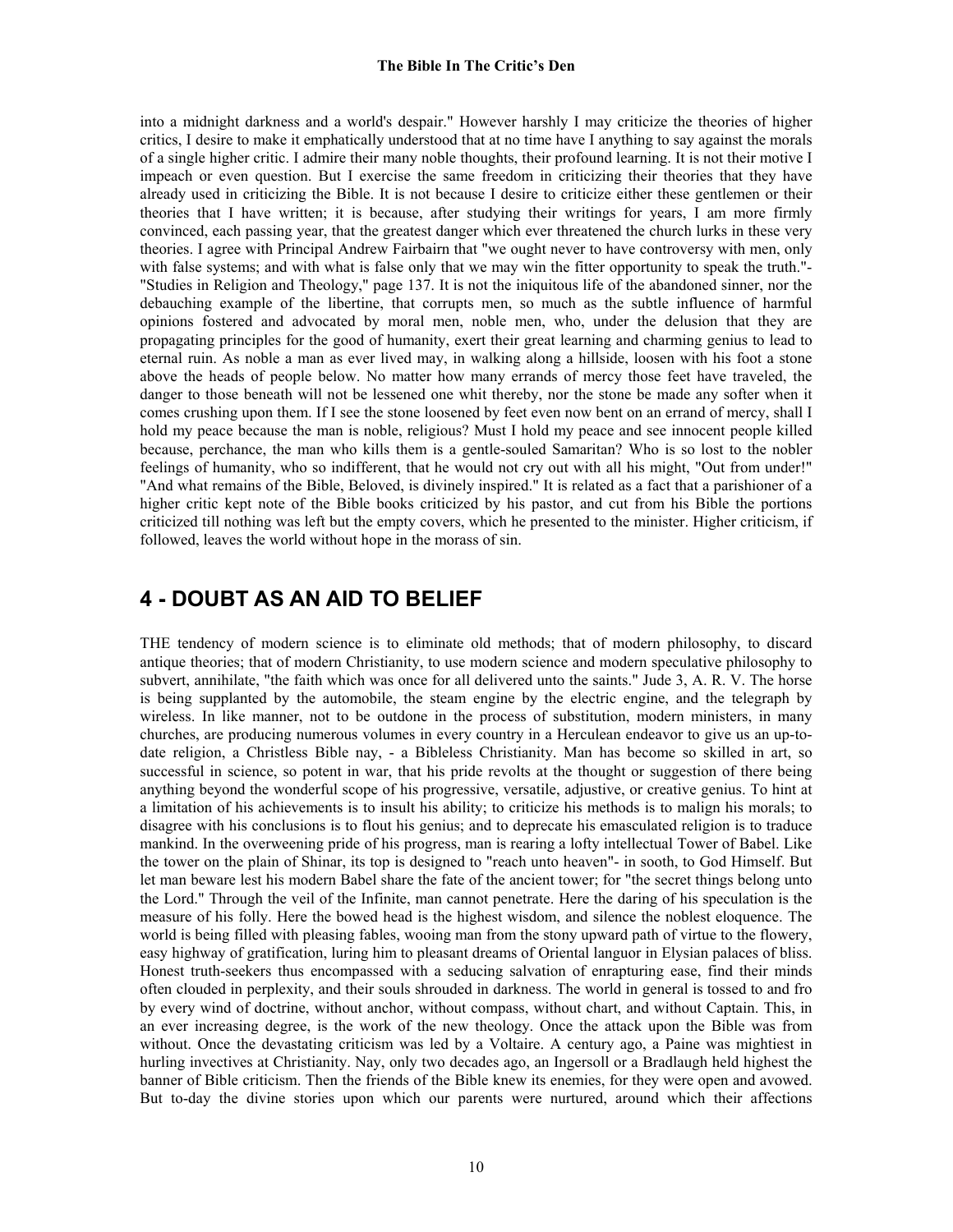entwined, and by which their faith was supported, are declared by the theological professors of many of the greatest colleges in the world to be not only untrue in some parts, but false in every particular - the myths of a superstitious and ignorant people, generated in an age of darkness. Thus has the banner of infidelity been wrested from the Paines and the Ingersolls, and held aloft by religious leaders. I feel with grief and write with sadness that the foundations of our faith are thus ruthlessly torn away, not by men who, like Gibbon and Voltaire, are the declared enemies of Christianity, but by the world's renowned professed believers. Thus is the Bible smitten by hand of a friend. Thus is it betrayed, like its Master, with a kiss. The modern religious teachers and leaders not only adopt the old infidel arguments, but enlarge them; not only endorse the conclusions of the most rabid infidels, but strengthen them; not only repeat the old infidel slogans, but invent new ones even more revolutionary. The violent unbelief of Voltaire has been baptized, and rechristened higher criticism, or new theology, or liberal Christianity. In the doubting minds and the sordid hearts of the scoffing skeptics of a century or more ago were planted the seeds of the rampant unbelief which, under the sedulous cultivation of learned divines, is opening into full bloom in the devastating higher criticism of to-day. Fallacies and frauds advanced a score of times in the past, and a thousand times exploded, are by the higher critics gravely repeated as new and important truths. The higher critic's maxim, that the Bible must be studied like any other book, is the basis of all present criticism. And this theory has led to its corollary that the Bible must be like any other book. They denounce Christ's teaching that "Thy word is truth," because it contradicts their own. But either the Bible is true or it is not. It is the word of God or a delusion. It is absolutely reliable or not at all reliable. It is, either infallible or utterly untrustworthy. There is no middle ground. One must take his position either with Christ, Paul, and John, or with Paine, Voltaire, and Ingersoll. But the higher critic is trying to manufacture a middle ground. He endeavors to be at once both infidel and Christian, and succeeds in being only infidel. That I have not exaggerated; that the higher critic is a doubter first, last, and all the time; that doubting is not only a pleasant pastime, but a serious business with him, is easy of proof. A religious instructor in the Wesleyan University wrote in the North American Review for April, I900, as follows: "In every sphere of investigation, he should begin with doubt and the student will make the most rapid progress who has acquired the art of doubting well. . . . We ask that every student of theology take up the subject precisely as he would any other science: that he begin with doubt. . . . We believe that even the teachings of Jesus should be viewed from this standpoint, and should be accepted or rejected on the grounds of their inherent reasonableness." Doubt is the means by which unsanctified reason always works. Self is its mainspring, and self its goal; self its element, and the worship of self its result. But "0 thou of little faith, wherefore didst thou doubt?" Matt. 14: 31. "Neither be ye of doubtful min (Luke 12: 29); for "whatsoever is not of faith is sin" (Rom. 14: 23), and "without faith it is impossible to please Him" (Hebrews 11:6), while on the other hand, "all things are possible to him that believeth" (Mark 9:23). The wisdom of the higher critic is dangerous; for "the world through its wisdom knew not God." I Corinthians 1:21, A. R. V. All these theological exalters of reason should obey the urgent words of Paul counseling them about "casting down reasonings, . and bringing every thought into captivity to the obedience of Christ." 2 Corinthians 10:5, A. R. V., margin. In face of these scriptures, the fact that "the art of doubting" is actually-- taught as the most essential qualification for learning religion in a divinity school, is a most appalling condition of affairs, and is significant of the trend and effect of all the teaching of the new theology. Its foundation is doubt, and its object is to promulgate doubt. Doubt is its essence, infidelity its sphere, and atheism its result. The destructive critic has the advantage over the constructive scholar. can without risk scholar. The critic, having no house of his own, can without risk, set fire to his neighbor's. And of course the burning of a house attracts more attention than the building of one. The Samsons of higher criticism may endeavour to push out the pillar of God's truth, but they are immovable, God's Jachin and Boaz, "He shall establish," "In it is strength."

# **5 - CREMATING THE OLD TESTAMENT**

THE teaching of doubt as an aid to belief has resulted in numerous such statements as the following: "Exquisitely beautiful often are those Hebrew representations of the universe, full of richest poetry of nature; but honest exegesis can find there no faintest gleam of the light of science." W. N. Rice, professor of geology in Wesleyan University, "Christian Faith in an Age of Science," page 6. "The descriptions of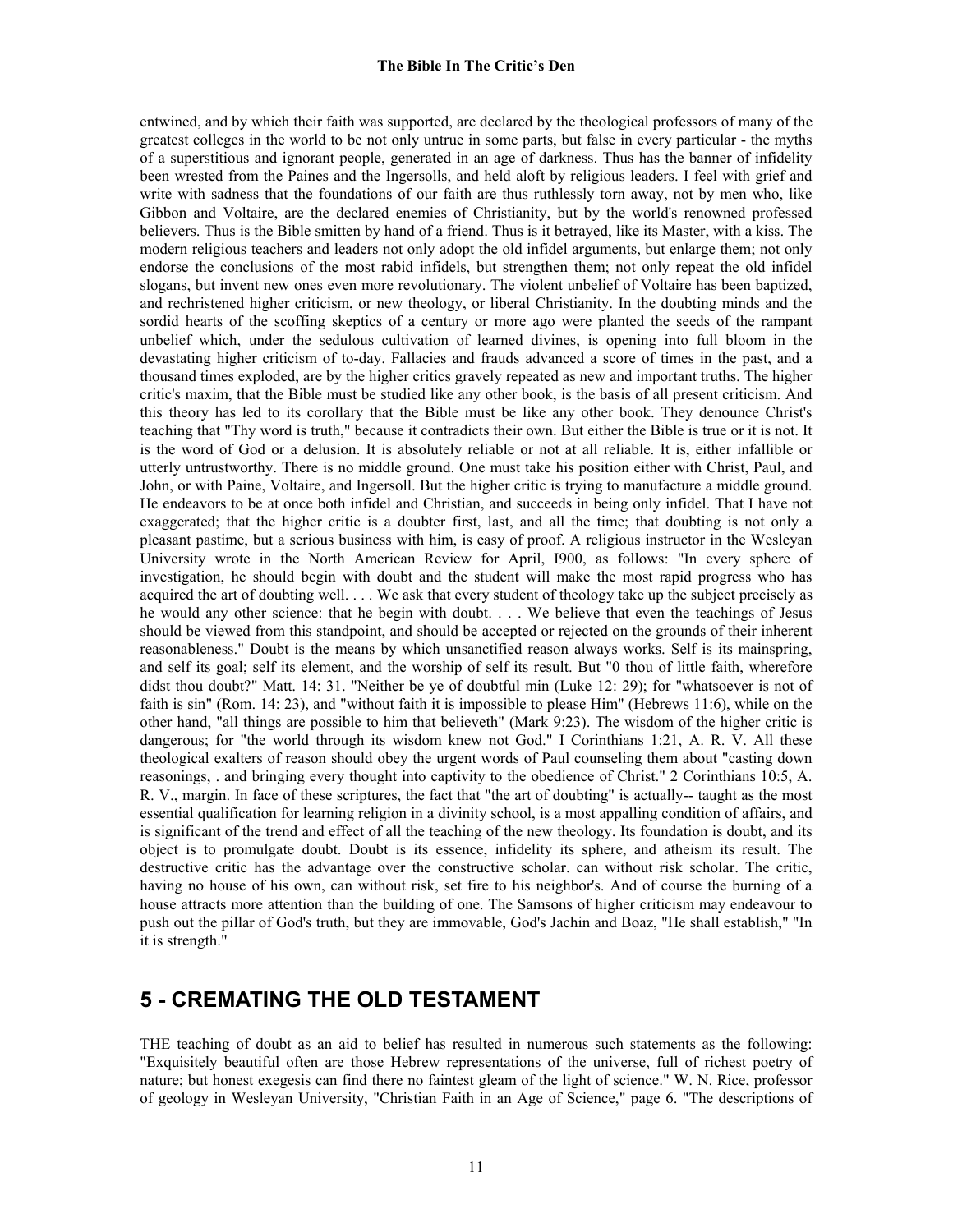the exodus from Egypt, the wandering in the desert, and the conquest and partition of Canaan, . . . to put it in a word, are utterly unhistorical."-Kuenen, "Hexateuch," page 42. (Italics his.) "The mighty patriarchs of the early days were not men of flesh and blood at all; they are reduced by criticism to personification of virtues, or to tribes, or at best to tribal heroes."-Dr. McFadyen, "Old Testament Criticism," page 9. The Rev. Dr. C. A. Briggs, one of the leading higher critics of the world, is pleased with this result. "It is safe to say that the Bible has become a new book to the modern scholar, as the result of all these historical studies and the researches of historical criticism. The material has been in large part sifted and scientifically arranged."-"Study of Holy Scripture," page 508. But unfortunately for the "scientific" advocates, their theories have resulted not only in no agreement, but in endless confusion. This is evident from the lack of harmony among themselves, which even a casual reading of their works makes irritatingly apparent. For instance, there is a difference of a thousand years in the dating of the Decalogue by men equally scientific. The same psalms are placed nine hundred years apart by men of equal critical acumen. There is a divergence of eleven hundred years as to the date of Job among critics of the first rank. This is the same as if one were unable to determine whether Columbus lived in the time of Constantine or was a contemporary of Queen Isabella. Such are some of the results of the boasted "scientific arrangement." But while there is disagreement concerning the dates of the composition and the methods of production, Dr. Briggs voices the almost unanimous sentiment of higher critics when he says that "in all matters which core within the sphere of human observation, and which constitute the framework of divine instruction, errors may be found." It is the veriest commonplace of the new theology to deny utterly all historical truth to the Genesis account of creation, Eden, the fall, the Deluge, and the Tower of Babel, which are called variously, according to the taste or training of the critic, myth, lie, forgery, legend, or poetry - but fact never. ("Study of Holy Scripture," page 634.) Cain and Abel, along with Noah and Joseph, are relegated to the limbo of oblivion. Abraham, Isaac, and Jacob, Lot and his wife, likewise even Saul, David, and Solomon, are regarded as but myths. The vast body of laws found in Exodus, Leviticus, and Numbers, including the accounts of the tabernacle, constitutes what the critics call the Priestly Code, designated by P. But the elaborate descriptions of the tabernacle and its contents, the disposition of the wilderness camp, choice of the Levites, the origin of the Passover, etc., are all a "product of the imagination." It is claimed that when Ezra, in 444 B. c., as related in Nehemiah 8, read laws to the people, this was their first appearance. Says Kuenen: "They were not laws which had been long in existence, and which were now proclaimed afresh and accepted by the people, after having been forgotten for a while. The priestly ordinances were made known and imposed upon the Jewish nation now for the first time." On this theory, a greater set of falsifiers never lived than the promulgators of this code; for there never was a tithe system for support of priests and Levites, nor sin offerings, nor trespass offerings, nor day of atonement, nor tabernacle, nor feasts, nor any of the other numerous things mentioned! And the manufacturers of this code knew it, for they were themselves its inventors! The giving of the law at Sinai was only the private concoction of some inventive priest in Babylon ten centuries after it was supposed to have been given! How do they prove all this? the reader asks. They not only do not prove it, but they do not even attempt to do so; they boldly avow that they "infer" it. Says Wellhausen on this point: "As we are accustomed to infer the date of the composition of Deuteronomy from its publication and introduction by Josiah, so we must infer the date of the composition of the Priestly Code from its publication and introduction by Ezra and Nehemiah."-"History of Israel," page 408. In fact, the whole history of higher criticism is little more than the account of "inferences" which, in the effort to sustain their theories, they "must" make. In 444 B. C., for the first time, the people hear of a day of atonement and the solemn and elaborate ritual of observance! Yet the thought that this was never known in their history before does not occur to them! The Levites show no surprise when they learn, for the first time, that they had been especially set apart by God a thousand years previously, and that ample provision had then been made for their necessities, and even whole cities had been appointed for them to dwell in! Critics can believe all of this, yet be unable to believe that Moses wrote the Pentateuch! Not only common sense, but the evidence, is all against such a perversion of history. The likeness, in many points, between Ezekiel 40-48 and Leviticus I7-26 was explained first by supposing an acquaintance of Ezekiel with Leviticus. But when the critics changed their theory, they had to change everything else; so now we are gravely informed that Leviticus is an imitation of Ezekiel! The critics' view of Deuteronomy is no better. In the eighteenth year of King Josiah, B.C. 622, it was found, and appeared for the first time, say the critics. They calmly tell us that it was deliberately forged by the priests, and hidden in the temple, to be discovered by one of themselves, and effect the very reformation it did, in order that their power might be enhanced. Not only were the priests a set of liars and rogues, but even the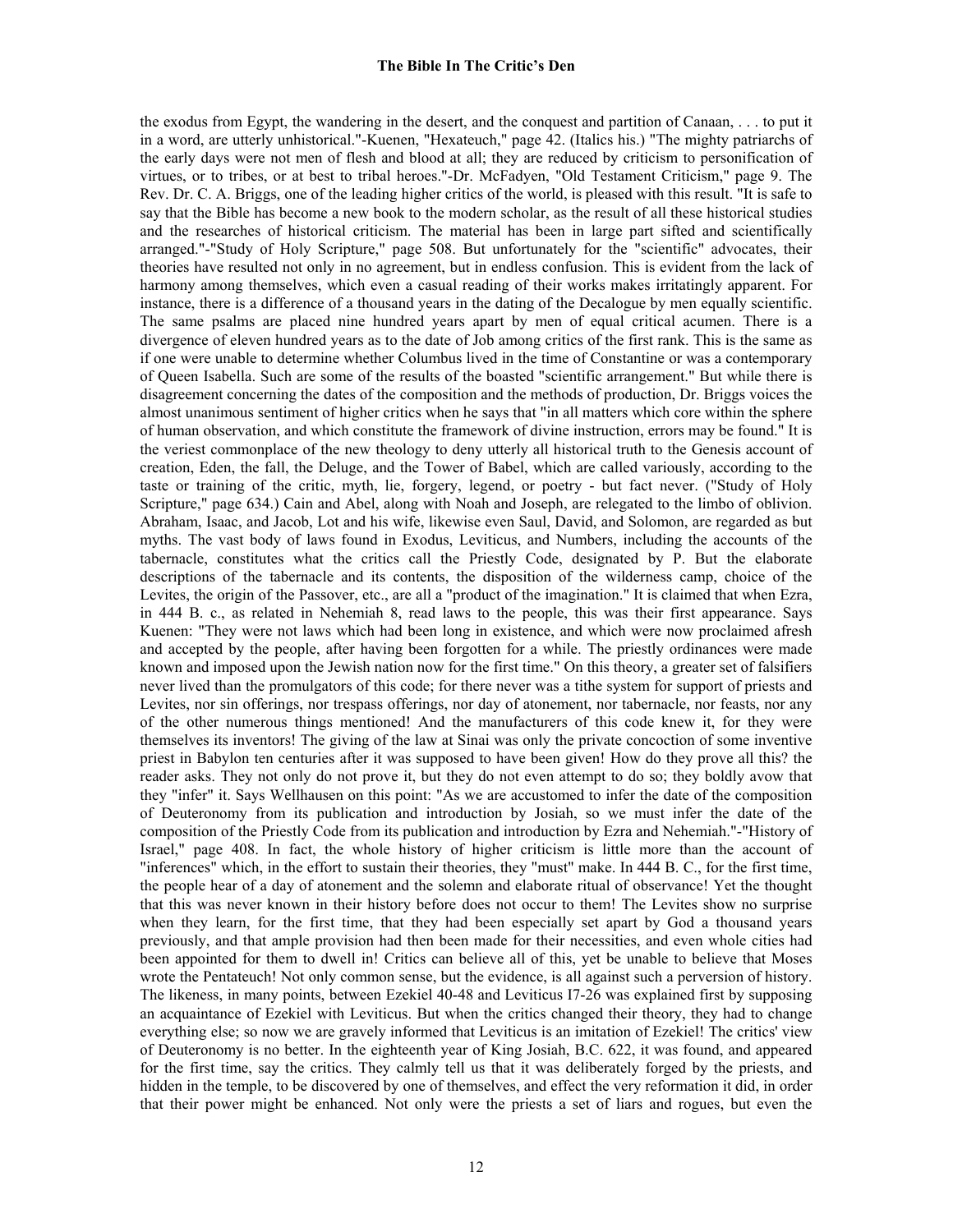prophetess Huldah, a woman of God, was deceived by their forgery, and thought it the word of God! (2 Kings 22: 14-16.) The reformation that the discovery of this "book of lies" wrought has been equaled only by the discovery, twenty-two centuries later, of a Bible at Erfurt, chained to a convent wall. The critics who believe that such a reform was founded on a forgery, have more faith in the power of lies and fraud to raise man up and inspire him with noble ideals, than they have in the power of truth to uplift him. Those who urge that if Deuteronomy had been known previously, it could never have been lost, forget that by the close of the century in which Charlemagne lived, his great code was almost totally forgotten, and in another half century, it had sunk into total oblivion, where it remained for centuries. But the fact that the high priest Hilkiah said, "I have found the book of the law" (2 Kings 22:8), proves that there was a knowledge of its former existence, and that he knew enough about it to know when it was discovered. The German theologian De Wette says of Deuteronomy that it is proved "to rest entirely on fiction, and indeed so much so that, while the preceding books, amidst myths, contained traditional data, here tradition does not seem in any instance to have supplied any materials." The more baseless the theory, the broader the assertion. The higher critic's certainty of his position is in exact ratio to his lack of evidence: the less the evidence, the greater the certainty. The astute and learned higher critic of England, Dr. Driver, gravely tells us that "Deuteronomy does, not claim to be written by Moses." "Introduction," page 89. Yet in spite of the learned doctor's dictum, we read in as clear language as ever was written: "And it came to pass, when Moses had made an end of writing the words of this law in a book, until they were finished, that Moses commanded the Levites, that bare the ark of the covenant of Jehovah, saying, Take this book of the law, and put it by the side of the ark of the covenant of Jehovah your God, that it may be there for a witness against thee." Deut. 31: 24-26, A. R. V. See also verses 9, 22. Thus does it still witness against those who try to overthrow the word of God with their own puny assertions; and thus will it witness against them whenever they try to break the Scriptures, which "cannot be broken." Cornill says Deuteronomy is "an instructive proof that only under the name of Moses did a later writer believe himself able to reckonon a hearing as a religious lawgiver." Where, it may be pertinent to ask, did all of this influence come from, if Moses was but a myth? It is amusing and almost pathetic to see with what learning and genius they first exalt the personality and work of Moses in order to explain how all the legislation in the Old Testament is connected with his name; and on the other hand, with what eager trepidation they hasten to accomplish the equally necessary but exceedingly difficult feat of minimizing to a vanishing point his influence, in order to give a semblance of sense to their theory that he actually gave Israel no laws at all, and in fact never lived. (Wellhausen, "History of Israel," page 432 ff.; and Kuenen, "Religion of Israel," volume I, page 272 ff.) If, as the critics assume, the book was written in the time of King Josiah, what earthly use could be injunctions to "utterly destroy" the sanctuaries, altars, pillars, and graven images of the former inhabitants of Canaan, when these had been destroyed centuries before? But especially ludicrous would be the laws to exterminate the Canaanites, when none remained to be exterminated; and to destroy the long extinct Amalekites. This would be like an enactment now for the defense of New York City against the Iroquois. In fact, all evidence and everything in the book is suitable to the time of Moses, and fits it exactly, and is out of place and completely irrelevant as a production of the age of Josiah, whether the book be considered as forgery or fact. Of course, in the new theology Bible, Job, Esther, Ruth, Daniel, and Jonah are works of the imagination, without a trace of history. (Dr. Briggs, "Study of Holy Scripture," page 94.) Not only did Ezra and Solomon not write anything, but "the wish was the father to the thought, and the thought gave rise to the story of Ezra. Ezra was the ideal scribe, as Solomon was the ideal king, projected upon the background of an earlier age."-Dr. H. P. Smith, "Old Testament History," pages 396, 397. The case of Samson is even worse, for we are seriously asked to believe that he was a product of the imagination at work to produce a Hebrew Hercules. (Briggs, "Study of Holy Scripture," pages 333, 334.) So then the story is only a recasting of the myth of Hercules! Hence Samson is only the shadow of a myth! As to the psalms, Kuenen, Reuss, Toy, and Canon Cheyne all assert boldly, but without an iota of proof, that David never wrote a single one of the psalms ascribed to him. (Sunderland, "The Bible," page 113; Cheyne, "Bampton Lectures." "Contents of the Psalter.") But the whole of Peter's great Pentecostal sermon is based entirely upon the fact of David's authorship of the two psalms Peter quoted. If David did not write them, the higher critics have made absurdity of Peter's argument. That, however, is their object; for their favorite method of discounting the Bible is to make it appear childish. To follow all the involutions and evolutions and twistings and squirmings of the critical theories would be neither interesting nor profitable, even if it were possible; but enough of the absurdities have been given to show how solemnly these learned men base huge superstructures upon chimerical assertions, and rear lofty systems upon imaginary facts. It is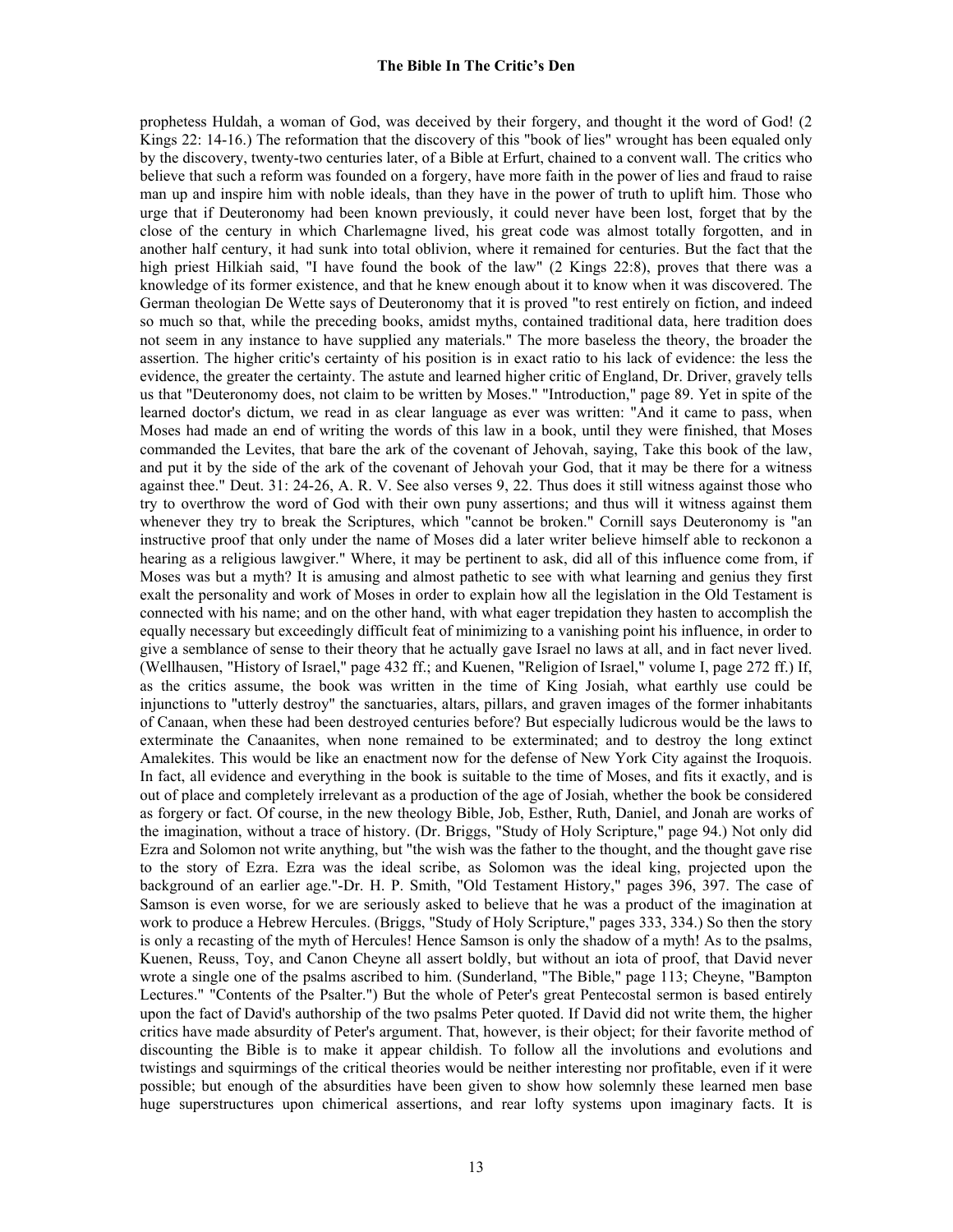sufficient to add that all the rest of the Old Testament is treated in a similar manner by these ecclesiastical dignitaries. JESUS AND MOSES THINK not that I will accuse you to the Father: there is one that accuseth you, even Moses, on whom ye have set your hope. For if ye believed Moses, ye would believe Me; for he wrote of Me. But if ye believe not his writings, how shall ye believe My words? John 5: 45-47. Of the thousand quotations from and references to the Old Testament in the New, not one gives a particle of evidence for any of the above critical theories; but in every case, the Scriptures are used as the infallible, divine rule of God, which cannot be violated in a single word (John 10: 35), or pass away in one tittle (Matt. 5: 18), or be changed one iota without judgment (Rev. 22: 19). Christ recognized not only the existence of Moses, but his authorship of the Pentateuch; also the existence of Abraham, David, and Jonah; also of Elijah, Isaiah, and Daniel, Noah and the Flood, besides much else familiar to every student of the New Testament, all of which is cast aside by the higher critics, with an impatient sneer or a condescending smile of superiority. "0 fools, and slow of heart to believe all that the prophets have spoken ! . . . And beginning at Moses and all the prophets, He expounded unto them in all the Scriptures the things concerning Himself." Luke 24: 25, 27. Those who own the authority of Christ at all must see that we are to know that all in all the Scriptures is inspired, and concerns Jesus, our divine Saviour. And surely what concerns Him it is suicidal to cast aside as of no importance to us, who are to be saved by Him. We would count a captain or pilot a fool or madman who would cast overboard his compass and steer by inward consciousness. How much more the folly or madness of the new theology which casts from the ship of Zion God's compass, the Bible?

# **6 - NEW METHODS OF INTERPRETATION**

"If the foundations be destroyed, what can the righteous do?" Ps. 11: 3. ARE you seeking truth? Then look not to the men, but to the teaching. This is the Bible method, and the only effectual one. "To the law and to the testimony: if they speak not according to this word, it is because there is no light in them." Isaiah 8:20. Adopting this principle, let us fearlessly apply it to the higher criticism. The interpretation of the Old Testament by New Testament writers is marked by their practice of seeing Christ in all parts of the Old Testament. But the interpretation of the Old Testament by higher critics is, on the contrary, marked by their practice of excluding Him from it entirely. Says the most recent, and, from the higher critical viewpoint, the most authoritative history of interpretation: "There is no evidence that Jesus saw a predictive element in the Old Testament; no evidence that, in His thought, any Old Testament author had foreseen His historical appearance, the circumstances of His ministry, His death and resurrection."- Dr. Gilbert, "History of Interpretation," page 71. What about Christ's quoting Isaiah 61: 1, 2 in Luke 4: 17-21, and saying, "To-day hath this scripture been fulfilled in your ears"? And still further: "And beginning from Moses and from all the prophets, He interpreted to them in all the Scriptures the things concerning Himself." Luke 24: 27. And yet, there is "no evidence that, in His thought, any Old Testament author had foreseen His historical appearance"! In order to exalt their own authority and infallibility, they must first insist that Christ's methods of interpretation were not only faulty, but mistaken. "Of what in modern times is regarded as the technical qualification for scientific exegesis, He had, of course, no more than the generation in which He belonged."- Dr. Gilbert, "History of Interpretation," page 72. So Christ Himself is held up to ridicule because He does not doubt His own words, because He was not a higher critic, because, forsooth, He was not an infidel! Higher critics defend their position-by illustration. "Many people are alarmed, as if, when we begin to remove the dirt from an old master, we were going to destroy the glorious picture itself. But we remove the dirt which has become incrusted, that the picture may be more clearly seen and better appreciated than before." Joseph Wood, "The Bible," page 12. What should we think of the student of art who brought a microscope with him into an art gallery, and when he saw what looked like a flyspeck off in the corner of a picture, immediately turned his microscope upon it, and lost himself in examination of that flyspeck, and left the gallery without having even noticed the picture itself, but discoursed learnedly and wrote profound tomes upon the chemistry, etc., of the flyspeck in the corner? But one who is not willing to spend time in erudite investigation of supposed flyspecks, but prefers to devote it to the study of the majesties, splendors, and unrivaled beauties of the Bible, is laughed to scorn as ignorant, if not an imbecile. Their principles of interpretation lead the critics far astray. One of their primary principles, tacitly used or openly avowed, is this: Given a scripture which admits of two meanings, one making sense and the other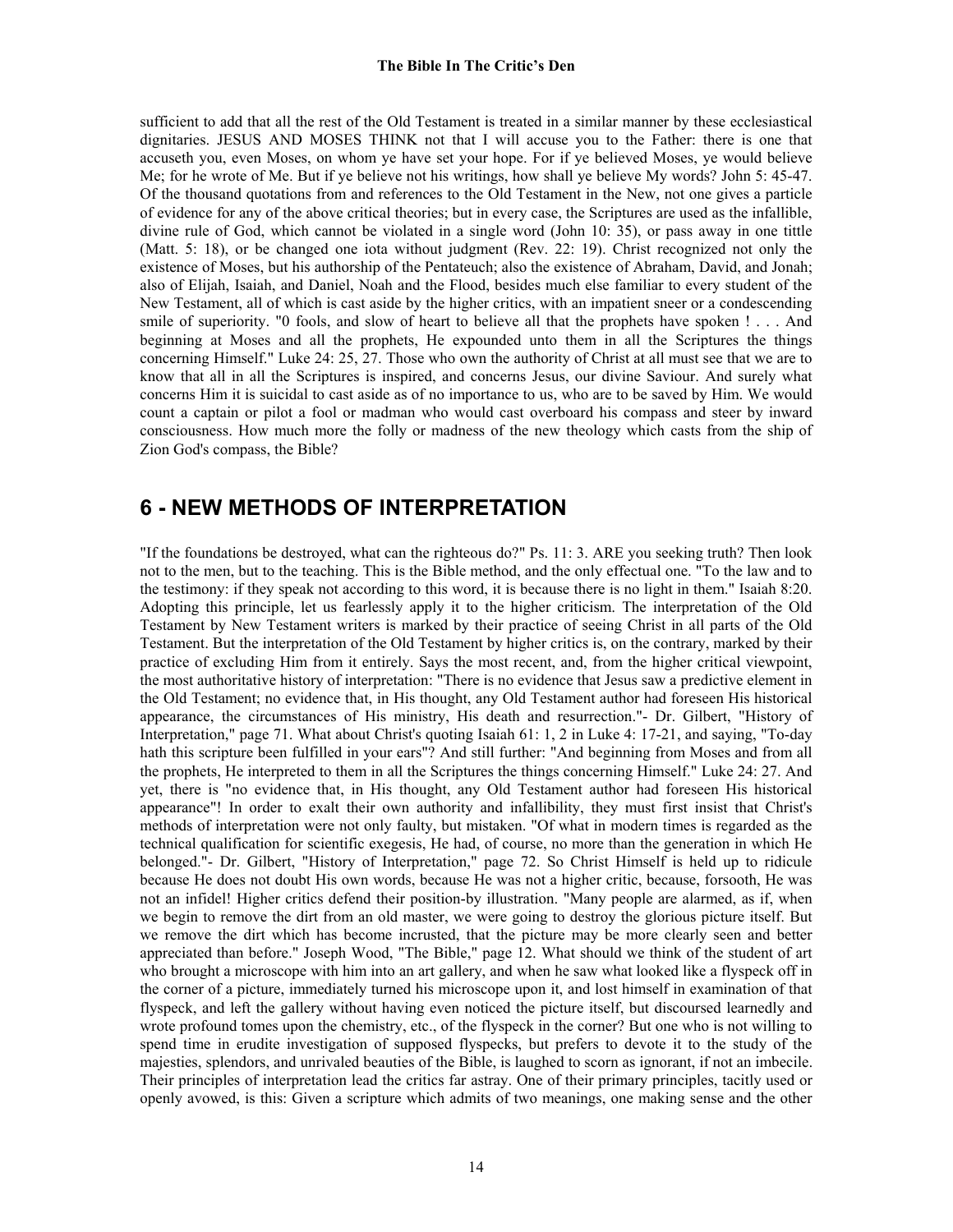nonsense, choose the latter as the only meaning admissible, criticize according to higher criticism, and eliminate from the Bible, as evidence of the ignorance of the writer, and proof that the Bible is "full of errors, imperfections, contradictions, prejudices, passions, . . . that it had its birth in the mind of man." Bampforth, "The Bible from the Standpoint of Higher Criticism," volume 2, page 263. Disagreements are confessedly assumed, and then the whole account is discredited because of this disagreement. This is one of the higher critical favorite methods of attack. Another principle of interpretation is one laid down by Dr. Briggs: "The argument from silence is of great importance in the higher criticism of Holy Scripture."- "Study of Holy Scripture," page 307. In this way, critics can prove almost anything. So they proceed to build, with all gravity, massive systems of theology, or lack of theology, upon things not in the Bible or any other book, only in their own imaginations. For instance, we are told: "From the silence of the periods of Samuel and the kings regarding the Priest's Code, it is reasoned that the provisions of this code were unknown at the time; hence they were not in existence; for they must have been known if they existed; hence the books commonly ascribed to Moses, the Pentateuch,- in which alone we have a record of the alleged origin of the Priest's Code,-were not in existence at the time of Samuel and kings."-Zenos, "Elements of Higher Criticism," page 88. But let us admit this loss for the present, and see if it proves anything. Says Sir James Stephen: "When the barbarism of the domestic government [under the Carlovingian dynasty] had thus succeeded the barbarism of the government of the state, one of the most remarkable results of that political change was the disappearance of the laws and institutions by which Charlemagne had endeavored to elevate and civilize his subjects. Before the close of the century in which he died, the whole body of his laws had fallen into utter disuse throughout the whole extent of his Gallic dominions. They who have studied the characters, laws, and chronicles of the later Carlovingian princes most diligently, are unanimous in declaring that they indicate either absolute ignorance or an entire forgetfulness of the legislation of Charlemagne."-"Lectures on the History of France," lecture 4, page 94. This case, taken together with the even more remarkable one of the utter loss and eradication from all secular records, for over four thousand years, of the extensive laws of Hammurabi, demonstrates that it is possible for not only the observance but all knowledge of a law to perish. Thus we see how futile is the argument from silence in this case, even granting the premises, - that the law was forgotten during the time; but there is no evidence that such was the case. On the contrary, there is abundant reference, in both the books of Samuel, to the law, or code. See I Sam. 2: 28, 29; 3:3; 4:3; 7:9; 8; etc. But the most remarkable use ever made of the argument from silence must be accredited to the Rev. Dr. Briggs: "A careful study of all the ethical passages of the Old Testament convinces me that there is an entire absence of censure of the sin of falsehood until after the exile; and then largely under the influence of Persian ethics."-"Study o f the Holy Scripture," pages 308, 309. No censure of falsehood until after the sixth century B. C., and even then borrowed from Persia! What does the discerning reader think of such a statement, in the teeth of "Thou shalt not bear false witness against thy neighbor," "Thou shalt not take up a false report," not to mention the multitudes of scathing rebukes poured forth in burning eloquence by the prophets prior to the exile? See Ex. 20:16; 23:1, 7; Deut. 5:20; 19:16-19; Judges 16:10; Ex. 18:21; et al. Dr. Briggs then pauses to admire the results and the method of his work: "These are examples of the methods by which the evidences of the higher criticism may be applied to Holy Scripture. They are constantly applied by scholars all over the world, in all the ranges of Biblical literature. If carefully applied, tested, and verified, they lead to sure results."-"Study of Holy Scripture," page 309. Says Dr. Briggs in another place, "Joel used to be regarded as the earliest of the prophets; he is now commonly considered one of the latest."-Id. This is how "sure" their results are, himself being the judge. Another principle of interpretation is this: If two writers record the same event in the same or practically the same language, as do Matthew and Mark, then they both borrowed their ideas from some common source, and are not to be relied upon, because we do not know how trustworthy that common source is. On the other hand, if two writers see the same event from different but equally true angles, as do James and Paul, then one or the other must be wrong, probably both, and the higher critic constructs a theory which alone can be right. If a certain event is recorded by only one writer, it is not to be credited, because it is unsupported by other testimony! And the moment it should receive such support, it would be ruled out of court on other grounds! But this is not all; for if a writer is silent concerning a certain event which the higher critics think he ought to have written about, of course he is then adjudged as ignorant of it, and held up to ridicule because of this ignorance, and branded as unreliable in everything else. Even Christ has been denounced by higher critics because He was silent concerning a hundred things they think He ought to have left teachings about. And because He did not, He has been called ignorant of them. This is no trivial matter for the Christian. It strikes at the very foundations of his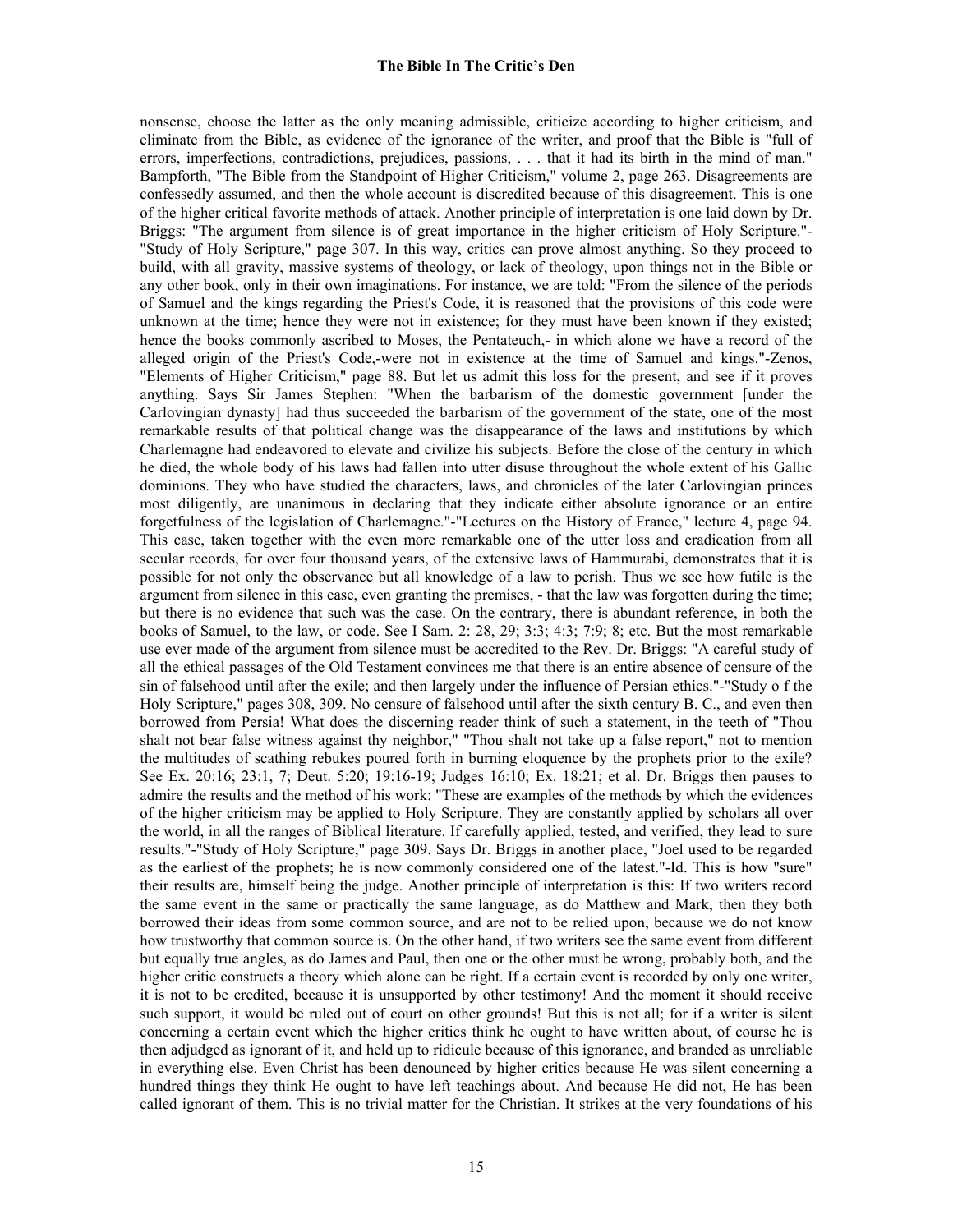faith; for if the higher critic's methods of interpretation are true, then every inspired writer is discredited, on one pretext or another, as ignorant, or denounced as maliciously deceiving, and faith in the Bible is absurd, and faith in Christ impossible, for the means for knowing Him have been destroyed. Seeing where these principles lead us, we need no other proof that they are not only false, but the baseless figment of a chimerical imagination. And we are led back to the consideration of the fact that the only safe, the only true method of interpretation is that employed by our divine Lord and Master: "Beginning from Moses and from all the prophets, He interpreted to them in all the Scriptures the things concerning Himself." Luke 24:27. Human theories of salvation are no more efficacious to save than a wreath of water-saturated flowers. "The Everlasting Gospel" is God's life-buoy to the soul struggling in the billows of sin.

# **7 - THE MATTER OF STYLE**

"AS analysis has been carried gradually further, it has become increasingly evident that the critical question is far more difficult and involved than was at first supposed, and the solutions which seemed to have been secured have been in whole or in part brought into question again."-Kuenen, "Hexateuch," page 139. In their desperate effort to make their theories stand the "acid test" of common sense, the critics are driven into difficult positions; and in their attempts to escape from a dilemma, they often flounder into worse embarrassment, or sink into quicksands of absurdity. The whole theory is one huge absurdity; but strangest of all is the fact that the very theories upon which they most pride themselves, and upon which they lay the most stress, are the ones most open to exposure, and most clearly the product of baseless imagination. Let one of their experts tell us the foundation principles of higher criticism: "Any one familiar with literature knows how difficult it is for a well-known writer to disguise his hand. It will often be recognized through all guises, even by those who are not expert."-Dr. Briggs, "Study of Holy Scripture," page 99. It is upon stylistic differences in the various parts of a Bible book that higher criticism is based. The whole top-heavy theory is built upon the supposed detection of different writers by a variation in style. Says Dr. Briggs, "Difference of style implies difference of author and period of composition."-Id., page 97. Since "higher criticism is a science, and its results as sure as those of any other science" (Id., page 105), let us push our inquiry a little further, and ascertain some of the scientific results of this new science when applied to the phenomena of style. Dr. Briggs says: "It is agreed among critics that the Ephraimitic writer is brief, terse, and archaic in style; the Judaic writer is poetic and descriptive. The Priestly writer is annalistic and diffuse, fond of names and dates. He aims at precision and compactness. The logical faculty prevails. There is little coloring. The Deuteronomic writer is rhetorical and hortatory, practical and earnest. His aim is instruction and guidance."- Id., page 301. Without inquiring too closely how he came into possession of all this information, we are now equipped with the means for tearing assunder the books of Moses, and apportioning to each of the above mentioned four writers his individual production. But hold! "It seems to be evident that there were groups of earlier Ephraimitic and Judaic writers, and these were followed by groups of Deuteronomic and Priestly writers, and the composition of the Old Testament was a much more elaborate affair than the earlier critics supposed."- Id., page 290. So instead of four writers, we now have hundreds! But many of them write so much alike that they cannot be distinguished! We are now gravely advised of this, in spite of the fact that we before were just as seriously informed that the whole theory rests upon the "scientific" ability of the critics infallibly to distinguish all the different writers, no matter how numerous, by their differences of style - which differences, we were told, could be detected by a nonexpert, they were so obvious! But let us see how obvious the differences are. Says Bishop Colenso - I prefer to let the critics refute each other: "The style of the two writers [E and J] is so very similar, except for the use of the divine names, that it is impossible to distinguish them by considerations of style alone."- "Pentateuch," volume 5, page 59. Even Dr. Driver admits the difficulty; but he is so wedded to the theory, that he is driven to the following logic in its defense: "Indeed, stylistic criteria alone would not generally suffice to distinguish J and E; though when the distinction has been effected by other means, slight differences of style appear to disclose themselves."-"Introduction," page 126. When learned men are driven to such absurdities of logic to defend a hypothesis, it is self-evident that they have an absurd hypothesis to defend. Take Deuteronomy. The first four chapters are declared by most recent critics to be the work of a different writer from the rest, though "the usage of speech is the same as in chapter 5-11" Otelli, "Commentary on Deuteronomy," page 9. This unwelcome difficulty is easily overcome by the naïve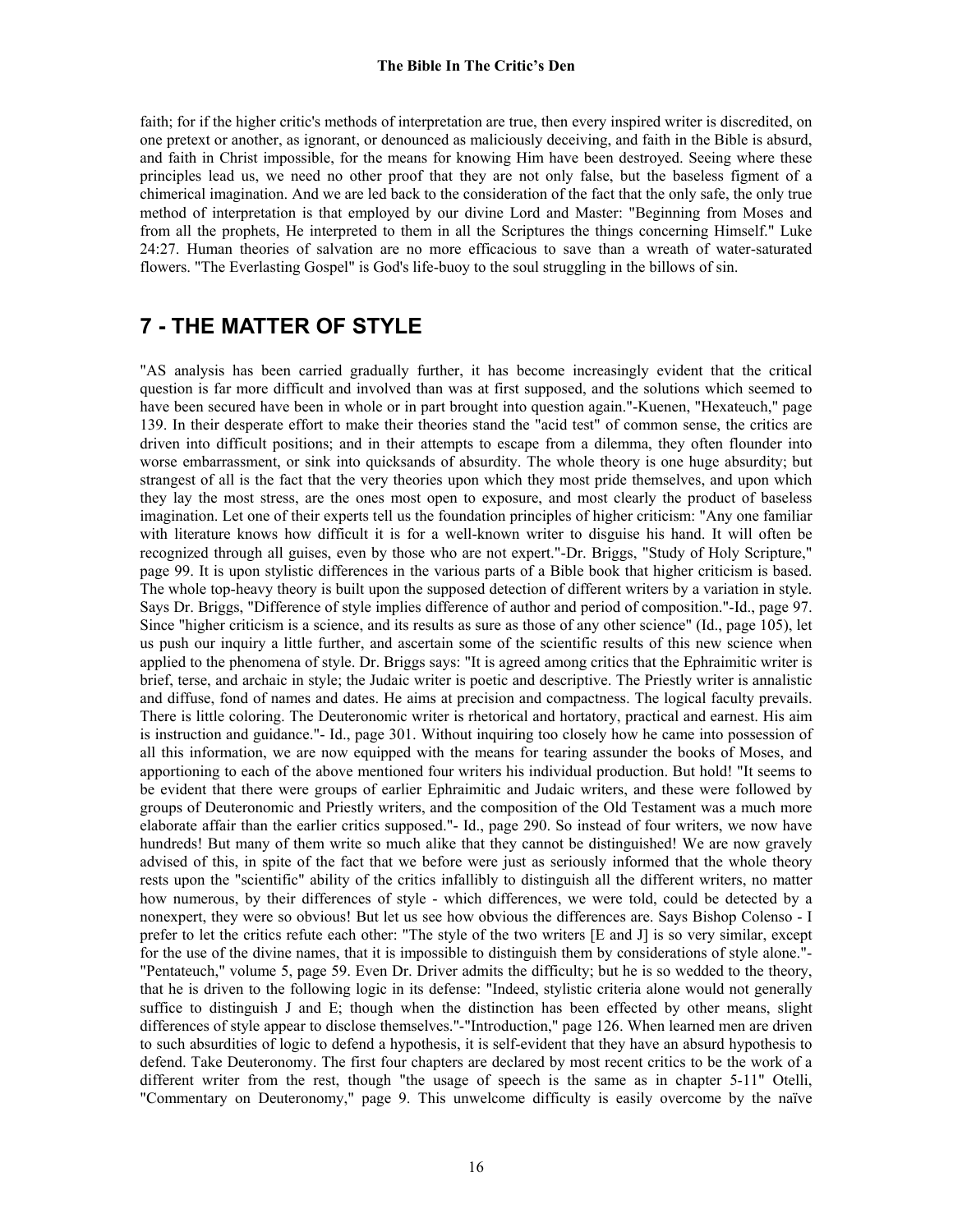ingenuity of another higher critic: "The great similarity of language must be explained as the result of imitation."- Kuenen, "Hexateuch," page 117. How beautifully simple! It is no wonder that occasionally a higher critic becomes so ashamed of such childish methods that he admits their absurdity. The wonder is that more do not. Their theory is so pulverized by its own weight that Addis has to admit, after years of study on this very subject, that "attempts have been made to separate the component documents. . . . But the task seems to be hopeless, and there is nothing like agreement in result."-"Hexateuch," volume 1, page 165. This in spite of the dictum of Dr. Briggs, that it is so easy to detect differences in style that these differences cannot be disguised from the novice. Higher critics rest their whole case upon their ability to dissect the Bible records according to individuality of style. So sure was Canon Cheyne of his ability to do this, that he actually published a Bible in colors, "The Polychrome," or rainbow Bible, in which each color represented a different author. Often a single verse was so variously colored that it looked more like the gorgeous hues of an Indian blanket or a Turkish rug than a serious finding, of "the assured results of scientific scholarship." Since the leading higher critics of the world openly proclaim that their "assured results" are based upon detected differences in style, the subject is deserving of more serious consideration than is generally given it. In reading the productions of a higher critic, one is often led to wonder how he knows that a certain section or verse, and in some instances a lonely word, was inserted four or five hundred years later in such and such a country. We are told that they have such a marvelously acute literary sensitiveness that it detects, almost automatically, any variation of authorship. That no two thus endowed agree in results does not matter - the theory is correct anyway! Says Professor Zenos: "Critics are accustomed to speak of `critical divination' in a way to confuse the inexperienced layman. The phrase is an apt one, and may be used as a very convenient designation of a power which the successful critic has or must have."-"Elements of Higher Criticism," page 116. Two Selections of Different Styles from the Same Author "Ef you take a sword an' dror it, An' go stick a Teller through, Gov'ment ain't to answer for it, God'll send the bill to you." -"Biglow Papers." "Careless seems the great Avenger; history's pages but record One death grapple in the darkness 'twixt old systems and the Word; Truth forever on the scaffold, Wrong for ever on the throne, Yet Yet that scaffold sways the future, and, behind the dim unknown, Standeth God within the shadow, keeping watch above His own." -"The Present Crisis." With their verbal contortions and metaphysical jugglery, they have almost deceived the public into believing that negation is scholarship, doubt is liberal thinking, and assertion is proof. But if it is so easy to apportion to the proper period and person fused documents two and three thousand years old, how is it that the same infallibly delicate literary sensitiveness does not avail to discover the true author of the comparatively recent and world-famous "Letters of Junius"? The honor has been given to no fewer than fifty-six men, by various advocates. Why not apply some of this "critical divination" to Shakespeare's plays, and determine for us just what he wrote, or whether he wrote at all? And why have these gifted gentlemen not separated the individual work of Beaumont and Fletcher? How is it, with such an infallible, literary weather vane among us, that for two hundred years Lord Bacon was regarded as the author of a work of which he never wrote a word? Bryant was not only a poet but a newspaper man. Yet what a "difference of style" there was between his poetry and his editorials! Clarence Stedman was both a poet and a Wall Street banker. But who would expect to find his commercial letters identical in style with his poetry? Who that has read Madame d'Arblay does not know that she has not only two styles but even four? And who that has read Henry James is unfamiliar with the vast difference between the style of his first books and his present productions? Says Prof. John Earle: "The difference of manner in different parts of Johnson's writings is notorious; and it is satisfactorily explained by differences either in the circumstances of the writer, or in the occasion or subject of his composition."-"English Prose," Page 468. A student of Thucydides sees that he makes an unmistakable difference between the style of the narrative portions of his history, and the speeches which he puts into the mouths of his characters. "And so great is this difference, that it is necessary to treat the two separately, one might almost say, on different principles. . . . If the speeches were to be collected into one volume under the title of `The Orations of Thucydides,' and the history were to be put by itself, the characteristic differences might have led the critics to ascribe the two writings to different authors."- Zenos, "Elements of Higher Criticism," page 59. It is only by being untrue to their own principles that they do not declare that the orations and the history are by different writers; for "difference of style implies difference of author and period of composition," as Dr. Briggs informs us. By no less a writer than Herbert Spencer, in his famous essay on the "Philosophy of Style," there are laid down principles and facts which utterly demolish the higher critical analysis of the Bible: "One in whom the powers of expression fully respond to the state of feeling, would unconsciously use that variety in the mode of presenting his thoughts,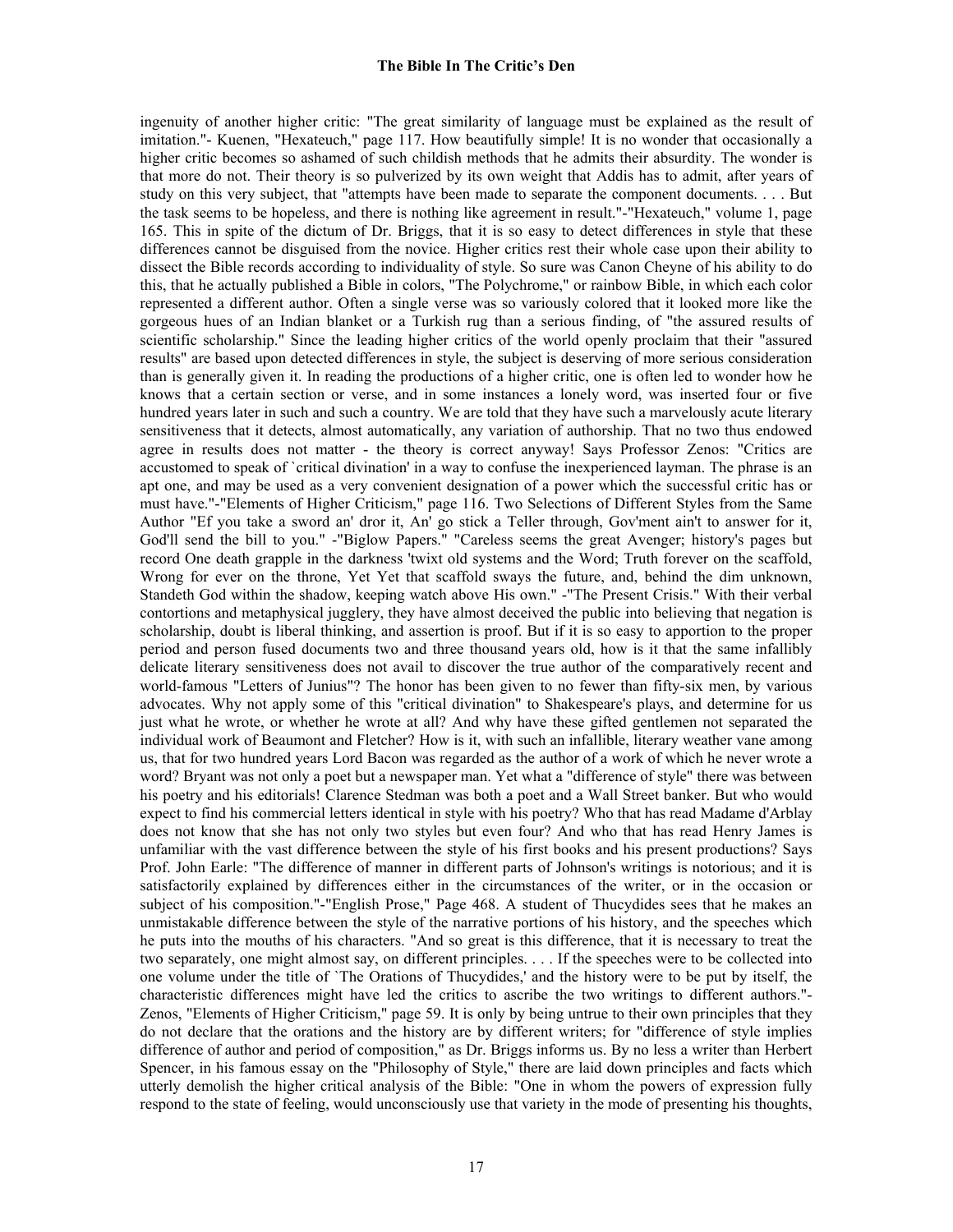which art demands. This constant employment of one species of phraseology, which all have now to strive against, implies an undeveloped faculty of language. . . . Let the powers of speech be fully developed, however- let the ability of the intellect to utter the emotions be complete - and this fixity will disappear. The perfect writer will express himself as Junius when in a Junius frame of mind; when he feels as Lamb felt, will use a like familiar speech; and will fall into the ruggedness of Carlyle when in a Carlylean mood. Now he will be rhythmical and now irregular; here his language will be plain and there ornate; sometimes his sentences will be balanced and at other times unsymmetrical; for a while there will be considerable sameness, and then again great variety. His mode of expression naturally responding to his state of feeling, there will flow from his pen a composition changing to the same degree that the aspects of his subject change." A consideration of these facts will surely lead us, with Professor Gwatkin, to protest against "the special pleading of a mechanical criticism, which ignores human nature in its chase after literary possibilities, and can only make out a plausible case by first assuming unlimited falsification and then correcting it with unlimited guesswork."-"Knowledge of God," volume 2, page 21. Similar absurdities are everywhere prevalent in the new theology writings on the New Testament. I have space for but one example. P. W. Schmiedel, professor of New Testament exegesis in the University of Zurich, in his article on Acts in the "Encyclopedia Biblica," begins by telling us that Acts contains "a whole series of demonstrable inaccuracies." Then we are informed that "no statement merits immediate acceptance on the mere ground of its presence in the book. . . Positive proofs of the trustworthiness of Acts must be tested with the greatest caution." In other words, it must be regarded as a liar until proved true. With surprise we read that "with regard to the speeches, it is beyond doubt that the author constructed them in each case are to his own conception of the situation." These speeches, then, are pure imagination, absolute fiction! Thus in one sweep of the pen, the learned Bible professor throws into the wastebasket the eloquent discourses of Paul, and the earnest orations of Peter. In consternation we may wonder what is left in Acts of value. He tells us: "In short, almost the only element that is historically important is the Christology of the speeches of Peter." And we have just learned that these speeches are pure fiction! This is monstrous enough; but further on, we reach a still more startling statement: "The value of Acts as a devout and edifying work cannot be impaired by criticism. Indeed, the book is helped by criticism, which leads beyond a mere blind faith in its contents." To such lengths as this a person is always led when he casts aside the "Word of truth," and is "blown about by every wind of doctrine." In the place of "sound doctrine," we have here an air of knowledge, a cant of advanced thought, and a sound of wisdom. The reader may be puzzled to determine upon just what grounds the higher critics base all these unproved theories and absurd and contradictory conclusions. Dr. Driver, one of the foremost higher critics of England, and considered "conservative," tells us frankly all about it "We can only argue upon grounds of probability, derived from our views of the progress of the art of writing, or of literary composition, or of the rise and growth of the prophetic tone and feeling in ancient Israel, or of the period in which traditions contained in the narrative might have taken shape, or of the probability that they would have been written down before the impetus given to culture by the monarchy had taken effect, and similar considerations, for estimating most of which, though plausible arguments on one side or the other may be advanced, a standard on which we can confidently rely scarcely admits of being fixed."-"Old Testament Literature," sixth edition, page 123. This is what the "assured results" of "scientific criticism" amount to. Here is the whole thing summed up in one comprehensive sentence by one of the world's leading higher critics; and upon his own showing, we see how utterly absurd, how absolutely flimsy, are their theories, how baseless their conclusions. This is the boasted higher criticism, which proves the Bible to be a tissue of pious lies. It utters infidelic nonsense as old as Celsus, with the gravity of a philosopher announcing the birth of a new and solemn truth. This is the way scholarship of the world is blackening the Bible, and then scorning it because it looks black to them. Are these "grounds of probability," "plausible arguments," which "may" be founded upon "our views"- are such inane puerilities to be accepted in preference to the authority of Christ, one of whose words should "not be broken," and who, has "the bread of life"? Shall we discard our confidence in the divine Book upon such baseless theories and pitiable logic? Shall we not the rather stand unmovable upon the eternal, fact that "Thy word is true from the beginning"? Ps. 119:160. The most momentous conflict between right and wrong of all the ages is just upon us; and only those who stand with both feet firmly planted upon the Word that "cannot be broken" will endure when the coming storm bursts in all its threatened fury. The traveler, dying of thirst in the parched desert, hoping for rain from vaporous clouds, is less to be pitiied than the soul in the desert of sin hoping for life's water from the modern isms. "Clouds they are without water, carried about of winds;... to whom is reserved the blackness of darkness forever." Jude 12, 13.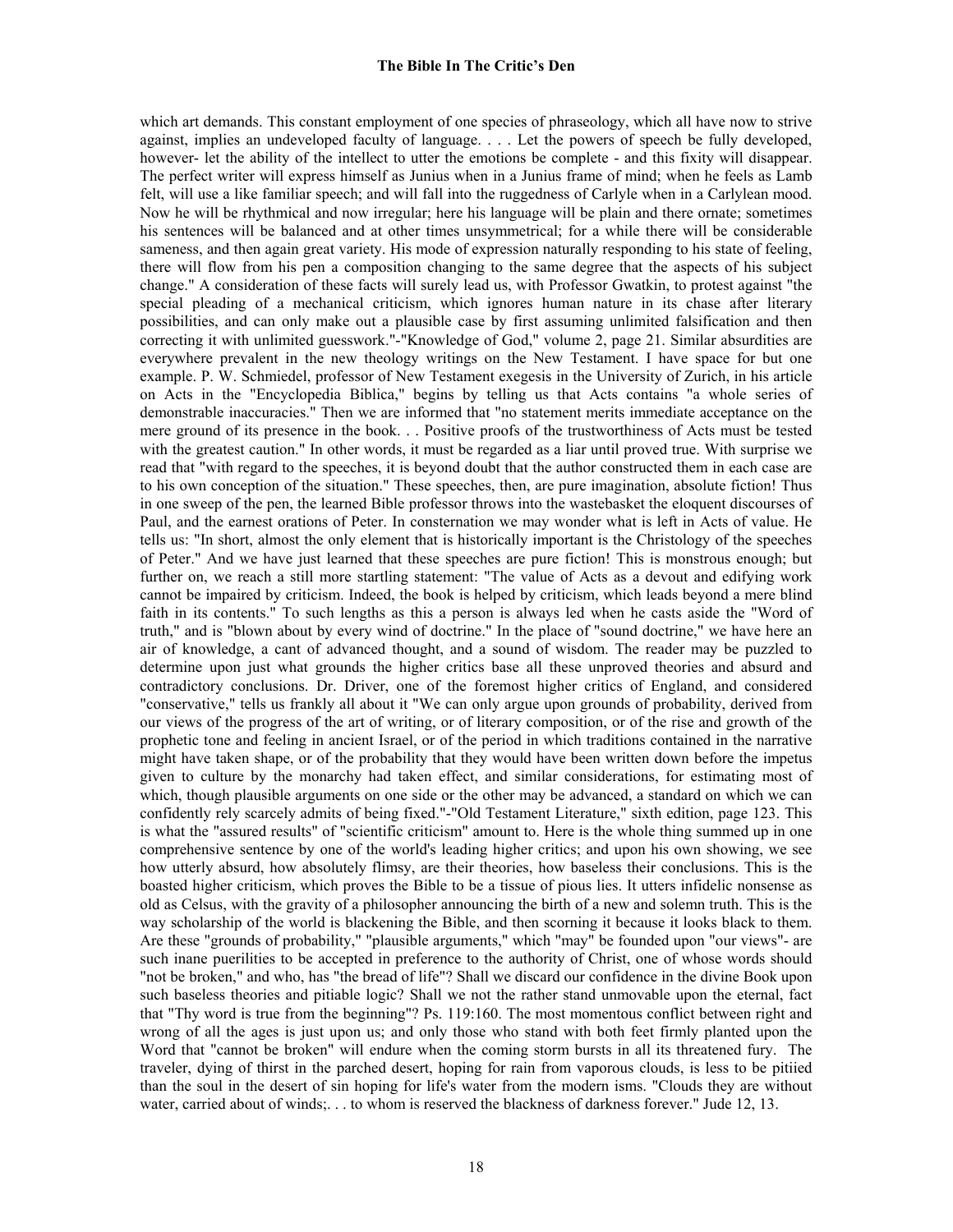## **8 - HUMANIZING INSPIRATION**

"THE Bible, then, does not claim to be infallible, does not claim to be exceptionally inspired. No claims are made for it except such as are made for the scriptures of other people. The Chinese, the Hindus, the Brahmins, the Buddhists, the Mohammedans, the Egyptians, the Greeks and Romans,- almost all of the ancient nations of the world, - the Norse people, have had their infallible scriptures. And let me tell you, friends, they have precisely the same and as much reason for regarding their scriptures as infallibly inspired as we have for so looking upon ours." The Rev. M. I. Savage, "Religion for Today," page 545. Since we have found that the higher critics' theories are so utterly contrary to Bible teaching and facts, we need not be surprised if their views of inspiration are also unscriptural. They claim that mistakes are necessary, otherwise "the writers were lifted above opinions, and were not allowed to think."-Id., page 360. What strange logic: The more mistakes a man makes, the better thinker he is! It is to such reasoning as this that higher criticism is driven in defense of its basic theories. It was left for twentieth century intellectual giants to produce such an abortion in logic. Even the words of Christ are not regarded as inspired. "The authority and finality which they deny to the New Testament in general, they deny to Him in particular," says another of the higher critics.- McFadyen, "Old Testament Criticism and the Christian Church," page 11. They write and talk learnedly of "the mistakes of Christ." Absolutely nothing under the sun is sacred to them. Another reason for their denial of the inspiration of the Bible, lies in the fact that they ignore where they do not deny the supernatural. To get rid of the miracles, the inspiration of their account must be denied. As McFadyen says, "Its watchword is evolution, and it has no place for miracle." Since inspiration itself is supernatural, its existence cannot be allowed; or if admitted, it must be granted to every one, even the enemies of God. Dr. Briggs maintains that inspired Scripture authors err in their religion, and "they err in their morals. But errors in moral precept were such as were necessary in order to educate Israel for a nobler time."-"Study of Holy Scripture," pages 643, 644. They even go so far as to assert that Bible errors are "innumerable, and the erroneousness indefinite and indefinable, and the untrustworthiness unlimited and illimitable." Many persons think that higher criticism is the outcome of an honest endeavor to obtain the truth. But the history of the movement as written by themselves dispels such a notion as a delusion. Of Eichhorn, the real founder of Old Testament criticism, Dr. Cheyne writes that "it was his hope to contribute to the winning back of the educated classes to religion."-"Founders of Old Testament Criticism." To attain this worthy end, he set himself to eliminating everything from the Bible to which the rationalists could take exception. With the empty covers of the Bible in his hand, he loudly proclaimed that what was left of the Bible was divinely inspired! The views of inspiration resulting from such a position are many; but while differing in details, they agree in the fundamentals. The most prevalent theory among higher critics is that of Dr. G. A. Smith in his "Isaiah": "Isaiah prophesied and predicted all he did from loyalty to two simple truths, which he tells us he received from God Himself: that sin must be punished, and that the people of God must be saved. This simple faith, acting along with a wonderful knowledge of human nature and ceaseless vigilance of affairs, constituted inspiration for Isaiah."-Page 373. He then consistently illustrates his view by telling us that men of science, "by their knowledge of laws and principles of nature," or some generals, by "taking for granted" that the sun will rise, all had "the same divine movement on their natures," and are as much inspired as any writer of the Bible. The writings of Browning, of Carlyle, of Ruskin, are, on this theory, as much inspired as the works of Moses, of Isaiah, or Paul. But that is by no means the logical end of this conception of inspiration. Its consistent and inescapable conclusion has been seen and boldly stated by America's greatest higher critic, Dr. Briggs, when he solemnly tells us that infidels like "Hume, Strauss, and Voltaire were guided in their attacks on the Bible by God."-"Study of Holy Scripture," page 8o. Mark well that pregnant sentence, my Christian friends who are coquetting with unbelief in the form of higher criticism. Pick up your Hume or your Voltaire. Turn to those passages which most violently insult Christ and most openly and contemptuously degrade Him and His word, and upon your knees, drink in their God-inspired utterances, and imbibe freely of their Heaven-sent teaching. Do not read anything else written by these infidels except their attacks on the Bible; for they "were guided in their attacks on the Bible by God," but not in their other utterances! Only their infidelity is inspired! God inspired infidelity! God rending His own word in pieces, and inspiring His enemies for that noble work! This is the message of higher criticism's eminent apostle, in one of the greatest theological seminaries in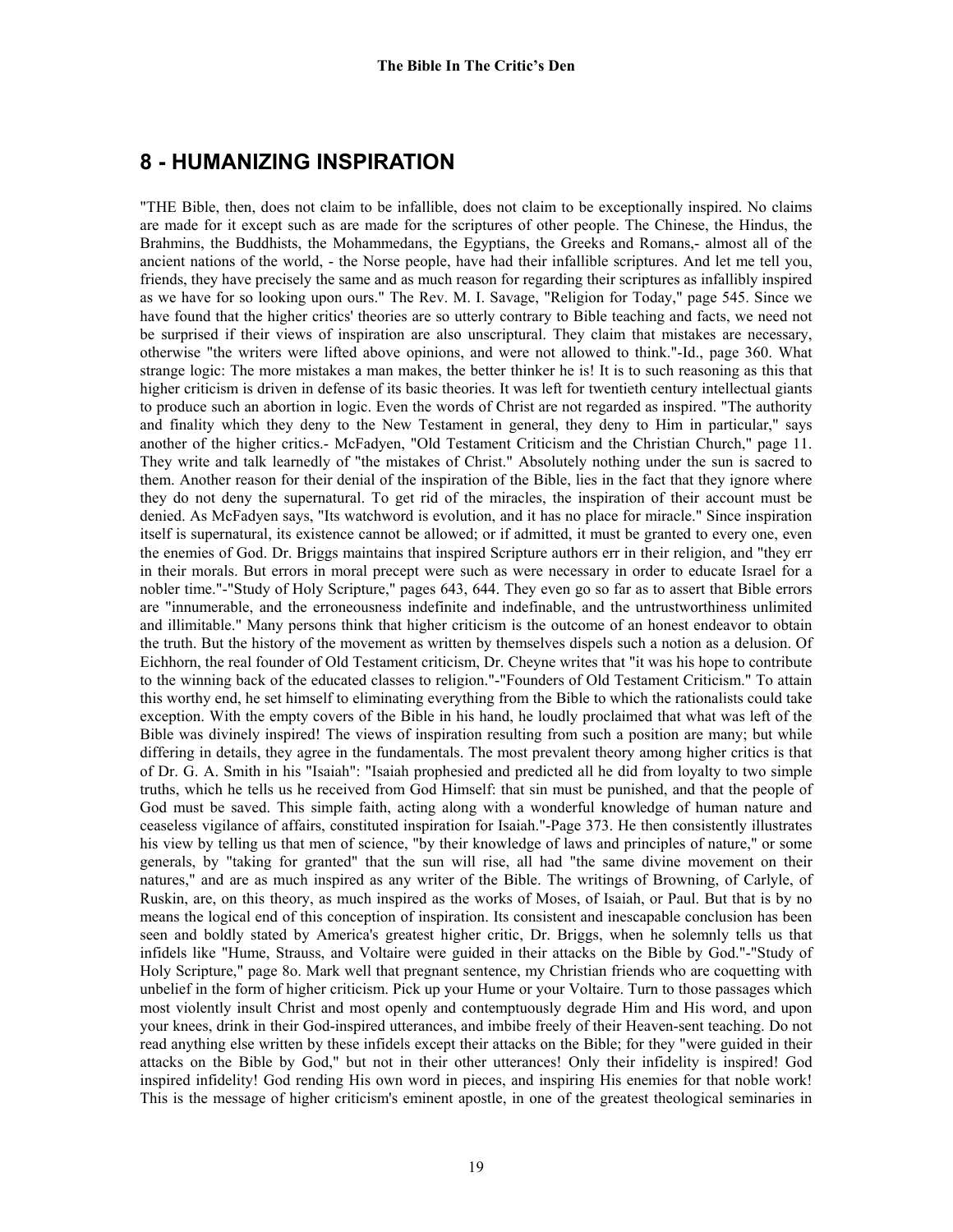America. Mark it well, for this is the boasted new theology. Do you want inspiration pure and unadulterated? Then cast aside your Bible, take up Strauss, feed on Hume, and drink in Voltaire; and where they most degrade, attack, and revile Christ and the Bible, just there you have inspiration from God in its unpolluted form! Ho, all ye infidels, come ye to the fount of infidelity, and drink of the waters of unbelief God-given! Fling your Bibles into the gutter, all ye sin-burdened souls, and cast your reliance upon the gospel of hate and doubt as revealed in the Heaven-inspired pages of Voltaire! Ho, all ye Christians, spurn that deceptive and lying Book you have so long made the grounds of your hope, and feed upon the bread of hate, and drink the waters of doubt, as found in the gospel of no-miracles, no-Christ, nosalvation, revealed in the inspired works of St. Hume, St. Strauss, St. Voltaire! No other conclusion is possible to the critics. They found that they were believing exactly what the infidels had been proclaiming for hundreds of years. Then there was nothing left for them to do but step out of the Christian pulpit, and admit themselves infidels, or proclaim that the infidels were inspired Christians. This was the alternative before the new theology. As we have just seen, it has boldly, defiantly taken the latter course. This is progress! This is "scientific Bible criticism"! This is the brand-new Christianity, warranted to be without miracles, Christ, sin, repentance, atonement, or any such foolish, antiquated thing! This new theology was born of rationalism, cradled in skepticism, nursed by infidelity, and is now baptized, and clothed in a new suit of clothes stolen from Christianity, and adopted into the church. Strange blindness! Woeful infatuation! Terrible will be the awakening, awful the penalty, when those who now so flippantly discard the sacred word of God for the gutter thoughts of Voltaire, meet, in that day so soon to arrive, "the word that I have spoken"; for "the same shall judge him in the last day." John 12:48. When we turn to Christ, what a difference! We find with what reverence He always quotes the Old Testament Scriptures, "which cannot be broken"; how He pointed the sorrowing disciples for comfort to the references to Himself "in all the Scriptures," from Genesis to Malachi ; with what power He repels Satan's temptations by appeal to the Word -"It is written"; with what ease He refutes and confuses the wily Jews, always by appeal to the Word. But when we enter the theological institutions founded in His name and established to teach His word, how great, how infinitely sad, the change! We find there the world's religious leaders with contemptuous solemnity lopping off chapters and whole books, because, forsooth, they do not understand them or do not agree with them! The very chapters and verses quoted by Christ are cast aside with a condescending smile of superiority, and even the very words of Christ Himself are brushed into the wastebasket with an easy wave of the theological hand. What will the harvest of this awful repudiation of God's word be? Thank God, a few faithful voices are lifted in clarion warning. But thousands are so poisoned by the critical opium as to be stupefied, sunk into a spiritual lethargy, from which it seems almost impossible to awaken them. These higher critics may be presidents of theological colleges, or pastors of renowned and influential churches; but the humble child of God knows that "if they speak not according to this Word, it is because there is no light in them." Isaiah 8: 20. The Christian can never be moved who stands with both feet firmly planted upon the Gibraltar fact that "all Scripture is given by inspiration of God." Only a moment's thought is required to see the use the skeptic can make of such a gospel as the higher critic offers. He can logically urge such questions and conclusions as the following: "If there are errors in the Bible in many things, why not in most, why not in all? If I am told to disbelieve part of it, why should I believe any of it? Besides, by what process am I to distinguish between the false and the true? Since you higher critical experts disagree as to how far the unreliability of the Bible extends, by what unerring standard may I separate the wheat from the chaff Your position so far surrenders the whole case, that there is nothing of Christianity left to defend. It is as if an army were to hasten to defend a fort that had been captured and burned. "You assure me that the Bible is no more inspired than the attacks of the skeptics upon it; that it contains innumerable errors, hoary superstitions, lies, forgeries, frauds, and vice; and you expound its shortcomings so enthusiastically that I can only express my increasing wonder that you still adhere to an exploded Book and teach the people a religion founded upon what you now so abundantly show me is baseless authority. "I must at least express my gratitude to you for so completely justifying my skepticism, and fully warranting my utter rejection of a Book which you solemnly inform me teems with error, and is the product of imposture. When you, the professed friends of the Bible, say more and harsher things against it than did ever Celsus or Paine, we skeptics may indeed take our ease, and leave its progressive destruction to its professed friends. We may yet, with you, in the near future, sing a requiem over the burial of an extinct Christianity, which was palmed off upon a credulous people by the imposture of an inspired Book, and the fiction of a divine revelation, and the delusion of an incarnate God, and the fable of a risen Christ. And when you have omitted all the supernatural, all the miracles, all that I object to, pray what will be left that I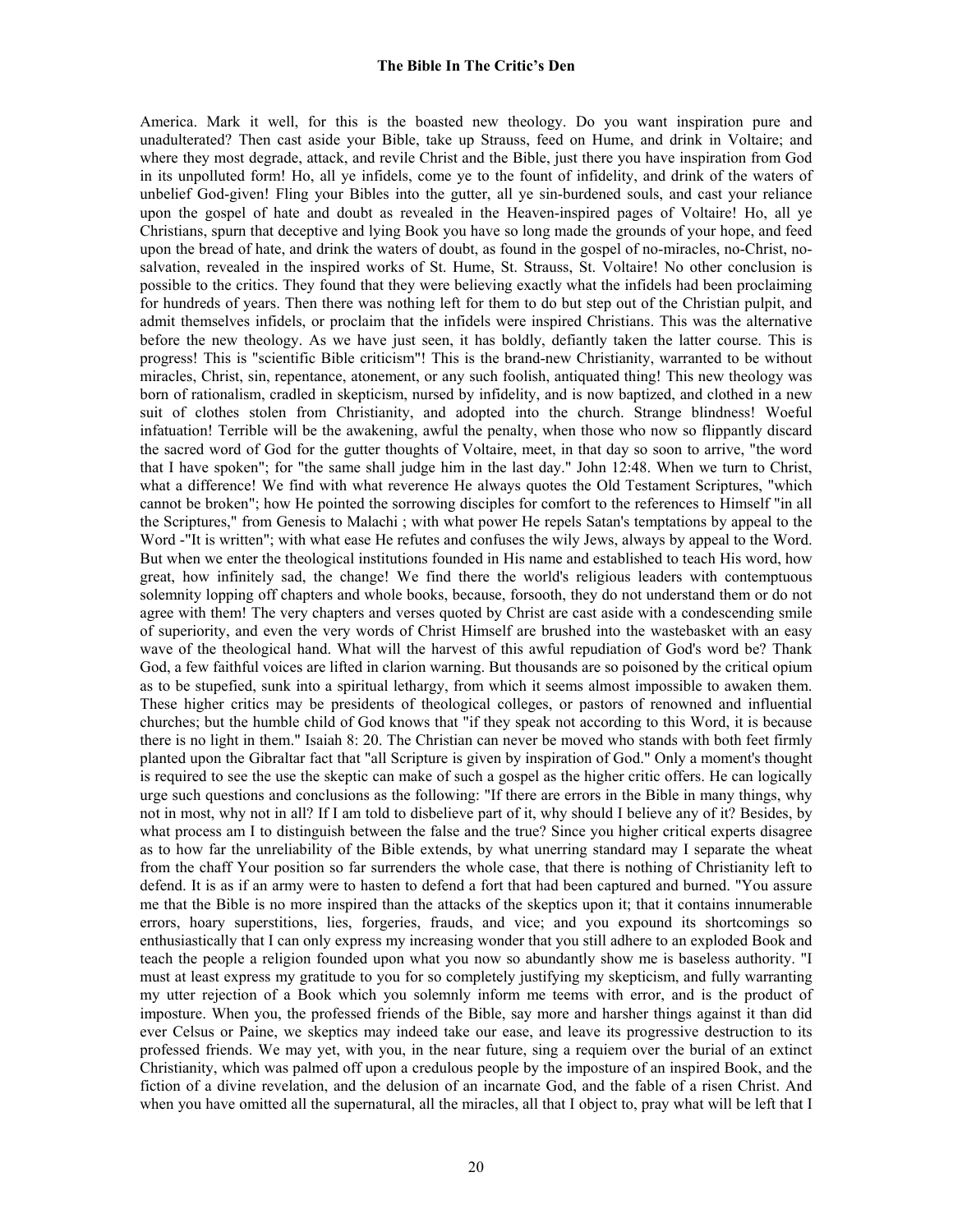do not already possess? Especially when you tell me that my own strictures upon the Bible, and criticisms of Christ, are more inspired of God than the Book and its Author, why should I accept your decadent religion? Why should you not instead accept my gospel of skepticism, unbelief, infidelity, atheism, which you proclaim is more inspired than your Bible?" Reader, it is still true Jesus saves. Proud or weak or self sufficient Peter may sink in fear; but Jesus treads the waves as though they were rock; and His outstretched hand will save every soul in life's turbulent sea who will cry, with Peter, "Lord save, or I perish!"

# **9 - THE CHURCH DEGRADING CHRIST**

"I CONCLUDE, therefore, that the fate of Jesus and His gospel is in no way bound up with the fate of miracle. It is evident, even if naturalism is to control men's views of all history, that the really great things in Christ and His gospel abide. . . . Only the fringe of the evangelical career is torn away. We lose the stilling of the storm, the walking on the sea, the feeding of the multitude, the raising of the widow's only son and the dead Lazarus," and His bodily resurrection." - The Rev. G. A. Gordon, "Religion and Miracle," page 130. "Who do men say that the Son of man is?" Matt. 16:13, A. R. V. After dissecting the Old Testament, the higher critics turned their scalpel upon the New Testament, and have now been dissecting it with an ever-growing boldness, and would fain turn their weapon of destruction upon Christ Himself. Dr. Briggs, who holds a brief for higher criticism, says that "the higher criticism of Holy Scripture is a science, and its results as sure as those of any other science."-"Study of Holy Scripture," page 105. Let us see, then, what some of the "sure results" of this "science" are when applied to Christ. "Back to Christ" has been the cry; and so in the last fifty years, more lives of Christ have been written than in all the eighteen hundred years previous. Having discarded most of the Old Testament as useless husk, and discredited a large part of the New as myth and legend, the higher critics at last awoke to the realization of the fact that they were on dangerous ground. To excuse their course, and steel their arm for further dissecting, they claimed that they were discarding only the inconsequential husk, or outer shell, to get to the kernel - Christ. Yet in spite of their claim to sacrifice nothing essential, they are making desperate efforts to convince themselves and the church that they have not given up Jesus. When it is pointed out that their understanding of Him is contrary to ours in the fundamentals, they inform us, with a pitying smile, that they have "rediscovered Jesus," that they have "cast new light upon His life." When Paul or James or John contradicts their interpretation of Him, they calmly tell us that the apostles were wrong. When the facts are against the theory, why, of course, the facts must be altered or excluded, that the theory may stand! In short, though Christ gave His Spirit to guide His disciples "into all truth," these Spirit-guided disciples "misinterpreted Christ" in many instances, falsified Him in others; and it has been left to the infallible "critical divination" of the modern higher critic to interpret Him aright! Now let us briefly review a few points of this new interpretation, which is casting so much "new light" on Christ, and is such an improvement over the antiquated views of the bosom friends of Jesus. Since the critics had previously branded the fall, the Flood, the destruction of Sodom, the exodus, and much else, as "utterly unhistorical," and all the persons mentioned in the books of Moses, with Moses himself, and Job, Jonah, David, Solomon, and even Ezra, as alike pure myths; when they found that Christ, in every instance that He has occasion to refer to any of these persons or events, invariably accepts them as actual, historical, and never as legend or myth, they were for a while staggered, and endeavored, with a zeal worthy of a better cause, to reconcile the facts with their theory. It never occurred to them to alter their theory to fit the facts. But they soon recognized the impossibility of such a reconciliation, and so the inexorable logic of their theory forced them to take another step in the history of the movement - they boldly proclaimed that Christ was mistaken in His belief in these accounts. The Rev. Dr. Clarke tells us that He had "ideas inherited from an expiring age, existing side by side with His vision of eternal truth," and that He conceived "the coming kingdom in the mistaken manner of the time."-"Use of Scripture," page l09. Christ, then, erred! He was deceived! And since He taught these deceptions, He was also a deceiver! For hadn't they, the higher critics, proved that Moses and Abraham were myths, and the Flood and the destruction of Sodom the silliest legends? Christ believed these old legends and childish accounts as actual history, and thus taught them; so here was an open disagreement between the critics and Christ. The critics could not be wrong, so of course Christ must be! What a sight- a deceived Saviour still further deceiving a deluded people! When Ingersoll lectured on "the mistakes of Moses," the Christian world was shocked, and held up its hands in horror; but to-day, when hundreds of professed Christian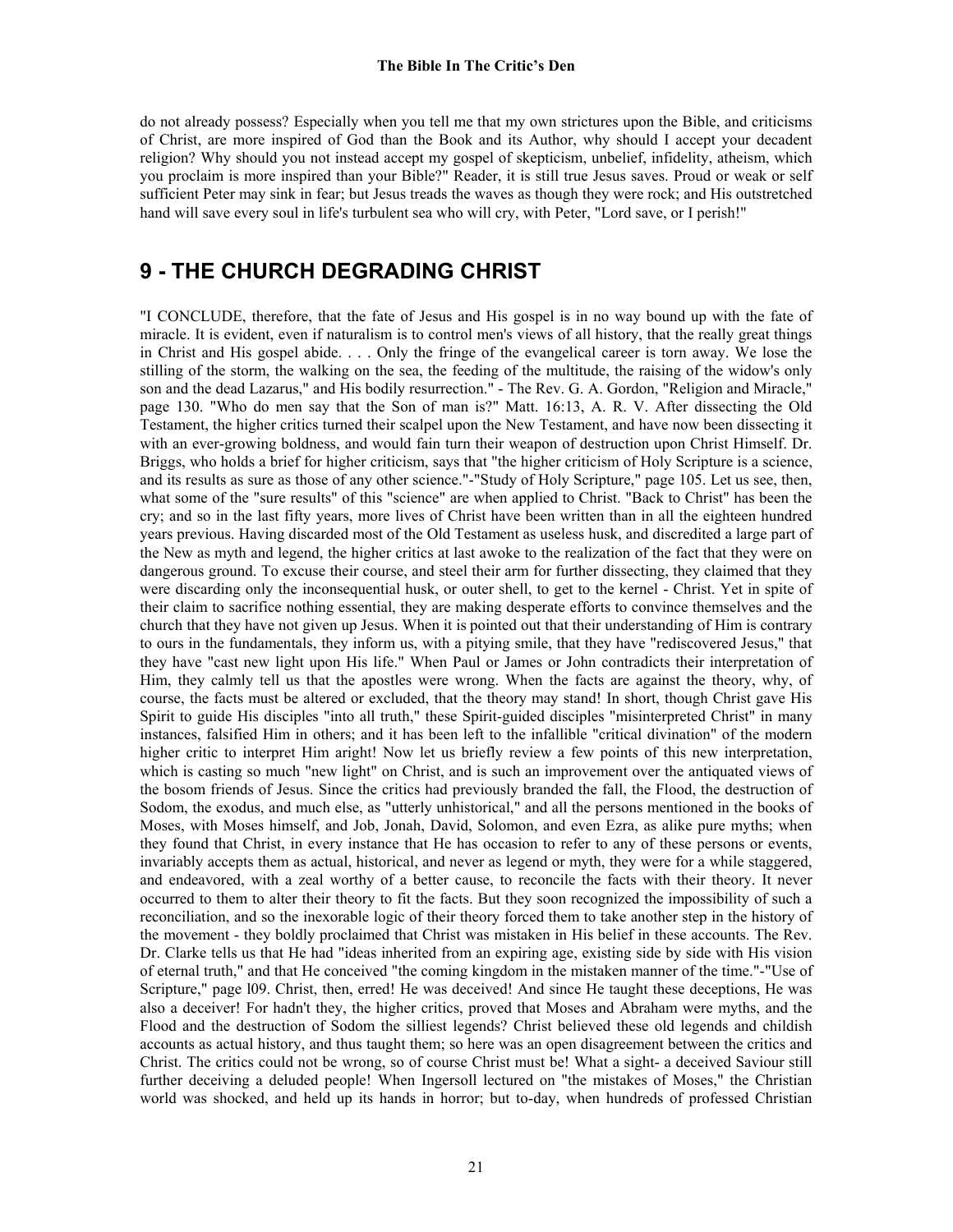ministers are lecturing to professed Christian churches, from their own pulpits, on "the mistakes of Christ," there is hardly a whispered protest in the same churches that were so horrified by Ingersoll. Once the attacks were made by skeptics upon despicable trivialities; but now they are made by ministers, in Christian pulpits the world over, against the foundations of the Christian religion. Since the fall is discarded as a legend, the fact of sin is ignored or denied; or as Campbell, minister of London City Temple, says, "Sin is, after all; a quest for God."-"New Theology," page 151. But, says the Bible: "Sin is the transgression of the law." "He that committeth sin is of the devil ; for the devil sinneth from the beginning." 1 John 3: 4, 8. The devil, then, was engaged in "a quest for God." But in spite of Campbell's dictum, we know that "the wages of sin is death" (Rom. 6:23), and not, as this sugarcoated theology would have us believe, eternal life. Since the atonement is founded upon the fact that "all have sinned, and come short of the glory of God" (Rom. 3:23), and is the very heart of our redemption, and the burden of the Bible, and the object of the gospel, we need not be surprised that their logic compels them to reject this also. Nay, they spurn it. "The doctrine of the atonement, as popularly held," says the Rev. R. J. Campbell, "is not only not true, but it ought not to be true: it is a serious hindrance to spiritual religion. Why in the world should God require such a sacrifice before feeling Himself free to forgive His erring children ?"-"New Theology," page 115. Such a question reveals a lamentably false conception of what the claims of justice are. But this is the view everywhere prevalent in new theology books, and is the logical outcome of their fundamentally infidelic theories. The prevalence of such vicious doctrines is sapping the spirituality and cutting the sinews of faith in the Christian church. Of course, with the atonement goes the belief in the incarnation. "The nativity stories belong to the poetry of religion, not to history. To regard them as narratives of actual fact, is to misunderstand them." "The simple and natural conclusion is that Jesus was the child of Joseph and Mary."-"New Theology," pages 101, 102. Other exponents of the new theology, like Canon Cheyne, of England, and Pfleider, professor of theology in the University of Berlin, carry this conception to its logical conclusion. The latter seriously informs us that "to the men of old, the Christ of modern thought would have been incomprehensible and therefore untrue; while to the mind of to-day, simple faith in the antique mythical epic is no longer possible."-"Early Christian Conception of Christ," page 13. Having assumed that which most needs proof, he proceeds to tell us that "an attempt has been made, by means of separating away later accretions and by falling back upon the oldest historic sources [which sources, by the way, the critics themselves manufacture, as we shall see later], to approach as nearly as possible to the historical truth concerning the Founder of our religion, and to present His form in its simple human grandeur and stripped of all mythical accessories."- Id., pages 7, 8. Having swept away the accumulated evidences of nineteen centuries of research, in one jaunty sentence, he then delves into the musty accounts of the hoary myths of the ancient religions of Egypt, Greece, Persia, and India, and upon finding among the thousands of puerile absurdities of these religions, a legend here and there remotely similar to the New Testament accounts of Christ, he triumphantly points to it as the origin of the New Testament record. "In the history of religion, many parallels," he says, "are found to all these traits of the New Testament conception of Christ as the Saviour of the world."-Id., pages 86, 87. The stories of Christianity are dependent upon "the myths and legends of universal history."-Id., page 14. And so, in the teeth of all evidence to the contrary, he pens the monstrous sentence that "all the miracles [of the New Testament] find countless parallels in the legends of pagan heroes."-Id., page 65. The logic of such a conception leads him, and numberless others who hold such views, to the conclusion that Christianity "sprang up in the world of those days as the ripe fruit of ages of development, and in a soil already prepared. Now it is of course easily comprehended that this evolutionist method of inquiry should have a disturbing influence upon many persons, . . . because it appears to be nothing more than a combination of ideas that had existed for ages," in heathen and degraded minds. (Id., pages 152, 153.) What! you exclaim. Did Christianity emanate from heathen darkness? Is our New Testament but a garbled edition of the crudities of a superstitious people who worshiped stocks and stones? Are the accounts of Him who calmed 'the raging sea, spoke peace to the soul, and went about doing good, the fruit of the immoral superstitions of a people who ate one another? No, these infidel theories are not the ravings of a Voltaire, nor the sneers of a Paine. They are the sober and earnest statements of a number of the greatest religious teachers of the world, standing in the van of Biblical scholarship, high in the councils of the church. And their ideas are eagerly absorbed by thousands of young ministers, anxious to distinguish themselves by their "broad scholarship" and "liberal theology," and are retailed to their congregations in graduated and sugar-coated doses. Thus hypodermic injections of spiritual poison are given to the church by her "doctors of divinity"; and with her spiritual nerves paralyzed, she is sinking into a deathlike lethargy, from which only the last fiery message of the Holy Spirit can arouse her. But the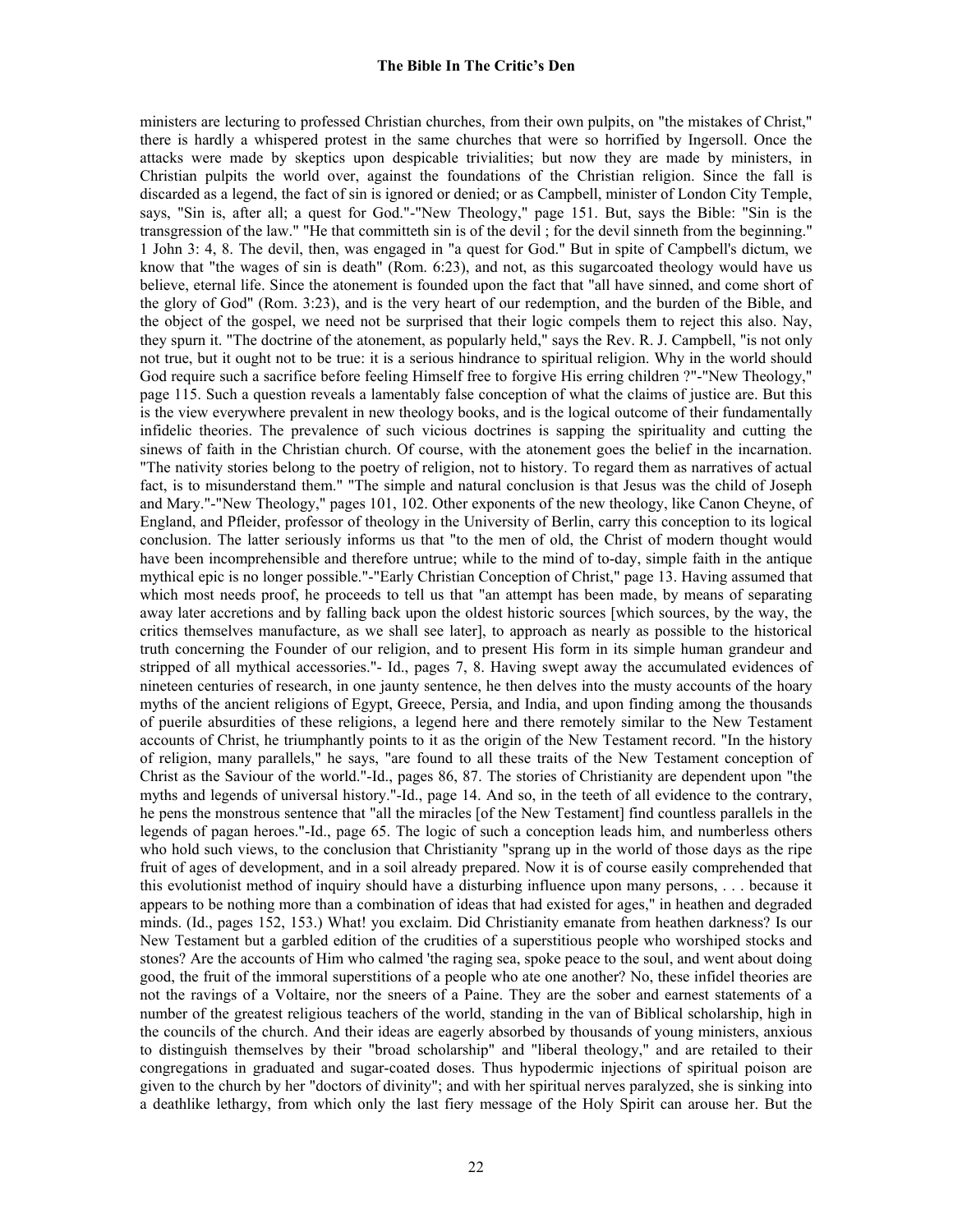Bible, you say, teaches the deity of Christ; and He said of His own words, "Heaven and earth shall pass away, but My words shall not pass away." Matt. 24: 35. True; but "one of the greatest stumblingblocks in the way of many devout and intelligent minds to-day is that of the supposed binding authority of the letter of Scripture." -The Rev. R. J. Campbell, "New Theology," page 176. Then in order to excuse themselves for casting overboard the Bible, this new theology solemnly informs us that Christ was the first to do it, and that they are only piously following the example consecrated by Him. "The official teachers began everything with `It is written,' and then followed elaborate expositions. . . . Jesus simply ignored this whole method. He did not need it for Himself; and what is more remarkable, He took it for granted that His hearers did not need it. . . . One would have difficulty to find more complete emancipation from authority than He represented in His own person. . In point of method, then, Jesus made as complete a break with Scriptural authority as could well be."-G. A. Coe, "Religion of a Mature Mind," page 97. In like manner says Prof. G. W. Knox : "No book, however sacred, no law, though written by the finger of God on tablets of stone, no temple, though in its most holy place Jehovah had His dwelling, could command or silence Him."-"The Gospel of Jesus," Page 82. Yet God opened the heavens to say, "This is My beloved Son: hear Him," Mark 9: 7. And Christ said, "The word which ye hear is not Mine, but the Father's who sent Me;" and : "The word that I spake, the same shall judge him in the last day. For I spake not from Myself; but the Father that sent Me, He hath given Me a commandment, what I should say, and what I should speak. And I know that His commandment is life eternal; the things therefore which I speak, even as the Father hath said unto Me, so I speak." John, 14:24; 12: 48-50. Again and again He meets the arch tempter and his subtleties with "It is written." Open your Gospels almost at random, and you will find that if one doctrine is more prominent than another, it is that Christ was absolutely subject, in the most minute particular, to the will of His Father as revealed in the Old Testament, and as revealed to Him from day to day in those lonely watches on the mountain, while His disciples lay wrapped in slumber. Is it any wonder, when one reads such open, barefaced contradictions of the Bible as just quoted, that one is led to doubt if the higher critics read the Bible at all? While claiming to return to the historical Christ, this new theology disbelieves His most explicit utterances, disowns His lordship over them, repudiates His claims to deity, calls His belief in the Old Testament a snare and a delusion, rejects completely His authenticated miracles, criticizes, discards, and even spurns much of the Gospel accounts of Him as largely fiction, and always wholly subject to any man's ignorant caprice. In fact, these higher critics not only exclude the supernatural, and deny and ridicule prophecy, but hand over nature to science, relegate history to secular writers, abandon truth to philosophy, and leave only feeling, imagination, and illusion, deception, fraud, and legends, to religion. We are roundly told that the words of Christ recorded in the Gospel of John "are wholly unhistorical, and existed only in the imagination of the unknown writer, who considered them necessary to elucidate his idea of the Logos-Messiah."- Picton, "Man and the Bible," page 225. And other eminent divines assert, in similar uncompromising ways, the utterly unhistorical character of the rest of the New Testament. What emerges from this man-made chaos is not the Christianity of the apostles, nor the "mind of the Master," but a perversion, a miserable mongrel, that is, another gospel, which indeed is not another. In order to evade the damaging force of their open denial of the authority of Christ, the claim is made that while much of the Gospels is myth and legend, this is really better than if they were true history! Says the Rev. R. J. Campbell, "Myth and legend are truer than history, for they take us to the inside of things, whereas history only shows us the outside."-"New Theology," page 255. This is a most astonishing statement. Lies and error truer than truth! Deception the core and center, and truth only the useless outside or husk! Such a vain imagination refutes itself; but it shows to what illogical, unspeakable makeshifts the new theologians are driven in order to defend their actual infidelity. But with it all, and through it all, higher critics doggedly affirm that they at least have saved enough out of the wreck for salvation; that the kernel of God's truth imbedded in the Bible myths and legends remains untouched by their scorching fires of criticism. But who shall say what and how much is essential to salvation? And what agreement could be expected among the critics as to these essentials? What would be considered essential by one is rejected by another, until the whole Bible is set aside. Their sweeping declarations of Bible imperfections, and their constant disagreements save only in the errancy of the Scriptures, would lead to the unavoidable but unwelcome conclusion that it is not trustworthy in anything, is not needful, and may be a superfluity. Why bother, then, to cut out parts of the Bible- why not be consistent, and pitch the whole discredited Bible away? That this is not a far-fetched conclusion deduced from their theories, is evident from the bold declaration of one of the higher critical preachers already extensively quoted, the Rev. R. J. Campbell: "I close by solemnly adding: Never mind what the Bible says, if you, are in search for truth, but trust the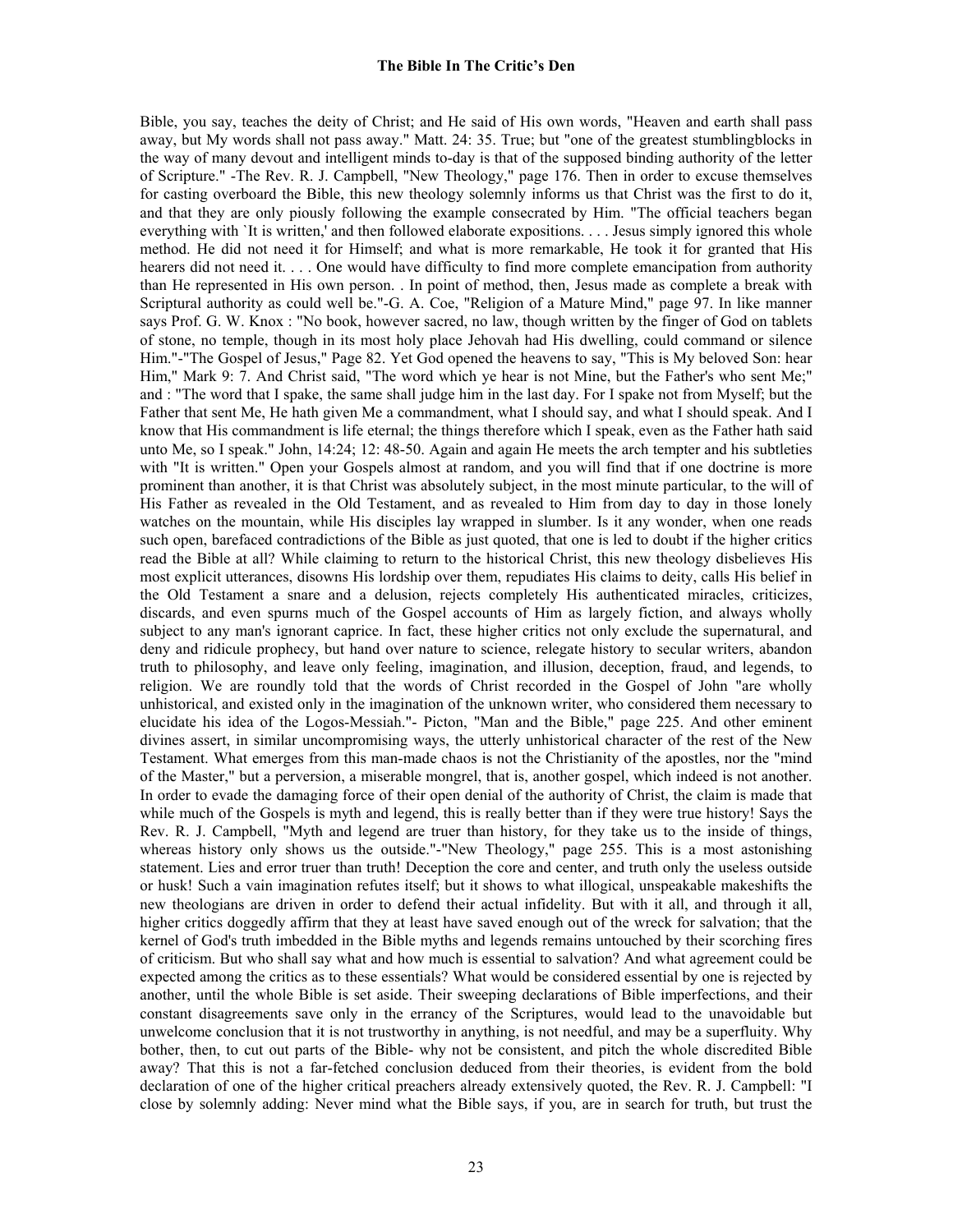voice of God within you."-"New Theology," page 199. As if the truth which came direct from God through Jesus (John 12:49, 50), who is "the Way, the Truth, and the Life" (John 14: 6), and who is "full of grace and truth" (John 1:14), and who said of the Bible, "Thy word is truth" (John 17: I7)- as if this truth contained in the Scriptures, which "cannot he broken," could be contradicted by the God of truth speaking in the heart! Thus are opened the floodgates for the deluge of every kind of unsanctified delusion, based upon the "voice of God" in the heart, regardless of its agreement or disagreement with the most solemn teachings of prophets, apostles, and Christ, who sealed their testimony with their blood. Even though "the heart is deceitful above all things" (Jer. 17:9), still this deceitful heart is to be exalted above the sublime words of Christ, which He tells us are every one given Him by the almighty Father. Surely higher critics "rush in where angels fear to tread." What, then, is Christ to this new theology, which demands, in so arrogant a manner, the obedience of the Christian church? Let one of the greatest of the "liberal Christians" in America, the Rev. G. A. Gordon, tell us: "We have the record of His life and teaching, the record of what He said, of what He did, of what He suffered, of what He was. But the record is simply a symbol, a sublime memory."-"Religion and Miracle," page 119. That's all - only a memory, just a mystic symbol, merely a vague finger pointing upward! Why, Voltaire, Rousseau, Gibbon, proclaim Him to be more than that! We have at last reached the astounding period in the world's history when infidels and skeptics, who have spent their lives in deriding the Bible, and before whose scathing scorn many a Christian had shuddered and fallen, actually have a higher regard for Christ than have the leaders of His own professed church. But this is by no means all. Fred Cornwallis Conybeare, doctor of theology in Oxford, in his book "Myth, Magic, and Morals" (1910), page 357, says: "The very idea of a chosen people belongs to a forgotten mythology, and so do other cardinal notions on which Christianity reposes, such as the fall of man, original sin, and redemption. We begin to realize that, if any one needed redemption, it was Jehovah, and not Adam, nor even Satan. Thus the entire circle of ideas entertained by Christ and Paul are alien and strange to us to-day, and have lost all actuality and living interest. . . . Jesus Himself is seen to have lived and died for an illusion, which Paul and the apostles shared." While the most rabid skeptics of all the ages, from Celsus to Bradlaugh, bare their heads before the mighty, lovable presence of Jesus, the "doctors of divinity" are ruthlessly stripping from Christ His kingly robes, trampling them in the mire of impious doubt. Still the church has not aroused from its lethargy. What would the dauntless Luther say of such sacrilege? What the gentle-souled Melanchthon? Nay, what would Christ Himself say to these modern disciples, who, like Peter of old, repeatedly deny Him? Oh that they, like Peter, would repent, and be converted, and strengthen the brethren! What a glorious Pentecost would follow! It is well to mine and search, but woe to him who breaks down the supporting pillars. If the work of the higher critic is true, Genesis and Deuteronomy are demolished, and others will follow. They are destroying the very pillars of protection and stability, and do not know it.

# **10 - THE CHURCH DEMOLISHING ITS OWN FOUNDATION**

WE "have a touchstone by means of which we may judge of all that does not suit the simple grandeur of Jesus, and may assign it to a later development." This touchstone is higher criticism; for "if we wish to arrive at our Lord's genuine teaching, we must submit the material transmitted in the Gospels to a careful sifting." More than that, "seeing that all the books of the New Testament, in so far as they were not written by St. Paul himself, probably date from the post-Pauline period, it is difficult to work backwards from them through St. Paul to a correct appreciation of the Lord's teaching."- Dr. Meyer, "Jesus or Paul," pages 66, 63, 60. "Matthew, Mark, and Luke are compilations, which reached their present form only after several redactions."- Sunderland, "The Bible," page 121. "Christianity, like every other religion, has its mythologya mythology so intertwined with the veritable facts of its early history, so braided and welded with its first beginnings, that history and myth are not always distinguishable the one from the other." Dr. Frederick H. Hedge, "Ways of the Spirit," page 338. Having arrived at the conclusion that Christ was but a symbol, a memory, the learned divines were now confronted with the fact that the body of the records concerning Christ in the New Testament was diametrically opposed to their theories. Since their conclusion must not be disturbed, no matter what the facts to the contrary, they one and all set out to manufacture the premises on which to base their conclusions, and they were naively indifferent as to the scrap heap from which they chose their material. In order, however, to gain a hearing, their first effort was to make great claims of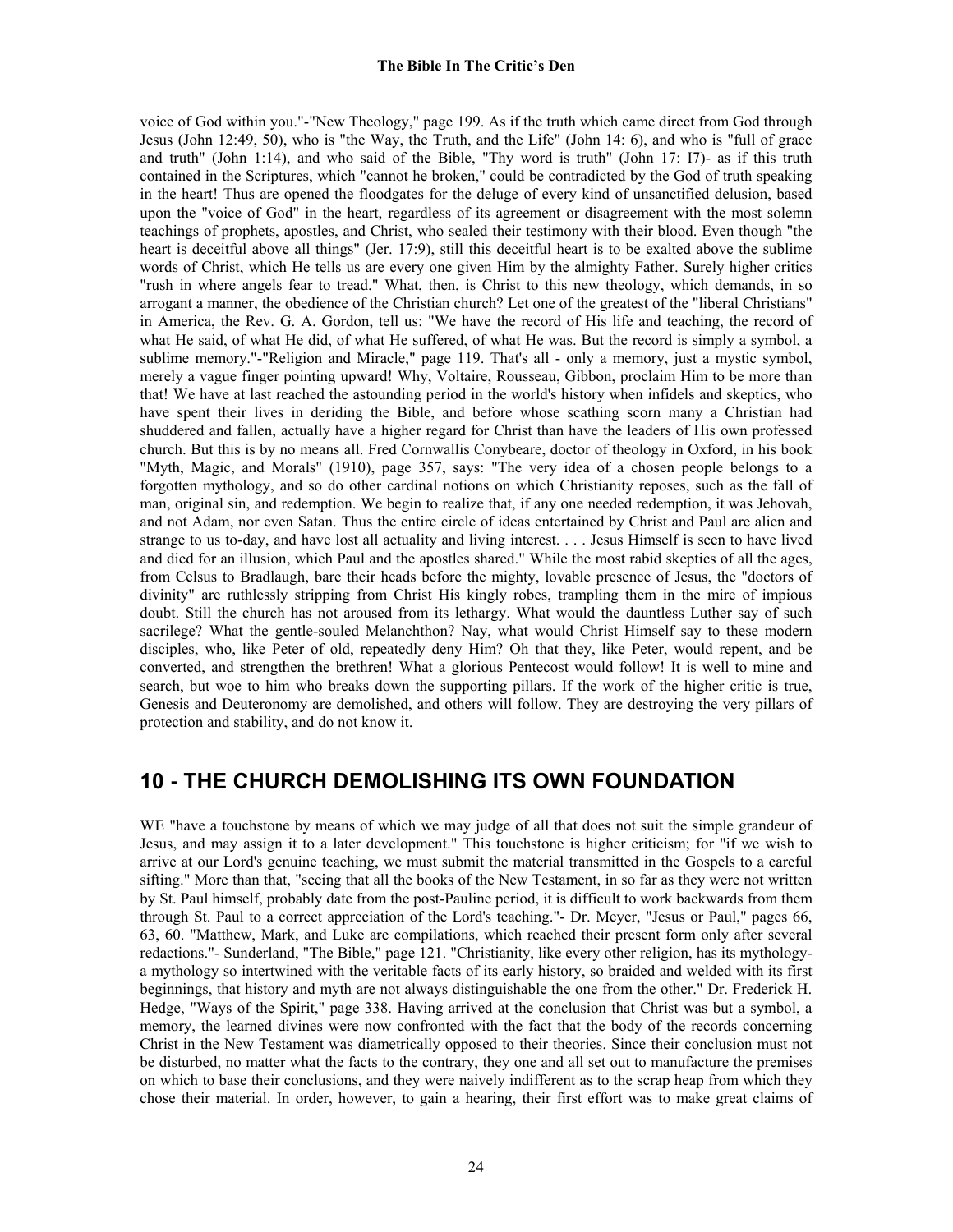giving "new light," even while in the very act of extinguishing all the light they had. Says Dr. Wernle: "What is crucial in these [the words of Jesus] is trust in God, purity of heart, compassion, humility, forgiveness, aspiration - this and nothing else. This is the will of God, as epitomized in the Sermon on the Mount. . . And if Christendom has forgotten, for almost two thousand years, what the Master desired first and before all things, it shines forth upon us again out of the gospel to-day as bright and wonderful as if the sun were but now newly risen, to drive away with its conquering beams all ghosts and shadows of the night."- "Sources," Page 162. This sounds fine; but an examination of the passage shows the presumption of stating that belief in a few passages of the ethical teachings of the Sermon on the Mount constitutes the whole of the will of God, and that in accepting all of Christ's teachings, instead of just these few, Christendom for nineteen centuries has been deluded and deceived, - until rescued from this sad condition by the newly risen sun of higher criticism. Thus we find the learned divines of the world busy at the astonishing and rather difficult feat of endeavoring to prove that one twentieth of the teaching of Christ contains more light than all His teaching; that one dollar is more than twenty; that the sun in nineteen twentieths eclipse is brighter than its unobscured brilliancy at noonday. We must now choose between the Christ of the Bible and the Christ of the critics, and the two are entirely dissimilar. According to higher critics, a garland of legends, beautiful or absurd, according to the taste of the critic, has been wound about His head, and must be resolutely torn away in order to find the true Christ behind. Since Paul was regarded as the actual creator of Christianity as a world religion, and as Paul was biased by his Jewish education, he warped the teaching of Jesus; and as it passed through the alembic of his mind, it became something different from the Master's message. Consequently, the critics tell us, it is only by critical processes that we can come to a knowledge of true Christianity. So "scientific criticism" has girded itself to give us the true religion of Jesus. Meanwhile we are to go without, till they have decided upon the question. Only the aristocracy of culture and the hierarchy of learning understand the gospel. The higher critics make the truth of the Bible possible only to the learned; for they claim that the Bible is not the revelation of God, but that the revealed truth is in the Bible, buried under a mass of errors, and only a man of Hebrew and Greek scholarship and gigantic learning can unearth it. But who has the right gospel, the genuine gospel of Christ, Ritschl or Herrmann, Holzmann or Baldensperger, Harnack or Cheyne, Sabatier or Briggs? Must we wait until these learned gentlemen come to an agreement before we know if Jesus be "our Lord and our God"? Let us not, however, be alarmed by great names; but let us come to close quarters with their teachings. Great men are not infallible. Perchance we may be allowed to exercise our own judgment on a question which concerns our eternal welfare. The lack of agreement, the mercurial decisions, of higher critics can be no better stated than has been done by Adolf Harnack, himself a world-famous higher critic and divine. He says : "The common people are like reeds swaying with the blasts of the most extreme and mutually exclusive hypotheses, and find everything in this connection which is offered them `very worthy of consideration.' To-day, they are ready to believe that there was no such person as Jesus, while yesterday they regarded Him' as a neurotic visionary, shown to be such with convincing force by His own words; and yet the day before yesterday, none of these words were His own; and perhaps on the very same day, it was accounted correct to regard Him as belonging to some Greek sect of esoteric Gnostics - a sect which still remains to be discovered. Or, rather, He was an anarchist monk like Tolstoy; or, still better, a genuine Buddhist, who had, however, come under the influence of ideas originating in ancient Babylon, Persia, Egypt, and Greece; or, better still, He was the eponymous hero of the mildly revolutionary and moderately radical fourth estate in the capital of the Roman world. It is evident, forsooth, that He may possibly [italics Harnack's] have been all of these things, and may be assumed to have been one of them. If, therefore, one only keeps hold of all these reins, naturally with a loose hand, one is shielded from the reproach of not being up to date; and this is more important by far than the knowledge of the facts themselves, which indeed do not much concern us, seeing that in this twentieth century, we must of course wean ourselves from a contemptible dependence upon history in matters of religion."-"Sayings of Jesus," page 13, note. Upon what basis or principle is it possible to arrive at conclusions at once so absurd and so contradictory? While all critics vary in their results, they are quite unanimous in their guiding principle, as stated by Harnack: "Nothing in the Gospels strikes us as stranger than the frequently recurring stories of demons, and the great importance which the evangelists attach to them. For many minds among us, the very fact that these writings report such absurdities is sufficient for declining to accept them."- "What Is Christianity?" page 63. Paul Sabatier does not hesitate to tell us that "the miracle is immoral" ("Life of St. Francis," page 433); and Prof. G. B. Foster proclaims that "an intelligent man who now affirms his faith in such stories as actual facts can hardly know what intellectual honesty means."-"Finality of the Christian Religion," page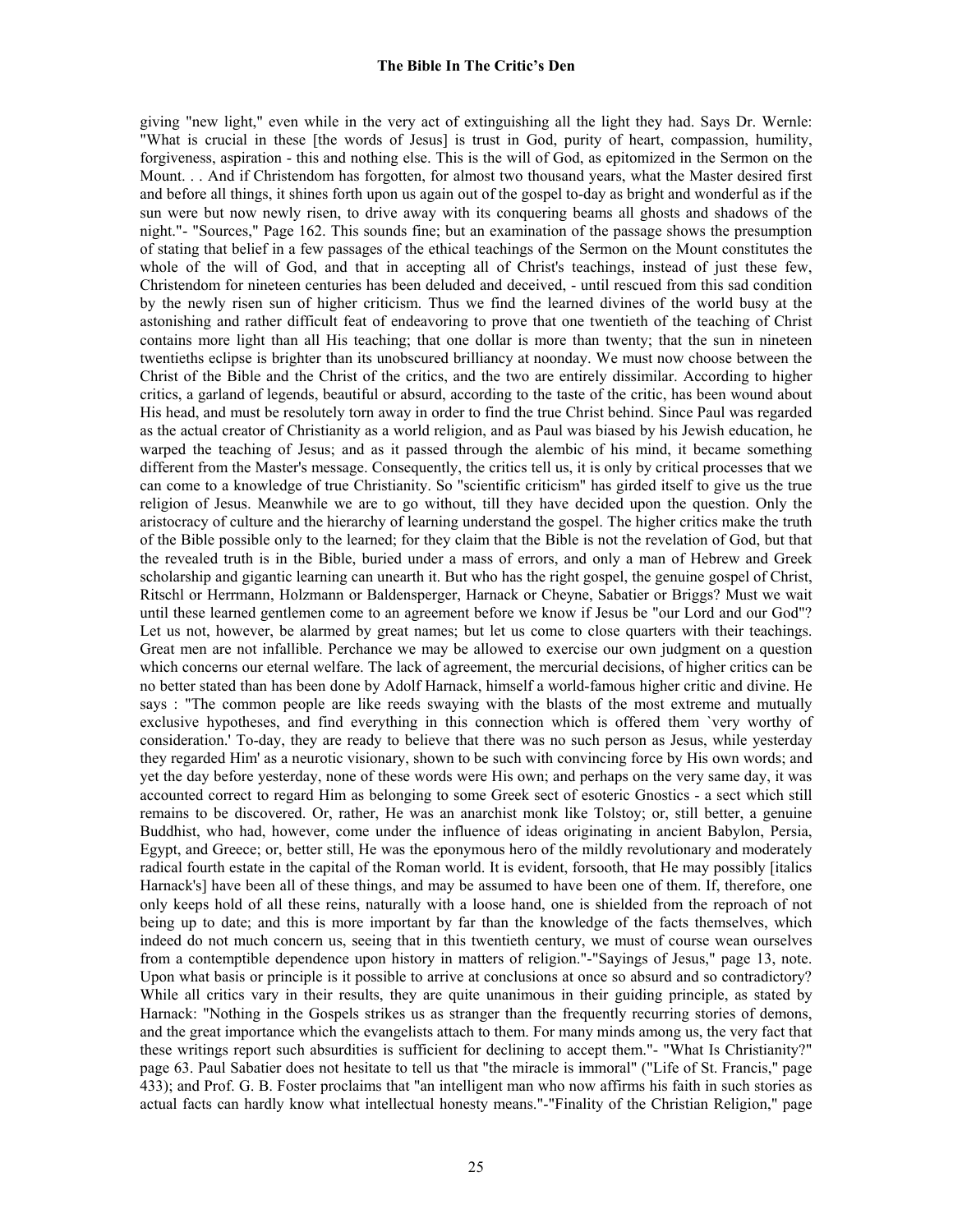132. Thus in a most arbitrary manner, contrary to all real scientific procedure, of which they boast themselves the chief ornaments, they assume the thing that is to be proved, - that miracles are impossible, tear out of the Bible all accounts containing them, and brand as "immoral" and "dishonest" both the account and one who believes it. Is this argument? Is this logic? Is this science? Yet this is higher criticism. Another favorite method of filling the Bible with "errors" is to discredit Paul sufficiently to weaken his truthfulness, and thus clear the ground for their own vacuous theories. Dr. Meyer says that by Paul, "we are led so far from Jesus that it will be difficult to trace any longer the lines of connection with Him. And yet St. Paul professes to be a disciple of Jesus Christ!" -"Jesus or Paul," page 40. Perhaps the reader is curious to learn by what intricate but infallible process of reasoning the doctor arrives at his astonishing results. He very obligingly tells us in no uncertain language: "In the Christ of the first three Gospels, we are dealing not with the historical Jesus, but with the conception formed of Him by the faith and tradition of the primitive communitive, a conception which must have been influenced by St. Paul, seeing that it was written after his times."-Id., page 12. What logic! The first three Gospels simply "must" be the product of Pauline influence, because they were written after Paul's time! By a parity of reasoning, the Gospels would equally be the product of Peter's influence, for they were written after his time. In the same manner, they can be proved to be the product of any of the other apostles. Yet it is upon such broken reeds of logic and smoking flax of evidence that the reliability of the whole New Testament is abjured. It is upon such baseless reasoning that Paul is made out a religious neurotic, liar, and hypocrite, founding the Christian church upon a nightmare. The facility and agility with which the higher critical mind can leap from a pin point of evidence to a whole encyclopedia of wild conclusions is one of the wonders of the century. The certainty with which they proclaim the truth and infallibility of their own conclusions is in direct proportion to the lack of evidence to support them. The words of Dr. Paul Wernle are not less emphatic in their assumption of a complete knowledge of all the events of Christ's time: "Christ did not discourse in the Synoptic and also in the Johannine way. Either He spoke as a layman, a poet, a prophet, or else as a theologian. Either He testified of the kingdom of God and the will of God, or else of His own person. Either He looked forwards, to His return, or else backwards, to His existence in heaven. He either preached that the doing of God's will was the only way into the kingdom of God, or else that all depended upon belief in His divine sonship." -"Sources of Our Knowledge of the Life of Jesus Christ," pages 43, 44. I confess that I am amazed to find a man of learning seriously arguing that because one Gospel represents Christ as speaking of His preexistence, and another of His coming again, therefore one or the other must be false. More than that, the same Gospels speak of both. How does the fact of Christ's having existed before the world was created preclude His coming again? Or why is His second advent incompatible with His preexistence? On the contrary, is not His preexistence a strong presumption in favor of His ability to come again, and therefore its likelihood, since He tells us He will? Robert Browning was a layman, a poet, a theologian, and many think him a prophet. But Wernle denies to the Son of the infinite God the ability to be any more than one of these. The four Gospels, then, are unreliable! But Harnack has something better than the Gospels of the poor deluded and deceiving apostles. He, along with other higher critics, has constructed a Gospel of his own, actually rewriting the Gospels. This new Gospel is called "Logia," or is designated by the capital Q. Who or what is this Q that is so much more valuable than Matthew, Mark, Luke, and John all together? Concerning Q, Harnack says, "The portrait of Jesus as given in the sayings of a has remained in the foreground."-"Sayings of Jesus," page 250. Is this very valuable document a new Gospel by another of the apostles -by Peter, perchance? Is it a life of Christ from the vigorous pen of Paul, mayhap? Says Harnack, in the preface to his "Sayings of Jesus," "In the following pages, an attempt is made to determine exactly the second source of St. Matthew and St. Luke both in regard to its extent and its contents, and to estimate its value both in itself and relatively to the Gospel of St. Mark." Who then was the author of Q? "Whoever the author, or rather the redactor, of Q may have been, he was a man deserving of highest respect. To his reverence and faithfulness, to his simpleminded common sense, we owe this priceless compilation of the sayings of Jesus."-Id., page 249. Backed by the name of Harnack, this raises great curiosity as to what this Q is. How long has it been in existence? "We cannot tell how long this compilation remained in existence."-Id., page 251. What! It is not in existence now? Why, then, this furor about it? What became of it? "It found its grave in the Gospels of St. Matthew and St. Luke, and probably elsewhere in the apocryphal Gospels. . . . The final blow to the independent existence of Q was dealt when it was incorporated in the Gospels of St. Luke and St. Matthew."-Id. Thus we see how long this wonderful Q was in existence. It was written, according to higher critics, only a few years before the Gospels, and found its grave in them. Then how did they know it ever existed? - Why, by the wonderful force of their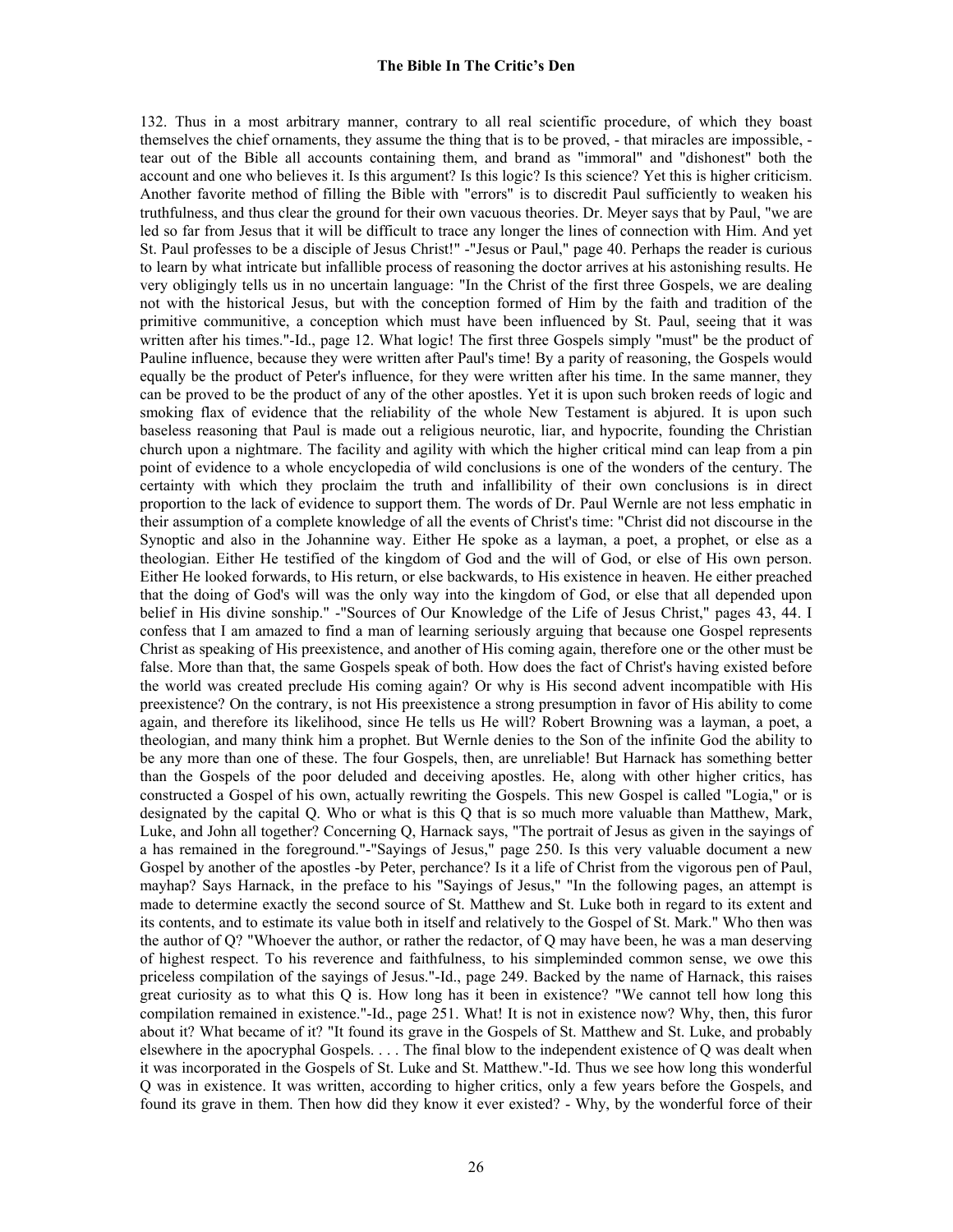great reasoning powers, or by their "critical divination." The Gospels record parallel accounts of the same event, and therefore there must have been a common source from which they drew; and so these omniscient critics proceed to construct that source from the Gospels, call the result Q, and then criticize the Gospels by their own reconstructed Q. In all, Q contains only 201 verses out of the 3,779 in the Gospels, or only one nineteenth of the whole. (Id., pages 253-271.) With this they supplant the Gospels. One may think that these things are not important; - but when we find that so renowned a man as Henry Churchill King, president of Oberlin College, publishes a book on "The Ethics of Jesus" (1910), and that all its data is avowedly derived from this source, and not in any instance from the Gospels, it is high time that the attention of the public was called to this perversion of Scripture. Dr. King, along with the other higher critics, thinks that Q is more reliable than any of the Gospels; yet it is derived by the higher critics from the Gospels. "It is hardly too much," says he, "to say that in Q we probably have an even older source for the life and teachings of Jesus than in Mark."- "Ethics of Jesus," page 87. So he uses Harnack's reconstruction. It is amusing to see how the theologians take one nineteenth of the data we possess, and then found their life of Jesus upon this meager material, and call it "New Light on the Life of Jesus"- the title of a book by Dr. Briggs. The New Testament is so immoral that they have written one of their own! "Luke is especially full of teachings quite as hard for the conscience as the wonder stories of the Bible are difficult for the reason."-Dole, "What We Know About Jesus," page 46. Says Dr. King: "Various attempts to reconstruct the document Q have been made by Wendt, Resch, A. Wright, Reville, Wernle, Hawkins, Wellhausen (1905), Harriack (1907), and B. Weiss (1908). With the exception of Weiss's, Harnack's reconstruction is the most recent, and may also be regarded as the fruit of the most thoroughgoing study. . . . Our study will be based upon Harnack's reconstruction."-"Ethics of Jesus," page 10. Speaking of Q, Wernle says, "On the whole, the historical value of these discourses is very high, higher than that of anything else."-"Sources," page 138. So Dr. King accepts this as the "assured results of criticism."-"Ethics of Jesus," page 76. Dr. Burkitt, however, does not accept even all of the meager Q. He selects only what he calls the "double attested sayings," which amount to thirty-one, and sets these up as all we know of Jesus. ("The Gospel History and Its Transmission.") Q contains 201 verses, but Burkitt's reconstruction admits only one third of this. Professor Schmiedel, the peer of Harnack as a higher critic, narrows the data still more: "I select nine such passages [not open to question], and in order to emphasize their importance, give them a special name; I call them the foundation pillars of a really scientific life of Christ."-"Jesus in Modern Criticism," page 24. And here is the principle upon which he so arbitrarily selects them : the passages that run counter to the exalting of Jesus. "When we first make our acquaintance with a historical person in a book which is throughout influenced by a feeling of worship for Jesus, in the first rank of credibility we place those passages of the book which really run counter to this feeling."-"Jesus in Modern Criticism," page 24. So we find the great churchmen selecting for the life of Christ only the passages that are held in common (Harnack's Q), those that are doubly attested (Burkitt), and those that are exceptional (Schmiedel). We are now reduced to just twenty-five verses, or one one hundred and fifty-first of the whole four Gospels, for a "scientific" life of Christ. At this rate, it will not be long before the critics arrive at the conclusion that we have no basis for a life of Jesus, and no foundation upon which to build our hopes of salvation. To the present-day presumption of infallible and omniscient higher criticism, nothing is impossible. The ease with which they accomplish the impossible is nothing short of amazing. In one sweeping sentence, without reason or evidence, they disdainfully brush aside all the New Testament records of Christ, and with a knowledge as superior to Christ's own familiar friends as nearly two millenniums' distance from Him can give them, they noisily and in all seriousness sit down to write anew the gospel of Jesus, to tell us of His words and His actions away back in distant Palestine! Wisdom, it appears, was born with the critics. Although Christ said that the Holy Spirit would bring to the apostles' minds all He had said, and lead them into all truth, it appears that the poor, deluded apostles were never so led, and that Christ really meant the twentieth century higher critics! They treat with apathetic contempt or tolerant scorn all who are simple enough to believe the words of Christ and the records of the apostles - all who are so old-fashioned as to believe in the exploded doctrine of salvation through the merits of and belief in Jesus, or so foolish as to come to Him that they may find rest for their souls. The wonder is not so much that these things are said, but that they are said by professed Christians; not in a corner, but all over the earth; not by obscure men, but by the church's greatest. It may seriously be doubted whether the avowed enemies of the Bible have ever said either as many or half as harsh things against it as its declared believers are now saying under cover of higher criticism. When Voltaire made his famous boast that though twelve men founded Christianity, one man would serve to overthrow it, he did not dream that the theological savants of Europe,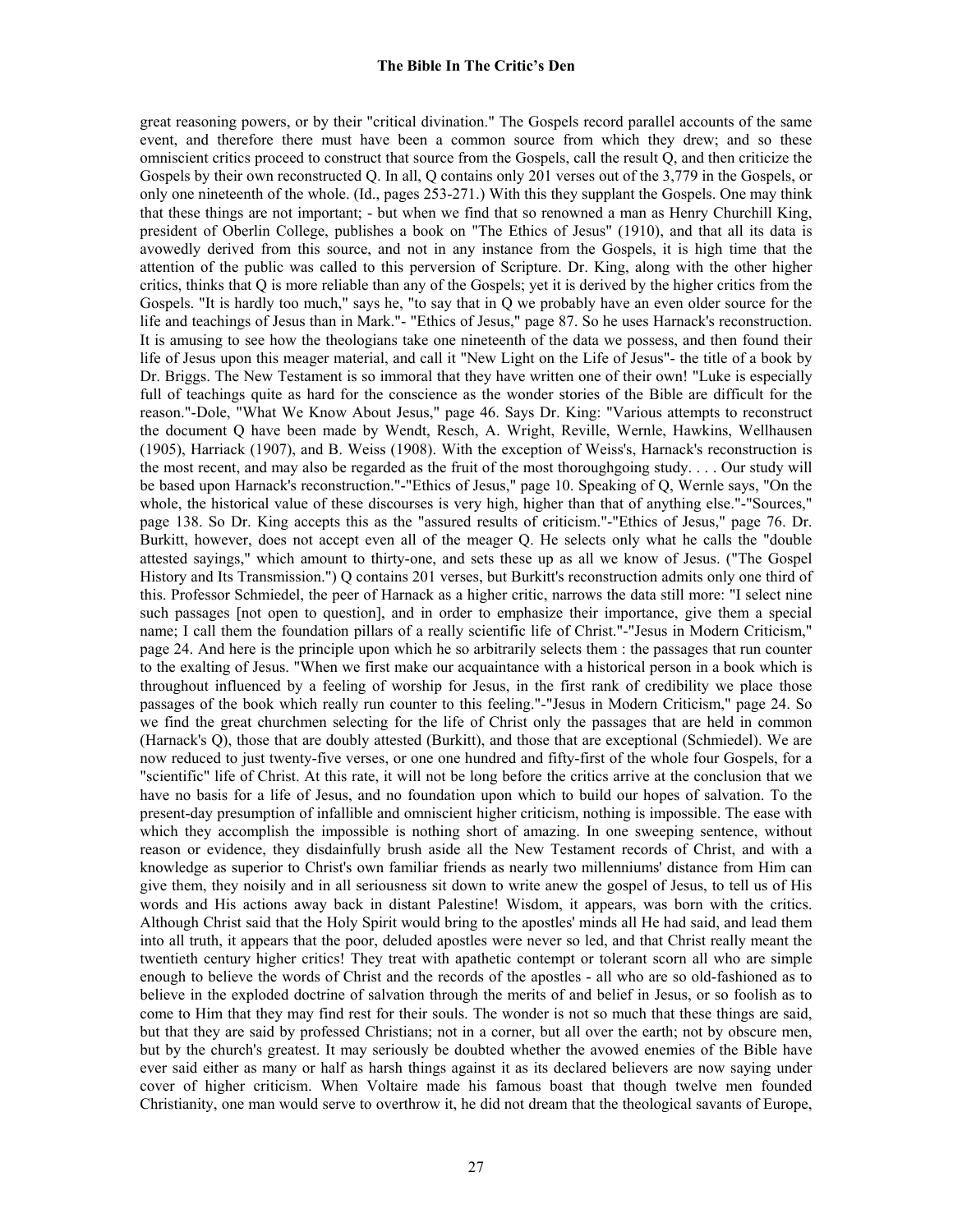Asia, and America would combine in the twentieth century to aid him in his nefarious design. Neither did Tom Paine imagine, when he vauntingly "unchained his lion," the "Age of Reason"- which was to devour the Bible that twentieth century "doctors of divinity" would revile the Bible in a manner to have made him stand aghast at their bolder infidelity. Verily, higher criticism makes strange bedfellows. God's gospel ship has ever sailed through the troubled waters of sin, unbelief, apostasy, and persecution; and bearing that gospel, she will enter the eternal harbor.

# **11 - MANUFACTURING A NEW GOSPEL**

WE read that "all the Athenians and the strangers sojourning there spent their time in nothing else, but either to tell or to hear some new thing." Acts 17:21. As we have seen, this is the attitude of the higher critics. Any theory, any gospel, so long as it is new! Having discarded the ancient gospel of Christ, which "is the power of God unto salvation to every one that believeth" (Rom. 1: I6), and having taught doubt as essential to their gospel, they proceed to patch up a new gospel - an up-to-date gospel. Those critics who place the authority of Jesus very high, immediately place their own higher. The teachings of Christ are not often directly controverted, but they are often ignored, or treated as counsel of perfection which we are to admire rather than to obey. Listen to Harnack and Herrmann "It is obvious that in this workaday world, such principles are impracticable; no business can be conducted on these lines. Yet that is just what Jesus seems to want." "Had He meant these words to be universal rules, He would have been worse than the rabbis whose teaching He opposed." "The character of Jesus is made up of compassion and modesty, love and asceticism; and consequently He is no leader for men who with the means given them in this world wish to attain some definite object." "With regard to the utterances of Jesus, we confess that we cannot simply comply with them, since we do not share His conception of the universe, and so are living in a different world. On the other hand, the mind which they reveal should be present also in us; that is, the will to act in accordance with our own convictions."- "The Social Gospel," pages 1,59, 204, 212, 207. This, then, is the new gospel. Do not follow Jesus. No matter how clearly stated is the will of Christ, "our own convictions" are to be followed in preference, especially when from them has been eliminated compassion, modesty, love, and asceticism. Yes, dear reader, such are the teachings of the new theology. Their words are before you. I would fain believe that they are the sad words read in a bitter dream; but unfortunately they are only too real. I believe that these men are better than their teachings; but the better the personal life, the more vicious and extensive is the devastating influence of such teaching. If some drunken roué advocated the impossibility of following Jesus, of being modest, loving, compassionate, and selfcontrolled, those only would heed him who were more debauched than he. But when backed by the irreproachable private life, and stated with all the profound learning and charming genius, of Harnack and Herrmann, these restated teachings of the debauchee are enthusiastically applauded and blindly accepted. That such teachings are neither isolated nor overstated, is evident from the bold avowals of Dr. Campbell, England's premier exponent of the new theology, who tells us roundly that "sin is the expansion of the individuality."-R. J. Campbell, "New Theology," page 157. For fear that we may charitably mistake him, Mr. Campbell carries his principle to its hideous conclusion, with the blind disregard for results so often observed in higher critics: "However startling it may seem," he says, "sin itself is a quest for God. That drunken debauch was a quest for life, a quest for God. Men in their sinful follies to-day, and their blank atheism, and their foul blasphemies, their trampling upon things that are beautiful and good, are engaged in this dim, blundering quest for God. . . . The roué you saw in Piccadilly last night, who went out to corrupt innocence and to wallow in filthiness of the flesh, was engaged in his blundering quest for God."-Id., pages 150, 151. It needs no argument to prove that if these new teachings were believed by foreign missionaries, their work would become paralyzed, and foreign missionary work would not only languish, but would go rapidly from apathy to stupor, and from stupor to profound coma, from which only the impending second advent of Christ could arouse it. Is it any wonder that Christ, in looking down the stream of time to the present, said sadly, "Nevertheless when the Son of man cometh, shall He find faith on the earth?" Luke 18:8. In taking stock of how much of the gospel of Jesus higher criticism has left us, and seeing how scant it is, and how warped and corrupted even that little is, many unsettled souls are crying out, with Mary, "They have taken away my Lord, and I know not where they have laid Him." John 20:13. The terrible harvest of this higher criticism is already seen in the unsettled beliefs, the destroyed faith, the multiplied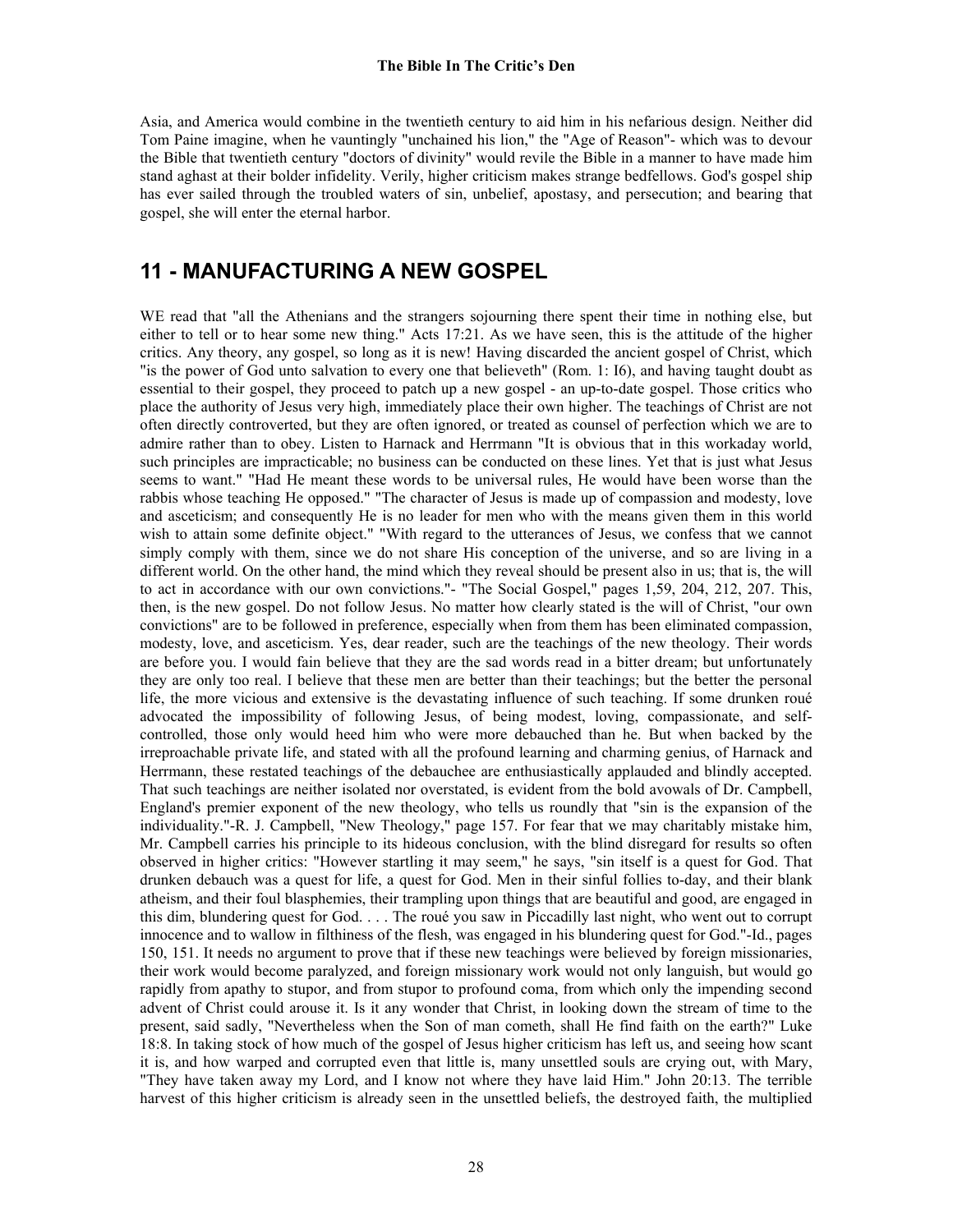infidels, even in the churches, the weakened and empty churches, and the consequent increase of crime and vice. Aliens from God, outcasts from society, broken-hearted millions curse their miserable existence, and long for death as a desired release. From Africa's burning sands, from Russia's frigid steppes, from India's arid plains, from China's crowded lands, from the rocky cliffs of countless islands - from every land, in every clime - the cry of human woe is ascending in increasing volume, from the destitute, the afflicted, the diseased, and the dying. To these misery-laden souls, higher criticism can give only a gospel of scientific doubt, a Bible of shreds and patches, a book of myths and legends - a Christless Bible. Nothing but husks have the new theologians to offer the sin-burdened, empty-souled, world-weary child of the world. Since the story of the curse is held to be only a voice from the realm of fable, redemption must necessarily be the decadent fruitage of a hydra-headed myth; and a fabulous redemption from a fabulous curse is effected only by a nebulous, mystical, and mythical Christ, the fabulous product of unscrupulous deceivers, imposed upon an ignorant and superstitious people in an age of darkness. This theory is so prevalent among higher critics, and is taught so assiduously, that among the laymen, theories of Christ are rife, conclusions diverse, and faith wavering. The open or secret cry is, "We will not have this Man to reign over us." In this crude and mongrel system of Christianity, this incoherent conglomerate of antiscriptural religion, false philosophy, and infidel science, all the lifeblood of Christianity has been drawn from Christ's gospel, all the spirituality has been evaporated from His life, all the meaning from His words, and nothing is left us but muddy waters from the broken cisterns of ancient infidelity and modern "Christian" skepticism.

# **12 - EVAPORATING THE SUPERNATURAL**

WE are firmly convinced that . . . there can be no such things as miracles."- Adolf Harnack, "What Is Christianity?" page 28. "As soon as the drama of Calvary is thus [by higher criticism] reduced to its true proportions, it becomes what it really was, a human historic drama. "-Sabatier, "The Atonement," page 130. "Such a phenomenon [resurrection, etc.] is in itself so improbable that any alternative is preferable to its assertion." -Professor Lake, "Historical Evidence for the Resurrection," page 267. "The questioning spirit of to-day," says Van Dyke, "everywhere asks for a reason, in the shape of a positive and scientific demonstration. When one is given, it asks for another; and when another is given, it asks for the reason of the reason. The laws of evidence, the principles of judgment, the evidence of history, the testimony of consciousness - all are called in question."-"Gospel for an Age of Doubt," page 8. By the broad and liberal man is always meant the man who minimizes or flatly denounces the miracles and all things supernatural. He disbelieves all evidence, however well attested, that contravenes his own article of faith that "miracles do not happen." The higher critic, equally with the agnostic and the infidel, is bound by his theory to reject as impossible all accounts of miracles, and endeavor to explain the recorded phenomena as either delusions of a disordered mind, or the deliberate invention of a malicious deceiver. No matter how much in the way of wonders may be admitted outside of the Bible, "any alternative is preferable to" acknowledging the authenticity of the Bible miracles. The seriousness of this widespread denial of the miraculous by the church, is recognized by a writer of high standing in the theological and learned world. Dr. G. A. Gordon sums up the general situation, the problem, and his own position: "The significance of the new question concerning miracles is that it comes from professedly religious men, and from men living and potent with the Christian church. It is a new discussion we face when the disciples of Jesus Christ in this twentieth century ask, Is miracle essential to religion? Is the essential truth of Christianity dependent upon the reality of the miracles embedded in the evangelical history? Is the message of Jesus Christ to man separable from the record of signs and wonders with which it is accompanied? Scientific men, in so far as they are under the scientific spirit, see no miracles. That is, they see no violations of the order of cause and effect; they expect no violations of their order; they believe in none. For them, the miracles of all religions are the interesting products of the human imagination; they are a chapter in the serious fiction of the world. May a member of the Christian church, may a preacher of the Christian gospel, in any degree sympathize with the attitude of science towards miracle, and yet remain loyal to his great Master? These are questions working in the religious mind wherever that mind has obtained a modern education."-"Religion and Miracle" (1909), pages 12, 13. Thus from the old home of American orthodoxy, New England, comes a book with all the attestations of Bostonian culture, written by one of America's best known divines, and its sole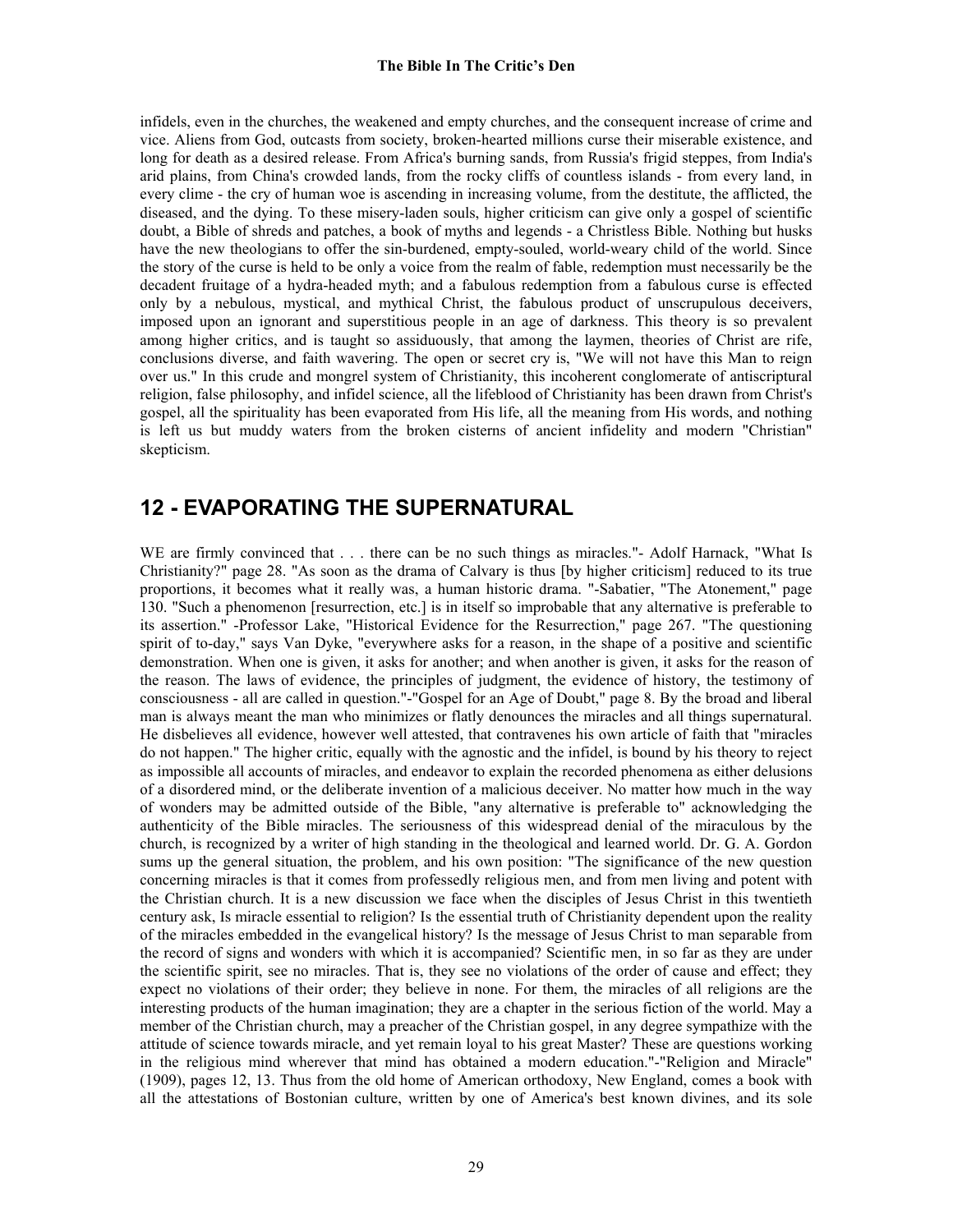purpose is to eliminate all miracles from Christianity, in order that it may be more acceptable to the scientist and skeptic. He continues: "I am concerned to show that where miracle has ceased to be regarded as true, Christianity remains in its essence entire; that the fortune of religion is not to be identified with the fortune of miracle; that the message of Jesus Christ to the world is independent of miracle.... I conceive myself to be a genuine conservative; I am conscious that I work for the preservation of essential historic Christianity; I consider myself to be, to the extent of my power, a defender of the eternal gospel."-Id., page 10. Reader, consider well the above statement. Has it no significance for you? Dr. Gordon is a "conservative," he says. Yet he discards all the miracles of the Bible with a sweep of the hand, and along with them, the supreme miracle of the Bible, the resurrection of Jesus. (Id., page 107.) How radical such a position would have been in a preacher a century ago! But it is the position of "a genuine conservative" now! How much of the Bible or Christianity would a radical leave? More than that, he proclaims himself a defender of Christianity, of the eternal gospel, to the extent of his power. As already stated, this is the attitude taken by higher critics the world over. They are casting overboard their chart and compass, so that they may steer the ship better! The soldier is throwing away his sword, that he may the better defend himself with his bare arms! The drowning man spurns the lifeline, because it would encumber him in his efforts to save his life! This is the conservative method of defending Christianity! I come along a deserted street at night, and spy my bosom friend in a life-and-death struggle with an assailant. I hasten valiantly to his defense, and nobly pound him over the head, and aid his enemy, to show my friend how hard I am "defending" him! Thus do higher critics "defend" Christianity and its Source. And they are desperately in earnest, too. That they are inconsistent has nothing to do with their position, except that they make up in vigor of attack what they lack in justification for the attack. Is miracle, then, rejected without evidence? Listen: "Miracle is not part of my working philosophy of life, . . . because I cannot be sure of its reality, and I wish to live as far as possible among things that are sure."-Id., page 167. A "philosophy of life" having been adopted which excludes miracles, no amount of evidence could be allowed to disturb this precious little theory. But if being "sure" is the guiding principle of life, methinks that resting his faith upon the changing quicksands of higher critical theories is like seeking peace and quietude in a raging tempest. But how do the higher critics become so "sure"? "In their hands, the fate of the miraculous is a foregone conclusion. The miraculous goes as the landslide goes. It falls as the avalanche falls. In the order of nature, it could not be otherwise.. . . Judgment is set, and the miraculous is ruled out of court. The question is not discussed; it is assumed as settled."-Id., page 24. Now we see how easy it is to live among things that are so comfortably "sure"! Just deny the existence of anything you are not "sure" of, without troubling yourself to investigate it! "Assume" it to be nonexistent! When you have done this, you have become a scientist and higher critic, and entered the charmed and charming circle of the learned and the wise! Consistently with this "philosophy of life," an axiom has been invented for the guidance of higher critical investigation. "It has cone to be an axiom of historical criticism, that the presence of a miraculous element in any story or record . . . casts suspicion upon it."-Sunderland, "The Bible," page 132. Comment would be superfluous. The nature which the higher critics so ardently worship is unstrung and mistuned by man's agency in it. The nature that now is, the Bible and reflection both show, is an incomplete witness to God. How, then, may we judge the whole from the part, and that part diseased? How do we know that the laws we see are all the laws for God's universe? By what process of logic can a scientist deduce from a known law, the conclusion that God cannot have other laws operating? What man knows enough to deduce from a few observed phenomena on this earth, which is less than a trillionth part of the universe, laws which shall limit the Creator of the universe? St. Augustine was wiser than many moderns who boast their attainments. He gave utterance to a wise saying concerning miracles, that present-day thinkers would do well to consider: "We say that all miracles are contrary to nature; but they are not. For how shall that be contrary to nature which takes place by the will of God, seeing that the will of the great Creator is the true nature of everything created? So miracle is not contrary to nature, but only to what we know of nature."-De Civitate Dei, 21, 8, quoted by Sanday, "Life of Christ in Modern Research," page 216. It should seem by this time that scientists, and higher critics who ape their methods, would be a little more modest in their assertions of finality in their theories. Newton honored himself as well as God when he said he had but gathered a few pebbles on the great shore of truth. Edison likewise, after many fruitful years of study, said that if scientific discoveries should proceed at the present rate of progress for a few thousand years, humanity might then begin to draw a few conclusions. This is good logic and good Scripture. While God is expressed, He cannot be measured, by His works; least of all, by nature in its present state. We can apprehend but cannot comprehend God. The higher critics' arguments against the miracles sound learned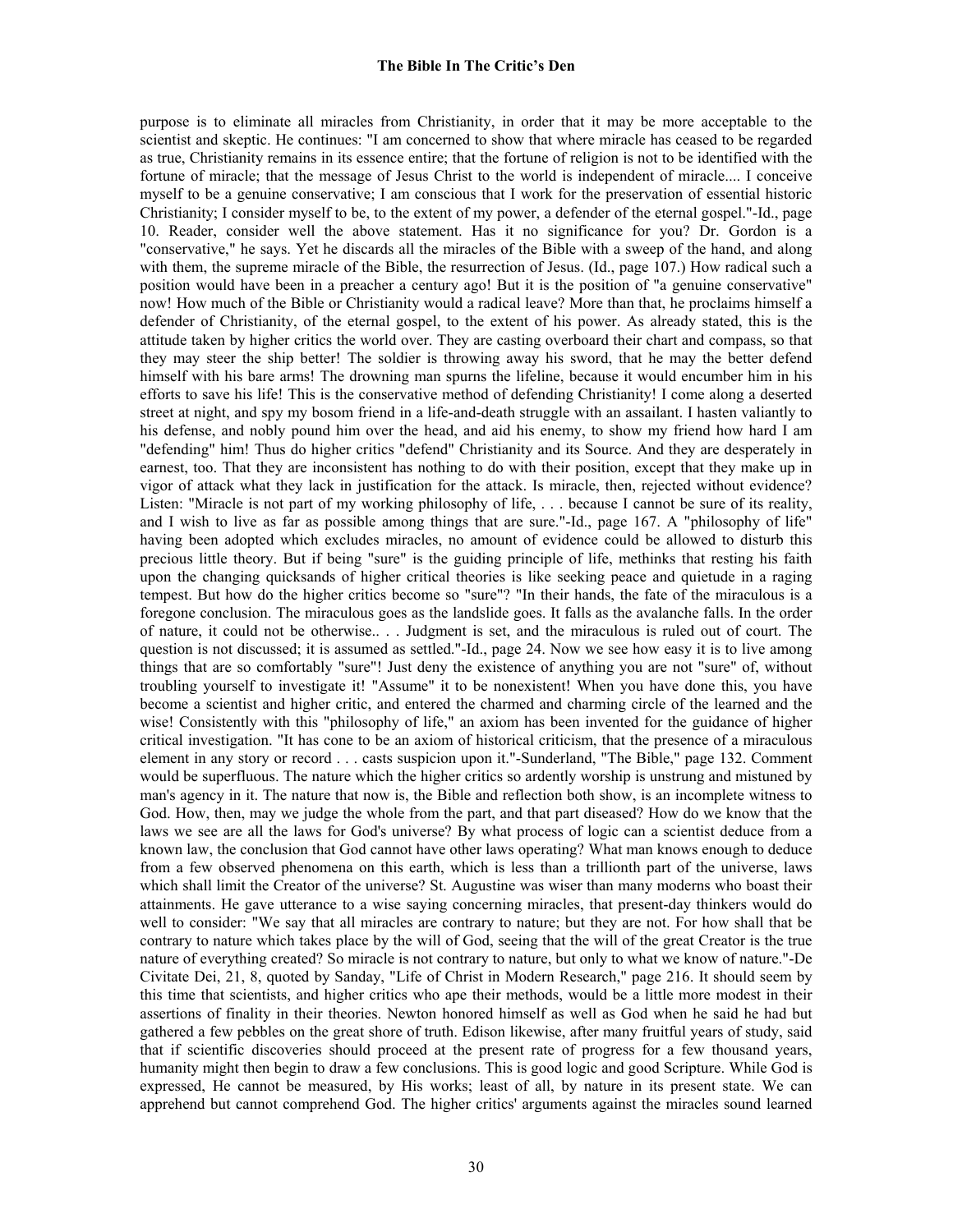and cogent when presented with the trimmings of genius, or in the sesquipedalian nomenclature so often affected by writers who desire to make a little thought go a long ways. But when reduced to their lowest terms, the arguments are self-destructive. In scores of books on this subject, the corner-stone argument supporting their structure of doubt proceeds on this wise: Some accounts of miracles in the Middle Ages and at other times have been proved to be false. The Gospel accounts of Jesus contain certain records of miracles. Therefore these miracles are false, and all miracles are false. One would be just as logical to argue thus: Some books have been proved to be trash. Isaiah and John are some books. Therefore Isaiah and John are trash, and all books are trash. To argue that all miracles are false because one is, is on a par with the argument that because one greenback is a counterfeit, all are. Yet on the strength of such principles of reasoning, we are asked to reject the word of the eternal God, whose "word is truth," and trust for guidance and salvation to the self-destructive absurdities of the new theology, or the pseudo science of evolution, or the infidelic effusions of Hume, Strauss, and Voltaire. Shutting their eyes to the lack of reason and evidence for the support of their shifting theories, they are not slow to denounce as hypocrites those who still accept the Bible as the revealed will of God. That I have not exaggerated, note the following: "How many preachers really believe the supernatural story from Adam to Christ, although they declare it to be one consistent whole? How many trained or scholarly teachers of youth themselves believe what they tell their pupils about Noah, and Abraham, and Jacob, and Moses, and Joshua, and Samuel, and David? How many really hold to the virgin birth while they solemnly recount it? . . An acted part at the altar, insincerity at the teacher's desk, drag down the moral standard of our national life."-Picton, "Man and the Bible," page 266. Here we see that the higher critic is so bent on forcing everybody to agree with him in discrediting the Bible, and aid him in his work of destroying faith in it, that he not only doubts the sincerity of those who do not believe as he does, but even boldly - one could hardly say, politely or generously -calls those hypocrites and dishonest who venture to have a different opinion. The first commandment in the higher critical decalogue is, Thou shalt have no other opinion before mine. Yet this is the "broadmindedness" of "liberal theology." Liberal, forsooth, when any minister who declares his belief in the sacred Word is called a liar and a hypocrite, and the degradation of the nation is laid at his door because of his expressing confidence in the Bible! Is it a small thing that men are called liars, and hypocrites, and "brainless idiots," for avowing a belief in the grand truths which our Saviour Himself believed with all His heart, and died the death of the cross to establish eternally? Right here I take issue with those who boast disbelief in the supernatural as any evidence of a "liberal mind" or a "free thinker." Since, as Gilbert Chesterton says, "a miracle is the liberty of God," those who discard the supernatural not only bind God, but fetter themselves to a certain contracted creed; for they are not free to believe miracles, no matter how great the evidence for them. So, instead of disbelief in miracles being an evidence of liberty of mind and freedom of thought, as the higher critics so loudly proclaim, it is just the reverse; for the man whose mind is ruled by a theoretical pronouncement which he must teach in the teeth of all contrary evidence, cannot possibly be as "free" as the man who has left his mind open to be impressed and convinced by the weight of any and all evidence. As well might one adduce a disbelief in the existence of the X ray, as proof of his breadth of thought and greatness of mind. The man who denies the supernatural, is neither liberal nor logical. The moment a man admits the existence of an omnipotent power, while denying the possibility of a miracle, he has contradicted himself; for if he binds omnipotent power, it is obviously not omnipotent. The man in this case has conceived as impossible an idea as has the man who asked what would happen if an irresistible force came in contact with an immovable body. Those who accept the supernatural in the Bible do so because there is ample evidence for it. Those who deny it do so mainly because they have swallowed a creed, usually in the form of evolution, whose very life is dependent upon the denial of miracle. Thus the Christian, in accepting all evidence, is broad-minded; not the learned scientist or arrogant philosopher or doubting divine who is so creed-bound he must refuse to give credence to any evidence tending to prove the fact of miracles, declaring that "any alternative," no matter how silly or impossible, "is preferable to its assertion." Hence the course of the Christian rebukes the skeptical scientist, the doubting philosopher, and the infidelic theologian, as the narrow-minded thinkers, when not creed-bound bigots. Renan says that "it is because they relate miracles that I say the Gospels are legends." This objection is by no means new. "The Jews therefore murmured concerning Him, because He said, I am the bread which came down out of heaven. And they said, Is not this Jesus, the Son of Joseph, whose father and mother we know? how doth He now say, I am come down out of heaven?" John 6:41, 42. The Palestinian crowd of nineteen centuries ago called Jesus a mere man, and crucified Him for His claim to deity. Pray, why should a twentieth century ecclesiastic regard himself as an "advanced thinker" when he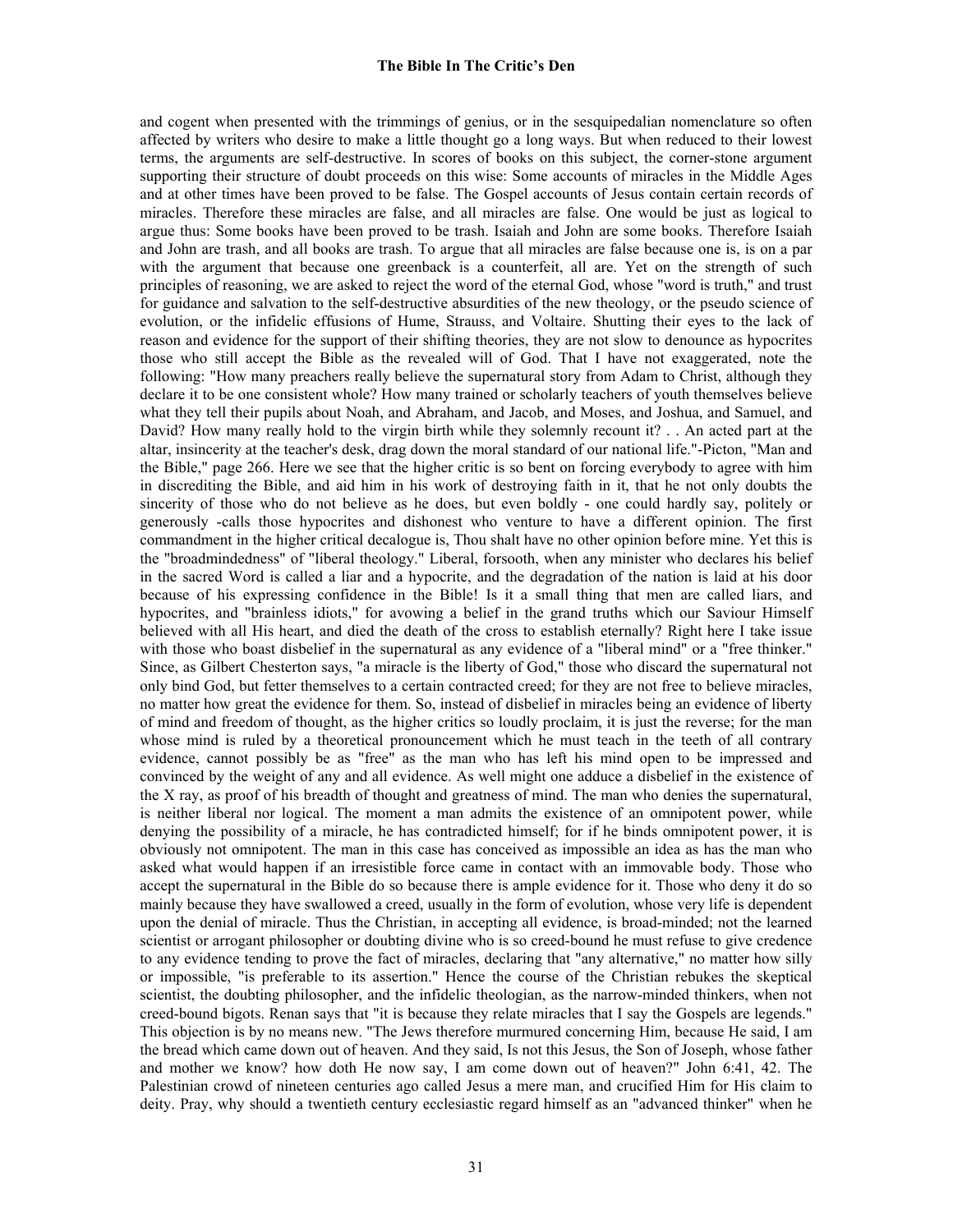has not advanced a hair's breadth beyond the vulgar crowds of that age? Strange indeed are the aberrations of present-day theology. The supernatural permeates every page of the Bible. It is present in every prayer, in every action of Jesus. Christianity without the supernatural is as impossible as Christianity without Christ, for Christ is the supreme miracle. "The supernatural runs in the lifeblood of the New Testament; and to get rid of it, the blood of the New Testament must be drawn out," is the admission of a higher critic. (The Rev. Charles E. Jefferson, in "Things Fundamental," page 160.) The critic, with a scalpel freshly sharpened upon the whetstone of unbelief, is slashing eagerly this way and that, and now is pressing it upon the heart of Christianity, and measures his success as a "defender of the eternal gospel" according to the amount of life blood he succeeds in letting. There has been one result to this criticism which the critics did not foresee, and greatly regret, but which it is impossible to avoid; namely, that Christ can no longer be held to be sinless, for He was deceived into believing "mistaken" things; and if deceived in these things, why not in others? Besides, a sinless Being is as much of a miracle as anything else in the Bible, and so must be eliminated. "Jesus well knows that none is good," says Dr. Meyer, "not even Himself." ("Jesus or Paul," page 78.) The learned divine overlooks the obvious fact that when Jesus said none were good but God, He was endeavoring to show that He was God; for He elsewhere said that no one convinced Him of sin. John 8:46. We have seen how desperately the new theology has labored to discredit all Bible miracles. The very presence of the supernatural element in any section of the Bible was sufficient reason for discarding that section. The Bible, we are told in a thousand different ways, is the product of the human soul evolving from savagery, during which the reign of inexorable law excludes each and every Bible miracle. Scientists and the critics had no sooner established to their entire satisfaction the absolute "uniformity of nature" and "eternal reign of sovereign law," and demonstrated the "utter impossibility of miracles," than the phenomenon of spiritism, with its claim of performing numberless miracles, arose as if to mock their conclusions and confound their reason. Naturally they did not look kindly upon a movement whose fundamental doctrine flatly contradicted their own basic dogma. So they turned their backs upon all its evidence, and with the supercilious smile of arrogant superiority, dismissed spiritism's claim to miracleworking power, and with a contemptuous mental shrug of the shoulders cried, "Trickery! Charlatan!" But spiritism persisted, spread, and became popular with the masses; for now, as in the time of Christ, the populace seek a sign. The easy religious demands of spiritism, along with its novelty, gave a feeling that at last a religion had arisen which would satisfy the desire for signs and wonders. Pseudo science and the critics had taken away all supernaturalism, and left the people under the rigid rule of changeless, relentless law, cruel as the juggernaut, which left only the black despair of utter annihilation for the future. Spiritism gave the lie to this doctrine, and offered proof of its claim to all who would investigate. It offered to demonstrate a future life by bringing back to this earth in bodily form those who had died. For a while, the masses doubted. But they were soon convinced by its mighty wonders; and the science of new theology that would not even investigate, much less acknowledge, the strong proofs advanced by spiritism, was laughed at by the rapidly increasing numbers of infidels, Catholics, and Protestants who had with their own eyes witnessed its unmistakable miracles. The clamor for investigation was fair, and was an open challenge to the critics' and the scientists' boasted liberality and learning. So scores of scientists and new theologians and other leaders of thought who denied the possibility of a miracle went blithely to the investigation, expecting to expose the whole huge fraud in a day or two, and have the laugh on the gullible public, and reaffirm, with more arrogance than ever, their theory that in the law of nature, all miracles are impossible. Men the world over, eminent for their piety and renowned for their learning, began investigating the claims of spiritism. Much fraud was detected, of course. But after they had accounted for and eliminated all fraud, there remained so much which they could not explain on any of their favorite hypotheses, that a fear gripped their hearts that perhaps they were wrong, and the ignorant populace right. Cautiously they confessed themselves puzzled, but hoped with further investigation to reduce the unusual phenomena to some "law." Continuing their research and testing, one after another of the leading scientists and thinkers of the world surrendered to the array of evidence. Alfred Russel Wallace voiced the opinion of all who accepted spiritism, when he said, "No more evidence is needed to prove spiritualism, for no accepted fact in science has a greater or stronger array of proof in its behalf." The scientists were the first to yield to the evidence, and they did so almost unanimously. Since the new theology had discarded all the Bible miracles in order to come into the camp of the scientists and be considered learned and progressive, it was to be expected that when the scientists revised their scientific creed to make it include the manifestations of spiritism, the new theologians would hasten to do likewise. But both scientists and new theologians were now in a painful dilemma; for they had only just discarded forever all Bible miracles, and most of the Bible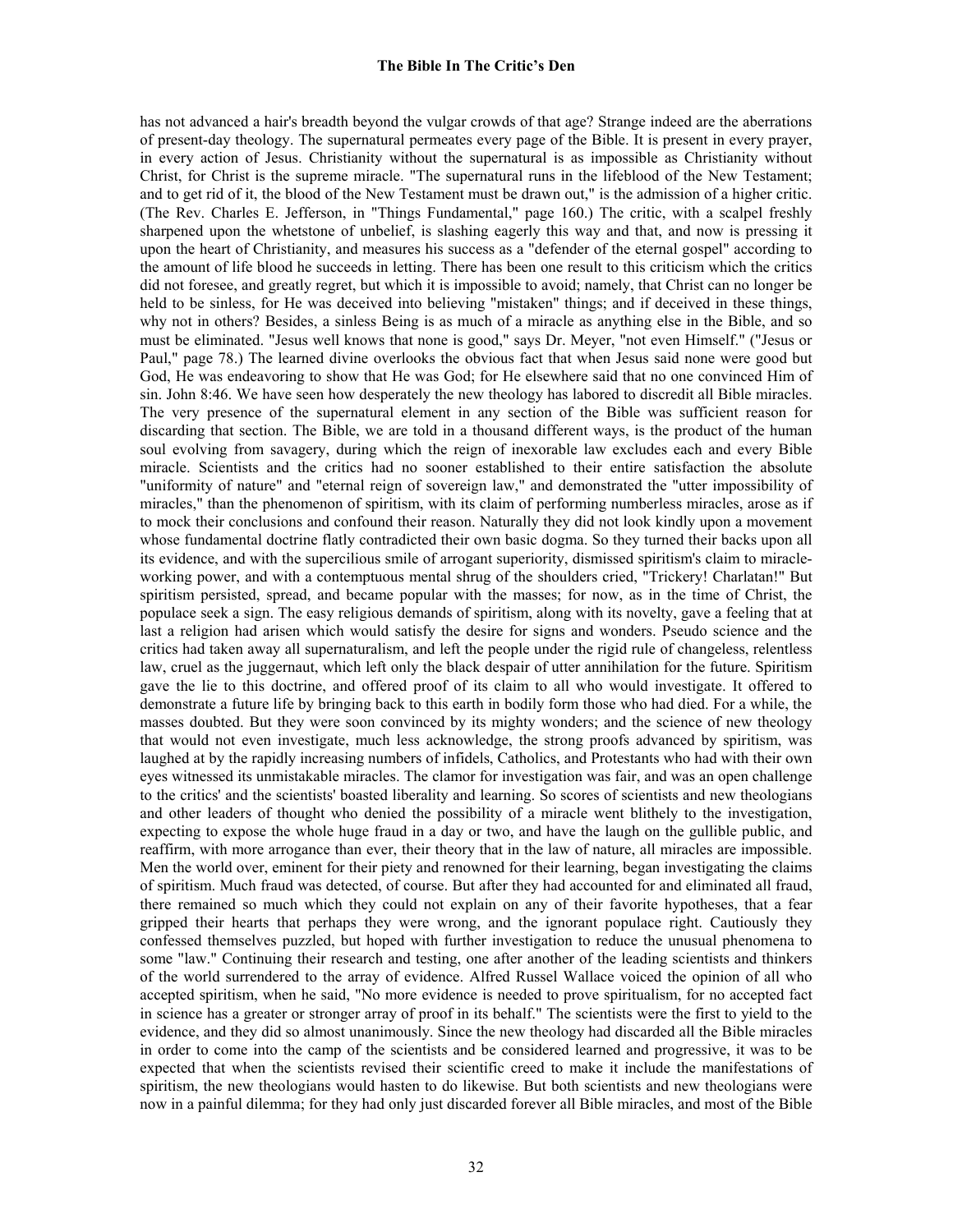because it was guilty of recording them, when they began to accept spiritism for precisely the reason that it was a manifestation of miracles! They were in desperate straits indeed; for it seemed they either had to acknowledge the miracles of the Bible - and that would destroy their most cherished theory, and put them to shame - or deny the miracles of spiritism - and this they had tried to do, but had found impossible. How to reconcile disbelief in the Bible miracles with belief in spiritistic miracles was the next problem to which the modern ecclesiastic and the modern scientist addressed themselves. To reconcile the irreconcilable was indeed a task worthy of the greatest intellect, and ho who should accomplish such an unheard-of feat might reasonably expect honor alike from the scholar and the populace. In order to identify opposites, they had carefully to loosen the underpinning of some of their loftiest structures. Says Dr. Gordon, in a book devoted entirely to this feat of harmony: "Only the Infinite knows whether or not the assumption of the uniformity of nature is valid. The mind that would sufficiently attest the idea of uniformity must know absolutely the entire history of the cosmos in relation to man; must know, too, the law that insures, for all time to come, an inviolable order.. . . Dogmatic denial of miracle on the ground of natural law cannot, therefore, be justified by logic. No man knows enough to be able to make good the denial. . . . Miracles are logical possibilities and natural impossibilities."-"Religion and Miracle," pages 29, 33. How different this language from that of thirty years ago! The doctrine of the uniformity of nature, which was then the basis of science, has now become "an assumption" that is not valid. To be sure, there is no retreat from the old position. Oh, no! Miracles are still "naturally impossible"! But then, you see, they are "logically possible"! Thus the retreat from the old position of the eternal uniformity of nature is made in such dignified order, under cover of the artillery of such learned phrases, that the public in general believe there has been an advance all along the line; for critics now begin to tell us that they have all the time been preparing the way for the acceptance of "true miracles" by laying down the "scientific tests" by which they may be known. The Rev. R. F, Horton thus states it "As we learn to take a true view of the Bible, the difficulty which the modern mind feels in accepting the miraculous is considerably lessened. We are not required to believe a miracle simply because it is recorded in the Bible. Historical and literary criticism alike teach us to discriminate, to recognize that some miraculous stories in the Bible rest on a much stronger foundation than do others, and that many make no claim at all to our belief as literal occurrences, but are merely dressing and illustration of certain religious truths. A miracle in the Bible is to be treated like a miracle elsewhere; it is to be treated, accepted or rejected, entirely on the evidence which is offered for it" "My Belief," page 133. Thus is opened the way for spiritism; for if evidence is the only thing required to authenticate a miracle, spiritism is proved, and its messages bear upon their face their credentials of authenticity. One more step was needed before the Bible miracles could be denied while spiritistic miracles were accepted. To the Rev. Dr. Lyman Abbott and Dr. G. A. Gordon belongs the unique honor of discovering or inventing a remarkable principle: "It is clear that the unverifiable can never remain an essential part of a reasonable faith."- Gordon, "Religion and Miracle," page 28. That sounds innocent enough and reasonable enough; but apply it to the narratives of Christ's resurrection, and what becomes of that supreme miracle of Scripture, and how are you to verify it? On that principle, how can you verify any miracle of the Bible? Obviously one cannot be transported back two thousand years and more to witness the recorded Bible miracles; so, on the above principle, these necessarily "unverified miracles" "can never remain an essential part of a reasonable faith." In plain English, the Bible miracles are false, while spiritistic miracles are true! But we must not overlook the fact that while the above quoted principle was carefully formulated to exclude Bible miracles, it was just as carefully constructed to include spiritistic miracles; for "it is clear" that any one can verify a spiritistic miracle, since all he has to do is to go to some of their numerous and multiplying manifestations. Since, then, these spiritistic phenomena are verifiable, they must become "an essential part of a reasonable faith." The whole antichristian world will soon be led by the professed Christian world into believing the miracles of Satan, spiritism, while denying those of Christ. When this happens, Christ will come, annihilate sin and sinners, and establish His eternal kingdom of righteousness and love on the earth so cursed with wrong and hate. That this reign of sin may soon be over forever is the prayer of every true Christian.

# **13 - THE SURE WORD OF GOD**

"LET intellectual and spiritual culture progress, and the human mind expand as much as it will; beyond the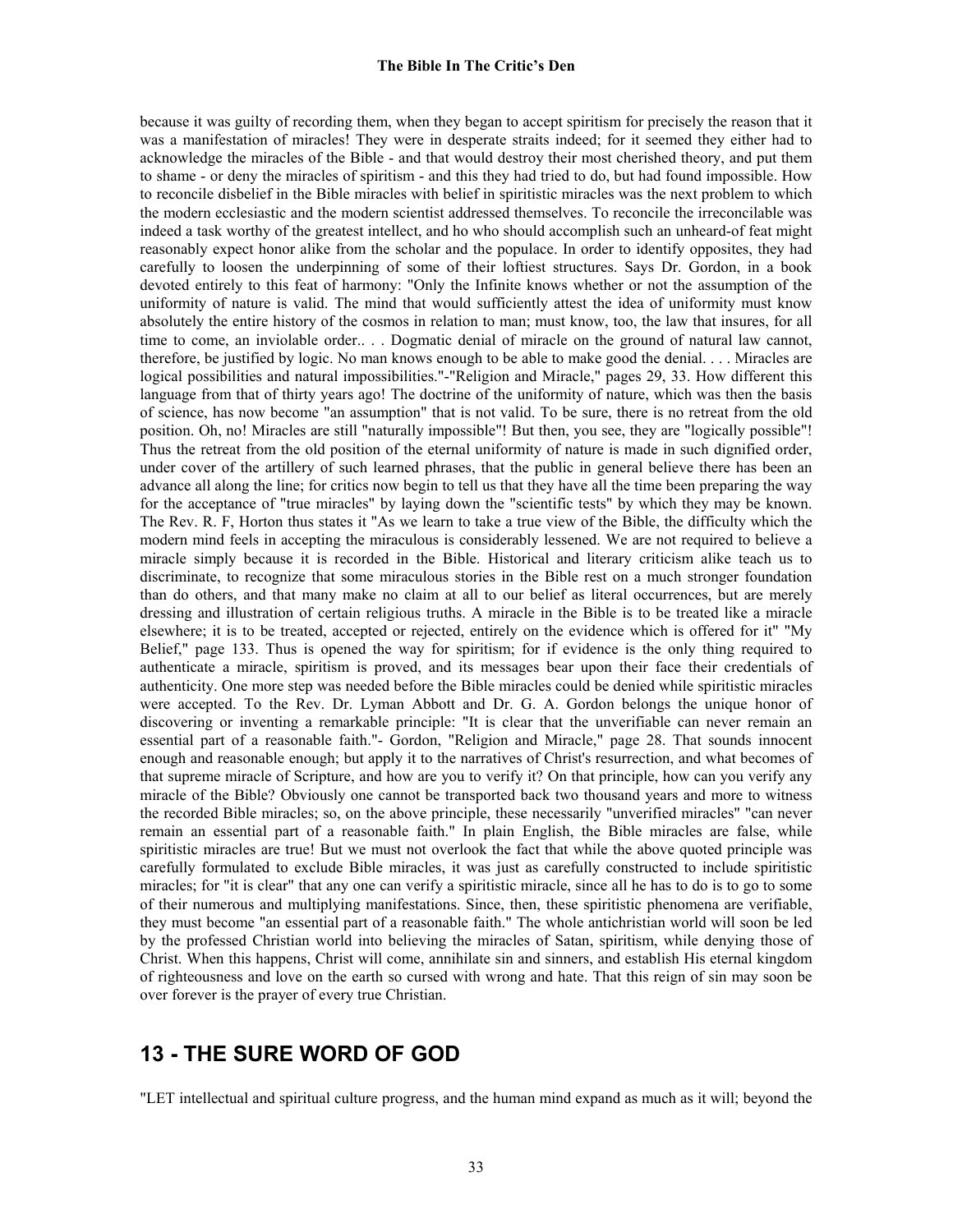grandeur and the moral elevation of Christianity, as it sparkles and shines in the Gospels, the human mind will not advance."- Goethe. As Hugh McIntosh so grandly says: "A tone of authority, an air of certainty, a breath of eternity, and a voice of God seems ever to pervade the book, and creeps around the reader's spirit like the speaking silence of the lonely mountains, and sinks down into the sympathetic soul as the voice of the eternal Father - like the deep and solemn tone of the ever sounding sea."-"Is Christ Infallible and the Bible True?" page 11. "Nothing is to be accepted save on the authority of Scripture, since greater is that authority than all the powers of the human mind."- Augustine. In previous chapters, we have examined many of the devious methods by which higher critics attempt to make it appear that the Bible is the word of man. Since the difficulties in the Bible are the foundation of and reason for higher criticism, I will endeavor to show that the difficulties, so far from constituting a basis for repudiating the Bible as the word of God, are among the best evidences in favor of the Bible as the divinely inspired book of God. The carping of the critics seems not so much for the purpose of arriving at the truth as to muddle others; not so much to lead others to the light as to impress them with the critics' brilliancy. Subtlety of argument, ingenious playing upon words, eager pursuit of startling paradoxes, seem to characterize this reckless search for difficulties in the Bible. They treat the Bible as the Jewish spies who dogged the steps of Jesus treated Him, "laying wait for Him, and seeking to catch something out of His mouth, that they might accuse Him." Luke 11:54. But they may profitably bear in, mind Christ's fearful denunciation: "Woe unto you, lawyers! for ye have taken away the key of knowledge: ye entered not in yourselves, and them that were entering in ye hindered." Luke 11:52. But how strange it is to see Christian men, in the effort to support vague theories, eagerly seeking argument where the most vitriolic foes of the faith have ever sought to find the weapons to vent their diabolic hatred in virulent attacks upon the word of God! How amazing to see Christian writers repolishing the old arguments of Paine and Celsus, drawn from discrepancies, and then illogically imagine that they establish the Christianity of the Bible! Yet such is their vaunted purpose, and such their argument to win to Christianity. This is as if an army defending a fortified town should think to accomplish this defense the better by abandoning the city and uniting with its enemies in their attack upon it and those who still defended it. Of course, there are difficulties in the Bible. But since when is the difficulty of comprehending a thing proof that it is false? Shall we, because we cannot comprehend fully the nature of electricity, conclude that to use electricity is folly, and disconnect our houses? Because no one has explained the phenomena of sight, shall we conclude that sight has no value, and put out our eyes? Because process by which our bodies assimilate food has never been understood, shall we refuse to eat? The Bible, however, recognizes its own difficulties, but adds a caution in regard to them, much needed at this time. Writing of Paul's epistles, Peter says they contain "some things hard to be understood, which the ignorant and unsteadfast wrest, as they do also the other Scriptures, unto their own destruction." 2 Peter 3:16. This clearly teaches that in all the Bible there are things hard to understand. When the infidel or the critic approaches us with difficulties, we need not be either surprised or alarmed; for the Bible says they are there, and to say they are not would be to deny the Bible. The only thing that concerns us is whether we wrest them to our destruction. If the words of the Bible are enshrined in the heart and shine out in the life, it will be a savor of life unto life; but if, on the other hand, it is wrested to support sin in the heart and iniquity in the life- if lies are dressed up as truth- it will be a savor of death unto death, and the brilliant light will turn into denser darkness. Now, the difficulties of the Bible are of two kinds, those made by man and those inherent in the subject. Those made by man may be removed by man. They consist of wrong interpretations and false inferences which are charged to the Bible as Scriptural teaching and then made the grounds for repudiating the Bible. This is the infidelic and critical favorite method of procedure. Other difficulties arise because the language in which the Book was written is disused. Many of the expressions, images, and thoughts are of countries, ages, and persons entirely different from anything we see. The manners and customs it describes have largely passed away. Its history covers thousands of years, and the greater part of the earth's surface. Its precepts refer to both worlds, and are necessarily expressed in terms of only one. And the whole is comprised in one brief volume. Keeping these facts in mind, it is evident that there must be difficulties of many and various kinds. Much is made of the historical difficulties and supposed contradictions between the Bible and other authentic records. But the whole tendency of recent investigation, historical and archaeological, is beyond doubt to establish not only the historicity and authenticity, but in many cases even the minute accuracy, of the Bible record. This is shown by the vast and accumulating mass of literature by the foremost experts and highest authorities upon the testimony of the monuments, tablets, resurrected cities, mounds, libraries, and other records of ancient Egypt, Babylonia and Assyria, Syria, Palestine, Sinai, as well as the immense amount of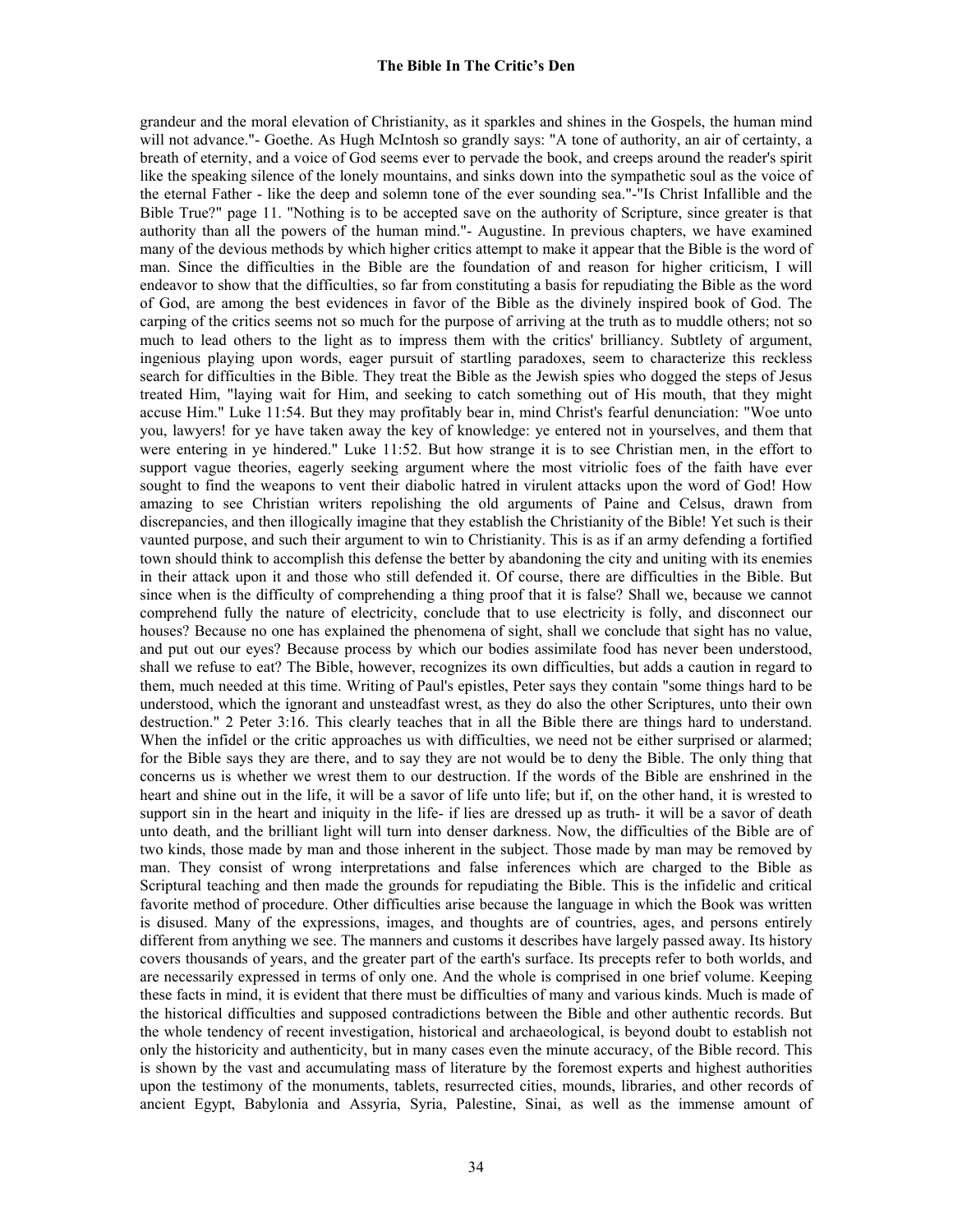corroborative evidense from Asia Minor, Greece, Rome, etc., together with the testimony from the literature, lands, and usages of the peoples of the East who were in touch with the people of Israel. These discoveries have exploded many of the most confidently assumed critical theories, and shown the baselessness of the bold assumptions upon which the critics build their imposing structures of cavil, and have disproved many of their finespun philological theories. Since this recent knowledge has removed many once formidable objections, it establishes the principle of vanishing difficulties, and makes possible, if not probable, the complete removal of all such difficulties with greater research and completer knowledge. The alleged discords between the Bible and science have arisen mainly from overlooking the fact that the Bible is a popular book, written not in scientific terminology, but in the language of the people. For instance, the same skeptical scientist who ridicules the Bible for unscientifically speaking of the sun as "rising" and "setting," invariably uses the same words when he comes to describe the same event. His objection to the Bible, in such a case is a mere subterfuge, and should not deceive the simplest. Concerning the common belief that science and Christianity are and have been engaged in a life-and-death combat, it is a fact that nearly all the great discoverers and pioneers in science have been devout men, such as Newton, Cuvier, Faraday, Herschel, Galileo, and scores of others. It is by telling the people that all scientists are with them that the new theologists would quarantine the people - to keep them immune from the bacillus of belief in the Bible. As to the famous differences between the records of Genesis concerning the formation of the earth and the evolutionary doctrines of geology, botany, and zoology, it is only necessary to say that the difficulties have been created by the evolutionists' gigantic assumptions of absolutely unproved theories. The whole situation simmers down to this: Shall the baseless hypotheses of skeptics be accepted instead of God's facts? The discoveries of science are corroborating the Bible statements in a most wonderful manner. Difficulties that have existed for thousands of years are now vanishing before the light of modern research, and here also the principle of vanishing difficulties is established. The solution of these difficulties has been gradual, and for the best of reasons. Each age has had its own difficulties to face, and has faced them with its own peculiar evidence. The gradual solution of these difficulties has supplied each age with fresh evidence of the truthfulness and trustworthiness of the Bible, and excited continued and increasing interest in it. Thus God has used the puzzling things in the Bible to incite to its study and lead to new truths. The fact that the sins and immoralities of the peoples, and even of the chosen people and their leaders, are laid bare, has been a stumblingblock in the way of many who are accustomed to the modern panegyrics called biographies. But, as Dr. Barrows says "It faces things as they are in a world gone wrong; and as the scenes in human life are not arranged with the elegant luxury of a French salon, where every object attracts and pleases the sensitive and critical eye, so the Bible, the Book of life, is not the dilettante's book. . . . It aims not to flatter the drawing-room fastidiousness which cares for words rather than for things, and is more shocked by a breach of conventional etiquette than by the breaking of the statutes of Mount Sinai."-"Christianity the World Religion," pages 182, 183. Thus what is advanced as a poser against it is one of its strongest claims to credence. It condemns sinful man in all his ways, calls him a shadow, as grass that withers, as smoke that blows away, fallen, depraved, desperately wicked, his intellect darkened, his righteousness but filthy rags. All the nations of the world are represented as nothing, as less than nothing; and it exalts God alone, as ruler of the universe and man, and points the only road to salvation and true greatness. Mankind, however, is so enamored of "self-government" that it would fain silence this one troublesome Book that so insistently sounds its unwelcome claims of sovereignty in the unwilling ears of rebellious humanity. Higher criticism has come to the aid of those who would be free from what Dr. Gordon calls "bondage to a Book," and in pulpit and pew, is prating of "religious free thought," and pointing to the mountains of stumblingblocks they have found in the Bible, as evidence of their "Christian liberty." Since the Bible will not be silenced, since it still proclaims man as fallen and sinful, waxing "worse and worse, deceiving, and being deceived" (2 Tim. 3: 13), in desperate need of a Saviour, and since critics and infidels claim to be risen, to be their own gods, modern ministers now cut the knot of the perplexity by saying boldly, "Never mind what the Bible says." Away with the old Book anyway! We will not have this Book to rule over us. But if critics and skeptics set such store by dilemmas, let them face the overwhelming objections and attempt to remove the monster difficulties of their own theories, and the principle that leads them to repudiate the Bible will equally compel them to abandon their own theories. Besides the kinds of objections mentioned above, there are difficulties as to inspiration, prayer, miracles, the incarnation and resurrection of Christ; difficulties relating to the Trinity, the atonement, the love of God in the midst of pain, and much else, all of which is universally discussed in the pew and from the pulpit, and eagerly repeated by popular journals, echoed by unthinking readers,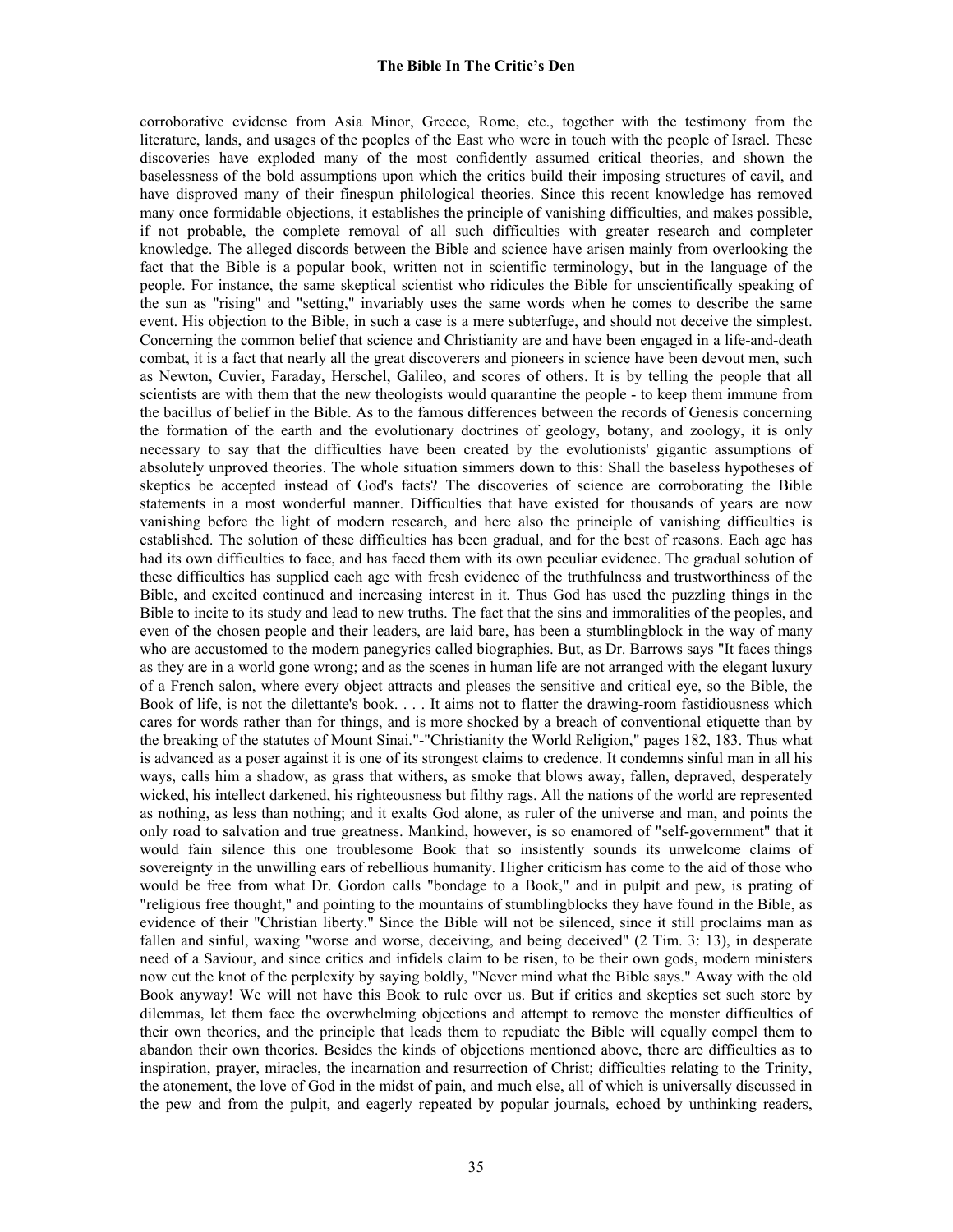treasured by skeptics, and repeated by critics upon every occasion. Such difficulties as attend, for instance, belief in the atonement of Christ are such as are inherent in the doctrine; and no amount of reasoning or research will ever avail to remove them, any more than it could ever be possible to pour the Pacific Ocean into a pint cup. The atonement is infinite in its meaning; and for the finite to comprehend the infinite so that no difficulty shall exist is patently impossible. Hence the presence of perplexities concerning these doctrines stands as a bulwark of proof that the Bible is the word of God. If anything purporting to be of divine origin contained no mysteries, we might then wonder, and be disposed to question if such a revelation could possibly be from the infinite God. The very difficulties of the Bible show its divinity; and the absence of mystery would be the greatest difficulty of all, and the basis of more plausible objections than can be made from its mysteries now. To expect the solution of every perplexity were foolish. "The last step of reason," says Pascal, "is to know that there is an infinitude of things which surpass it." As we contemplate the Bible's many and great "mysteries of godliness," we are led to exclaim with Paul: "0 the depth of the riches both of the wisdom and knowledge of God; how unsearchable are His judgments, and His ways past finding out!" If we were to wait till every difficulty is removed before believing, we should believe very little of anything. Even the primal truth of science, the law of gravitation, is not free from grave difficulties; and the primal truth of the Bible, that God is love, is not free from the difficulties caused by the prevalence of suffering. But these difficulties do not prevent us from believing in gravitation, nor in God. It would be well in this connection to remember the words of an eminent scholar who spent all his life considering the difficulties of Scripture. Says Dr. Westcott: "Even in those passages which present greatest difficulties, there are traces of unrecorded facts which, if fully known, would probably explain the whole. And besides all this, there are so many tokens of unrecorded facts in the brief summaries which are preserved, that no argument can be based upon apparent discrepancies, sufficient to prove the existence of absolute error."-"Introduction to the Study of the Gospels," pages 380, 400. The difficulties of the Bible, in the purpose of God, serve high ends for the good of man. They tax our minds, and reveal our ignorance. They teach us humility, and train us in patience. They try our faith, and in its trial strengthen it. They lead us to a simpler dependence upon God, and thus increase our spirituality. Because of its difficulties, the Bible has exhaustless fullness, perennial freshness, everlasting newness, infinite depth. Every Christian finds in it something that no other has found. Every age finds it adequate to its varied demands, and every nation finds it stored with treasures suited to its peculiar needs. Thus have the passing ages, with their blasting criticism, and rigid tests, served only to disclose its accumulating riches; and still the mine of truth seems to be as filled with precious metal as ever, awaiting the eager search of the honest and earnest investigator. Besides all of this, is the evidence of the Christian who has answered the call to "taste and see that the Lord is good." The most prevalent evidence of the divinity of the Bible is the fruit of its teaching when received in the heart and worked out in the life. Scores of thousands the world over are living testimony to the divinity of the Word; and even the hypocrites who parade in the name of Christ are but further proof of the truth of the Bible, for their existence was foretold. At once the greatest difficulty in the Bible and the weightiest proof of its divinity is Jesus Christ. He stands out commandingly among all the sons of men, unapproached and unapproachable. He walks down the ages with the tread of a conqueror, while around Him shines a lonely moral splendor that has compelled even skepticism to bow the head in hushed reverence. Yes, even the vitriolic pen of Tom Paine paused to praise Him. Upon the impregnable Rock of Ages, all criticisms are baffled, broken, and shivered. Christ is the great spiritual magnet drawing all men to Himself. From heaven, with the accumulated love of eternity in His heart, came this King of kings, to be one with humanity, to suffer the vilest mockery, endure the strongest temptations, and experience the lowest of deaths, that you and I might know what love is, that we might be reconciled to God, be restored to Edenic innocence and happiness. Around Him, all truth clusters and revolves, as do the planets about the sun. Roman greed and Jewish hate and Greek subtlety united to stamp out the truths given by Him. Such a powerful combination has no parallel in history. But the banner of the cross has been unfurled in far-off regions where even "the wings of the Roman eagle" never flew, and where the fame of the sons of fortune never sounded. Babylonia, Persia, Greece, and Rome, those mighty empires which bore such arrogant sway upon the earth where are they? Their glory is dimmed and their power departed forever. The dust of centuries, the blood of millions, lie upon their well-nigh forgotten ruins. But the glory and power of the lowly Galilean, who spoke as never man spoke, is gathering beauty and momentum with every attack, with every age. And His word, as He foretold, is going rapidly to every nation, tongue, and people; and wherever the Bible goes, civilization, morals, and light arise. But the devout Christian need not be alarmed by the boastings of criticism. All he needs remember is that "Thy word is truth," and that no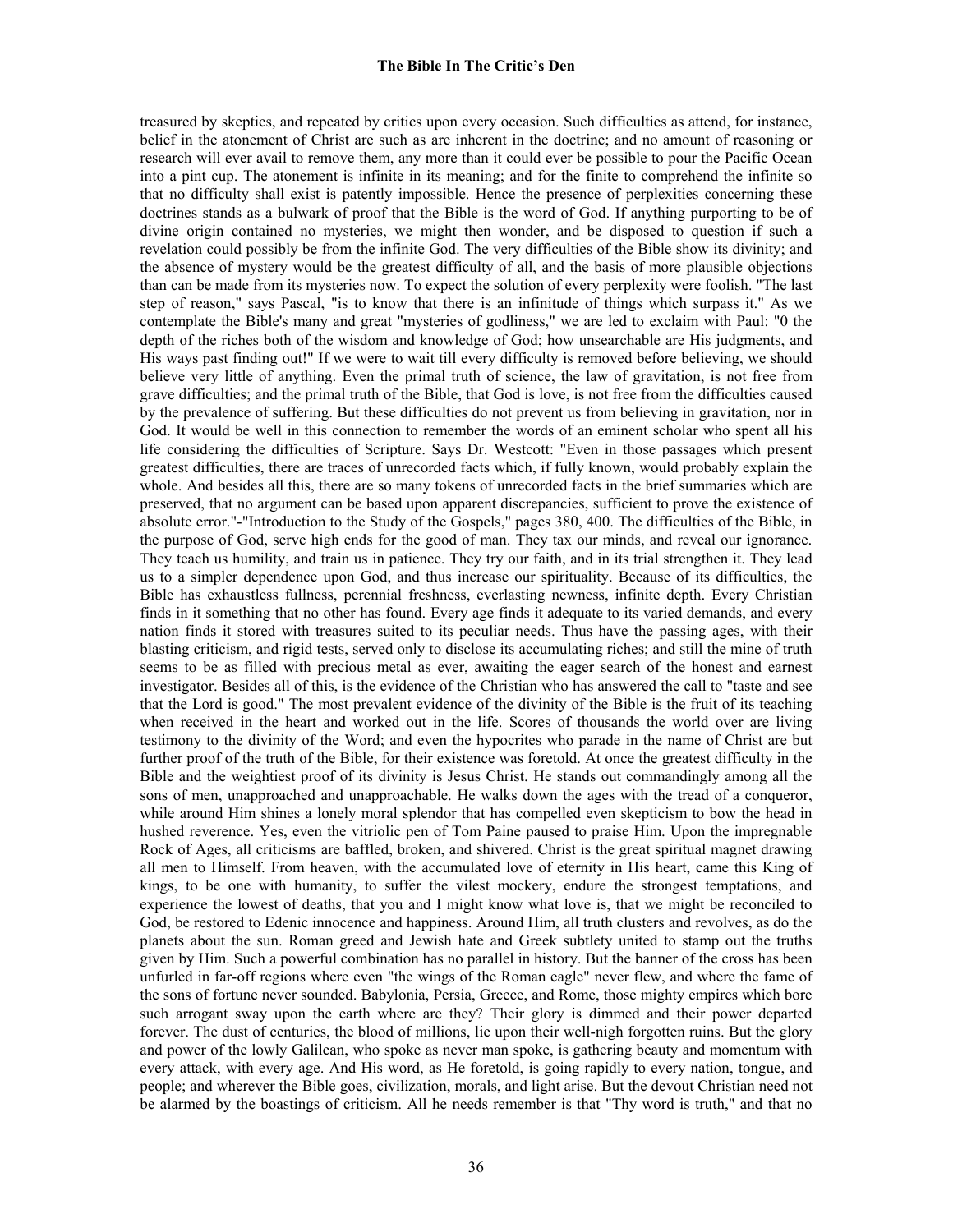matter what the claims of this new "science falsely so called," nor how much like "an angel of light" its advocates, "the Scripture cannot be broken." Finally, in the words of Hugh McIntosh: "And so will progress in the knowledge and experience of its infinite depths of grace and truth go on, as, through the night of doubt and sorrow, the church of the living God is led by the providence of God, and the teaching of the Spirit of God, into the meaning of the word of God, till the day dawn, and the day-star arise in our hearts, amid the full blaze of the light of the knowledge of the glory of God in the face of Jesus Christ in all the glory of His appearing. Then, and not till then, will the written Word vanish in the light of the eternal Word as fades the morning star into the glory of the noonday sun."

# **14 - THE WITNESS OF PROPHECY**

"To make thee know the certainty of the words of truth." Prov. 22:21. PROPHECY is equivalent to any miracle, and is itself miraculous. Alexander Keith, in "Evidence of Prophecy," page 13, truly says: "If the prophecies of the Scriptures can be proved to be genuine; if they be of such a nature as no foresight of man could possibly have predicted; if the events foretold in them were described hundreds or even thousands of years before those events became parts of the history of man; and if the history itself correspond with the prediction, then the evidence which the prophecies impart is a sign and a wonder to every age; no clearer testimony or greater assurance of truth can be given; and if men do not believe Moses and the prophets, neither would they be persuaded, though one rose from the dead." If the prophecies were false, nothing could admit of easier detection; if true, nothing could be more impossible to have been conceived by man. Time infallibly must refute or realize them. Of the thousand predictions made in the Bible, some eight hundred have been fulfilled, and others are fulfilling now. Some prophecies are admittedly symbolic, and therefore not easy of interpretation. Men who desire to discredit the Bible prophecies refer to the symbolic utterances as not clear, and use them to discredit the prophecies known as literal. But such a proceeding is neither honest nor scientific. In science, we always proceed from the simple to the complex, from the easy to the difficult. The study of prophecy would fill many volumes like this. However, a few proofs may be given of the many that might be given, any one of which establishes the divine authority of the Scriptures. The wisest of historians admit that no human can foretell the future. John Clark Ridpath, in Christian Work, December 27, 1894, said: "There is not a philosopher in the world who can forecast the historical evolution to the extent of a single day. . . . The tallest son of the morning can neither foretell nor foresee the nature of what is to come in the year that already stands knocking at the door." It is to be expected, however, that the higher critic will sneer at "arguments from miracles and prophecies which offend rather than impress the modern mind."-"Program of Modernism," page 98. This attitude reminds us of that of the Jews: "For they that dwell at Jerusalem, and their rulers, because they knew Him not, nor yet the voices of the prophets which are read every Sabbath day, they have fulfilled them in condemning Him." Acts 13:27. The "arguments from miracles and prophecies" offended the "modern" Jewish mind of the first century even more than it offends the minds of our higher critical friends of today. And no wonder the critics are offended by arguments from the prophecies; for the prophecies prove the utter foolishness of their critical fancies, and establish firmer than the foundations of the earth the eternal infallibility of the Bible. In the uncertainty which prevails everywhere, in the paralyzing dread of some sudden and crushing catastrophe, men naturally desire and frantically seek some grounds of certainty with reference to the future. They feel that this soul-harrowing suspense is worse than certainty of even misfortune. The swelling cry is for surety. We have seen that it certainly is not in man and his isms; that it resides only in God's word. And here is where we shall seek it. Man is not alone in seeking to learn of the future, for we find that there are "things the angels desire to look into." I Peter 1:12. They might well search the Scriptures along with man; "for no prophecy ever came by the will of man: but men spake from God, being moved by the Holy Spirit." 2 Peter 1:21. Coming from such a source, the prophecies are to be accepted as trustworthy. "And we have the word of prophecy made more sure; whereunto ye do well that ye take heed, as unto a lamp shining in a dark place." 2 Peter 1:19. Even "the prophets sought and searched diligently, who prophesied of the grace that should come unto you: searching what time or what manner of time the Spirit of Christ which was in them did point unto, when it testified beforehand the sufferings of Christ, and the glories that should follow them. To whom it was revealed, that not unto themselves, but unto you, did they minister these things." I Peter 1:10-12. And we are told that "God hath spoken by the mouth of all His holy prophets since the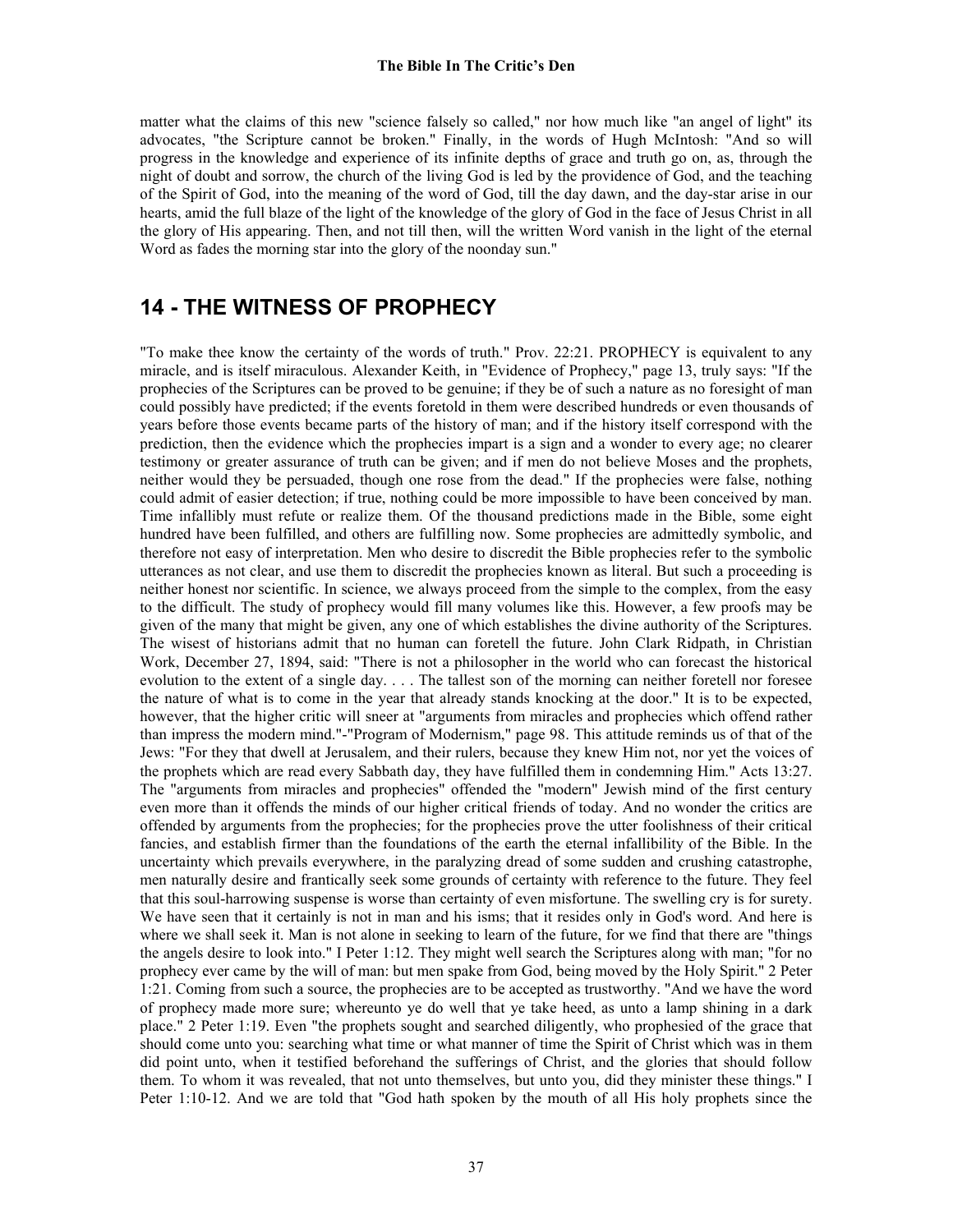world began." Acts 3:21. A few of the more direct and literal prophecies will now be briefly considered. Not one of them has ever been disproved. Leading writers of all denominations are agreed as to the facts. And if these prophecies are true, both the unbelief of infidels and the cavilings of higher critics are forever discredited. Nineveh and Assyria bulk large in the history of ancient times. In a few simple words, the Bible tells the whole story: "And He will stretch out His hand against the north, and destroy Assyria, and will make Nineveh a desolation, and dry like the wilderness. And herds shall lie down in the midst of her, all the beasts of the nations: both the pelican and the porcupine shall lodge in the capitals thereof; their voice shall sing in the windows; desolation shall be in the thresholds. . . . This is the joyous city that dwelt carelessly, that said in her heart, I am, and there is none besides me: how is she become a desolation, a place for beasts to lie down in!" Zeph. 2:13-15. True to the prophetic Word, Nineveh has lain in desolation for ages, her very site forgotten for centuries. The one who wrote that, be he who he may, made a remarkable prediction, which history has proved to be in every detail true. How did he know? Was it a clever guess? Much is said regarding Tyre in Ezekiel: "Behold, I am against thee, 0 Tyrus, and will cause many nations to come up against thee, as the sea causeth his waves to come up. And they shall destroy the walls of Tyrus, and break down her towers: I will also scrape her dust from her, and make her like the top of a rock. . . . And they shall make a spoil of thy riches, and make a prey of thy merchandise: and they shall break down thy walls, and destroy thy pleasant houses: and they shall lay thy stones and thy timber and thy dust in the midst of the water. . . . And I will make thee like the top of a rock: thou shalt be a place to spread nets upon; thou shalt be built no more: for I the Lord have spoken it, saith the Lord God." Ezek. 26:3, 4, 12, 14. Nebuchadnezzar soon took the city and spoiled it. The sound of her harps was no more heard (verse 13), the sound of her songs had ceased, and the great and joyous city was desolate. The remaining inhabitants removed to an island half a mile from shore, and here built a new city. The ruins of the old city still remained. The prophecy had declared that the timbers and the stones and even the very dust should be cast into the sea, leaving a bare rock. These words were not fulfilled, and it seemed improbable that they ever would be; for if Nebuchadnezzar, in his anger, had taken a full vengeance, and had not thought of this, who was likely to care enough about the ruins of the city to wreak such a vengeance? It would be the very frenzy of madness. But meanwhile there the words stood in the Book of which Jesus said that not one word should be broken. Two and a half centuries passed away, and still the ruins stood, a challenge to the accuracy of prophecy. Then through the east the fame of Alexander the Great sent a thrill of terror. He marched to the attack of Tyre. Reaching the shore, he saw the city he had come to take, with half a mile of water between them, built upon an island. Alexander's plan of attack was speedily formed and executed. He took the walls, towers, timbers, and ruined houses and palaces of the ancient city, and with them, built a solid causeway through the half-mile of sea to the island city. Even her mounds of ruins were carried away; and so great was the demand for material, that the very dust was scraped from the site and laid in the sea. The city was to be built no more. This divine sentence of judgment has for centuries been a challenge to all time. It is unanswered still. Take Babylon. "And Babylon, the glory of kingdoms, the beauty of the Chaldeans' pride, shall be as when God overthrew Sodom and Gomorrah. It shall never be inhabited, neither shall it be dwelt in from generation to generation: neither shall the Arabian pitch tent there; neither shall shepherds make their flocks to lie down there. But wild beasts of the desert shall lie there; and their houses shall be full of doleful creatures; and ostriches shall dwell there, and wild goats shall dance there. And wolves shall cry in their castles, and jackals in the pleasant palaces." "I will also make it a possession for the porcupine, and pools of water: and I will sweep it with the besom of destruction, saith Jehovah of hosts." Isaiah 13:19-22; 14:23. "Behold, I am against thee, 0 destroying mountain, saith the Lord, which destroyest all the earth: and I will stretch out Mine hand upon thee, and roll thee down from the rocks, and will make thee a burnt mountain. And they shall not take of thee a stone for a corner, nor a stone for foundations; but thou shalt be desolate forever, saith the Lord." Jer. 51:25, 26. Here is no ambiguity, no stammering. Here we find a man who was able to write, twenty-five hundred years ago, a history which has been true for all ages, and is undeniably true today. No writer of the present time could in so few words, with all the records of twenty-five centuries in his hands, write a more accurate account of Babylon. Hundreds of years passed after that prophecy was uttered, and there seemed to be no signs of its fulfillment. When captured by Alexander, Babylon was still so great that he contemplated making it his capital. At the beginning of the Christian era, the work of destruction was visible; but a small part of the ancient city was still inhabited, and the prophecy was not yet fulfilled. In A. D. 40, Caligula still further reduced its inhabitants by persecution. In 460, Theodoret tells us that only a few Jews had their habitations scattered among the ruins. The ocean of human life was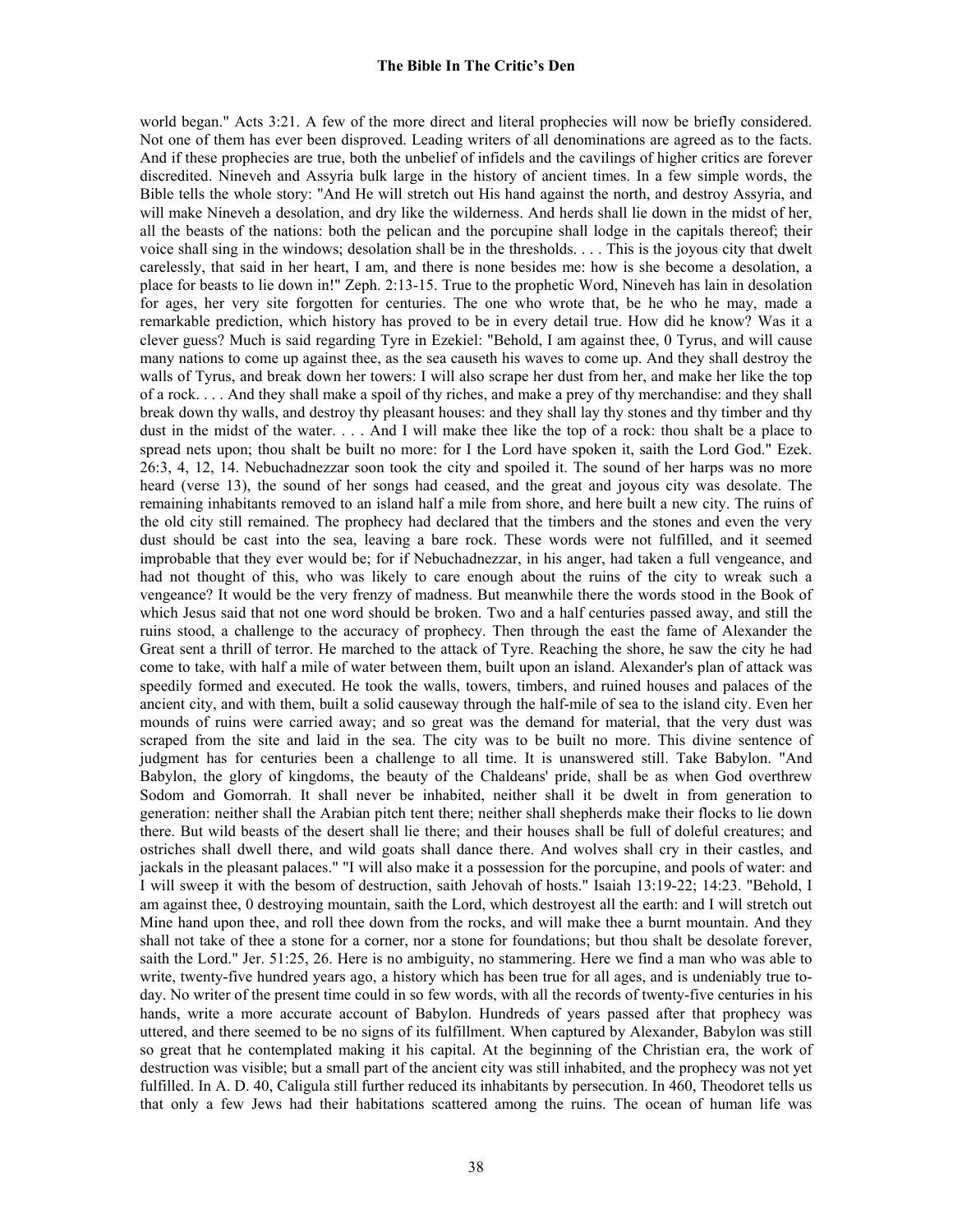gradually receding from this immense city. Still the prophecy was unfulfilled, for the city was inhabited. In the twelfth century, however, Benjamin of Tudela passed the utterly desolate site of Chaldea's ancient capital, but was unable to investigate the ruins, because of the prevalence of vast numbers of scorpions and serpents. Other cities in prophecy became folds for flocks, but this one was not to have any such history. But, as Rawlinson says, "On the actual ruins of Babylon, the Arabian neither pitches his tent nor pastures his flocks- in the first place, because the nitrous soil produces no pasture to tempt him; secondly, because an evil reputation attaches to the entire site, which is thought to be the haunt of evil spirits."-"Egypt and Babylon," page 206. "There is one fact," says Mr. Rassam, "connected with the destruction of Babylon and the marvelous fulfillment of prophecy, which struck me more than anything else, which fact seems never to have been noticed by any traveler; and that is the nonexistence, in the several modern buildings in the neighborhood of Babylon, of any sign of stone which had been dug up from its ancient ruins. It seems that in digging for old materials, the Arabs used the bricks for building purposes, but always burnt the stone thus discovered for lime, which fact wonderfully fulfills the divine words of Jeremiah, namely, `And they shall not take of thee a stone for a corner, nor a stone for foundations; but thou shalt be desolate forever, saith the Lord."' Turn to the records of historians, and their accounts teem with records of wild animals and wild birds and pests that infest the ruins of Babylon, and of the lagoons of stagnant water. "Thou shalt be desolate forever," was the verdict written by the divine hand over its ruins; and many centuries she has been desolate, her very site a matter of speculation. Why have not the infidels, whether in the church or out, who are so eager to disprove God's word, gone and inhabited Babylon? God's very words on multiplied millions of Bible pages stand a challenge to them to prove that the verdict passed on Babylon is untrue. But despite the pratings of those who say prophecy is history written after the event, no one has ever yet claimed that this prediction was written in this century; yet if their contention be true, the prophecy of the desolation of Assyria and Babylonia must have been written in recent years. Notwithstanding the blind cavils of unbelievers, there lie the ruins of two magnificent world-ruling empires as impregnable proof of the divine foresight given the writers of these prophecies. Or do the higher critics prefer to account for the remarkable fulfillment of these predictions on the score of clever guessing? It is not the fulfillment they deny - that is unquestionable; but they deny that the writers had the wisdom to foretell. Hence the fulfillment was all accident! Let us turn to another of the more ancient kingdoms. Of the destruction of Egypt's two ancient capitals, Thebes and Memphis, we read in Ezek. 30:13, A. R. V., "I will also destroy the idols, and I will cause the images to cease from Memphis." Memphis was founded by Menes, and Brugsch Bey speaks of it as "the great temple city of Egypt." In the course of the centuries, Thebes was reduced to ruins, but Memphis retained her glory. At the beginning of the Christian era, the fulfillment of this prophecy seemed more improbable still; for not only were images to be found all over Egypt, Thebes, though in ruins for centuries, being no exception, but Strabo found Memphis "large and populous, next to Alexandria in size," and tells us of its gods and temples and statues. Even as late as the seventh century, it was the residence of the governor of Egypt. But there remained on the pages of prophecy the assertion that though the idols and images of the other cities of Egypt would not be destroyed, those of Memphis would be. How the skeptic of that day might have sneered at the prediction, and taunted the Christian with his fallible Bible and failing prophecies, since there stood Memphis in power and glory nearly fifteen hundred years after its predicted destruction! Even in the thirteenth century, its ruins struck the beholder with admiration. But today? Let the "Encyclopedia Britannica" tell us: "Now the ruins of the city, the great temple of Ptah, the dwelling of Apis, and the palaces of the kings, are traceable only by a few stones among the palm trees and fields and heaps of rubbish." Eleventh edition, article "Memphis." But where are her idols and images and gods and statues? "This is all that remains of Memphis, eldest of cities," says Miss Amelia B. Edwards,- "a few large rubbish heaps, a dozen or so of broken statues, and a name. One can hardly believe a great city ever flourished on this spot, or understand how it should have been effaced so utterly."-"A Thousand Miles up the Nile," pages 97-99. The prophecies concerning Egypt itself were abundant and minute, and a detailed application of them is fascinating; but only a few of them can be admitted here, illustrative of the character of the rest. It was foretold that the canals of Egypt should be dried up, and the rivers be wasted and stink. Ezek. 30:12; Isaiah 19:5, 6. "The entire river became a marsh, through which, by the great pressure of water, the stream oozed through innumerable small channels. In fact, the White Nile had disappeared."-"Encyclopedia Britannica," article "Nile." "The great difference between the Nile of Egypt in the present day and in ancient times is caused by the failure of some of its branches. . . . The river was famous for its seven branches; and under Roman dominion, eleven were counted, of which, however, there were but seven principal ones. . . . Now, as for a long period past,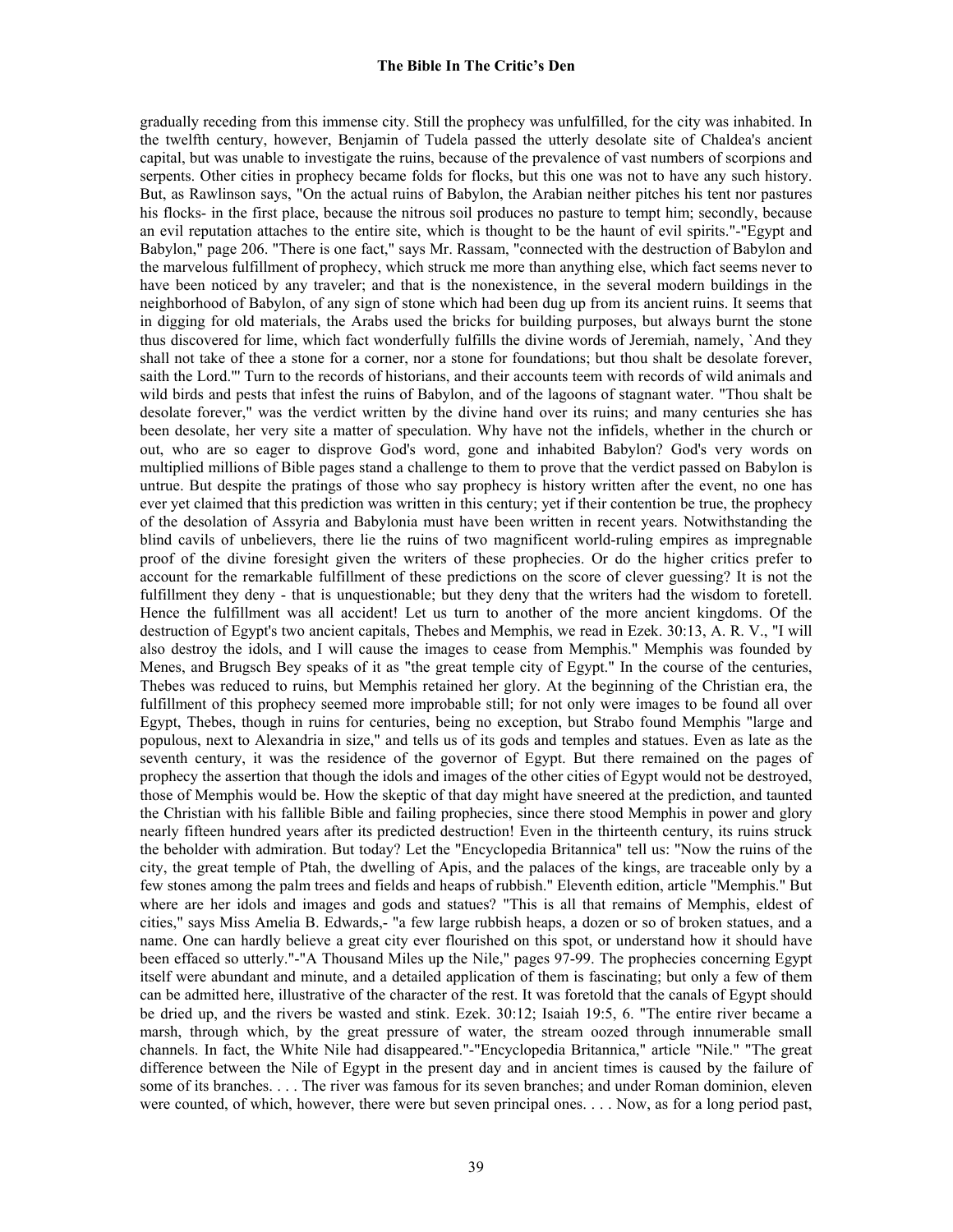there are no navigable and unobstructed branches but those two that Herodotus distinguishes as the work of man." Reginald Stuart Poole, "Egypt as It Is," page 5. Wilkinson speaks of the "noxious vapors that rise when the water has retired and left a bed of liquid mud." Concerning the canals, Mr. Villiers Stuart, who was deputed by the British government to examine into the state of Egypt, says "Canals exist, but many have been allowed to silt up. They all want deepening, and they ought to be connected together on a scientific system."-"Egypt After the War," page 241. "The reeds and flags shall wither away. The meadows by the Nile, by the brink of the Nile, and all the sown fields of the Nile, shall become dry, be driven away, and be no more." Isaiah 19:6, 7. At one time, the papyrus and the lotus were so abundant that they were symbols respectively of Upper and Lower Egypt. Even till the seventh century, papyrus was found in its ancient home. But the prophecy said it should be no more; and today we read that "the plant is now unknown in Egypt,"- Wilkinson, "Ancient Egyptians," volume 2, page 97. Says another writer: "It is a curious fact that no water plants or weeds grow on the banks of the Nile. A sedgy margin is never to be met with in this country." "The fishers shall lament, and all they that cast angle into the Nile shall mourn, and they that spread nets upon the waters shall languish." Isaiah 19:8. For many hundred years, fish was the food of the poor, and was caught in such abundance that from Lake Morris alone the Pharaohs derived a revenue of five hundred thousand dollars a year. But today, Poole tells us, "the fisheries are scarcely of any moment." But worst of all: "Moreover they that work in combed flax, and they that weave white cloth, shall be confounded. And the pillars of Egypt shall be broken in pieces; all they that work for hire shall be grieved in soul. . . . Neither shall there be for Egypt any work, which head or tail, palm branch or rush, may do." Isaiah 19:9,10, 15. The arts and industries of Egypt were her chief glories. The combed flax sold for its weight in gold. The other products of Egypt were famed as the best in the world. It would seem that if all the industries of Egypt passed away, so that there was no work of this kind left for high or low to do, the kingdom could not continue. But the prophecy says only that they shall be grieved in soul. As the centuries passed, these words seemed unlikely of fulfillment. When Alexander conquered Egypt, new markets were opened up, and the destruction of Tyre and Sidon gave new life to her industries. Pliny, a hundred years after Christ, still speaks of the arts and commerce of Egypt as at their height. But today agriculture is her one stay and employment, and it is so unskillfully carried on as to awaken the scorn and pity of the nations. "And I will make the rivers dry, and sell the land into the hand of the wicked: and I will make the land waste, and all that is therein, by the hand of strangers: I the Lord have spoken it." Ezek. 30:12. Thus in one brief sentence is summed up the whole history of Egypt since the occupation of the first conquerors, Volney called it a country "of slavery and tyranny." Malte-Brun speaks of "the arbitrary sway of the ruffian masters of Egypt." Much as the Egyptian hated the foreigner and his ways, it seems a poetic punishment that Egypt, the land that oppressed God's people for hundreds of years, should be oppressed in turn by strangers. Egypt has been treated, for two thousand years and more, as she treated her slaves. The hand of the wicked stranger has made Egyptian history for ages, as the prophet declared. "It shall be the basest of the kingdoms; neither shall it any more lift itself up above the nations: and I will diminish them, that they shall no more rule over the nations." "And there shall be no more a prince from the land of Egypt." Ezek. 29:15; 30:13. And what has history to say? Assyria and Babylonia have been destroyed as the prophecy said; but this kingdom was not to be destroyed, but degraded, debased, the oppressed land of rapacious tyrants during all the rest of her history. For two millenniums, she has been subject successively to the Persians, the Greeks, the Romans, the Byzantine Greeks, the Saracens, the Turks, the French, and the British. Not once in that time has one of her own princes risen to power. "They shall cry unto Jehovah because of oppressors, and He will send them a savior, and a defender, and He will deliver them. . . . And Jehovah will smite Egypt, smiting and healing; and they shall return unto Jehovah, and He will be entreated of them, and will heal them." Isaiah 19:20-22. Since the English occupation, thirty years ago, the population of Egypt has doubled. The land under cultivation has doubled in area, as well as increased in productiveness, owing to the modern scientific system of irrigation. Manufactures have multiplied, commerce has increased, schools have been established, Christianity is spreading fast. In fact, "the prosperity of the country became more manifest each succeeding year."-"Encyclopedia Britannica," article "Egypt." Suppose the ancient prophets of the Old Testament, in making their predictions concerning Assyria, Babylon, and Egypt, had by any accident transposed their predictions - that we were told Egypt should never be inhabited, but should remain desolate forever, while Babylon was to be degraded, and her people were to continue subjects of a foreign power. How quick the critics would be to bring forward the fact of non-fulfillment of prophecy! But when history teems with facts which attest the accuracy of predictions made, even, as we have seen, when they extend more than two thousand years beyond the time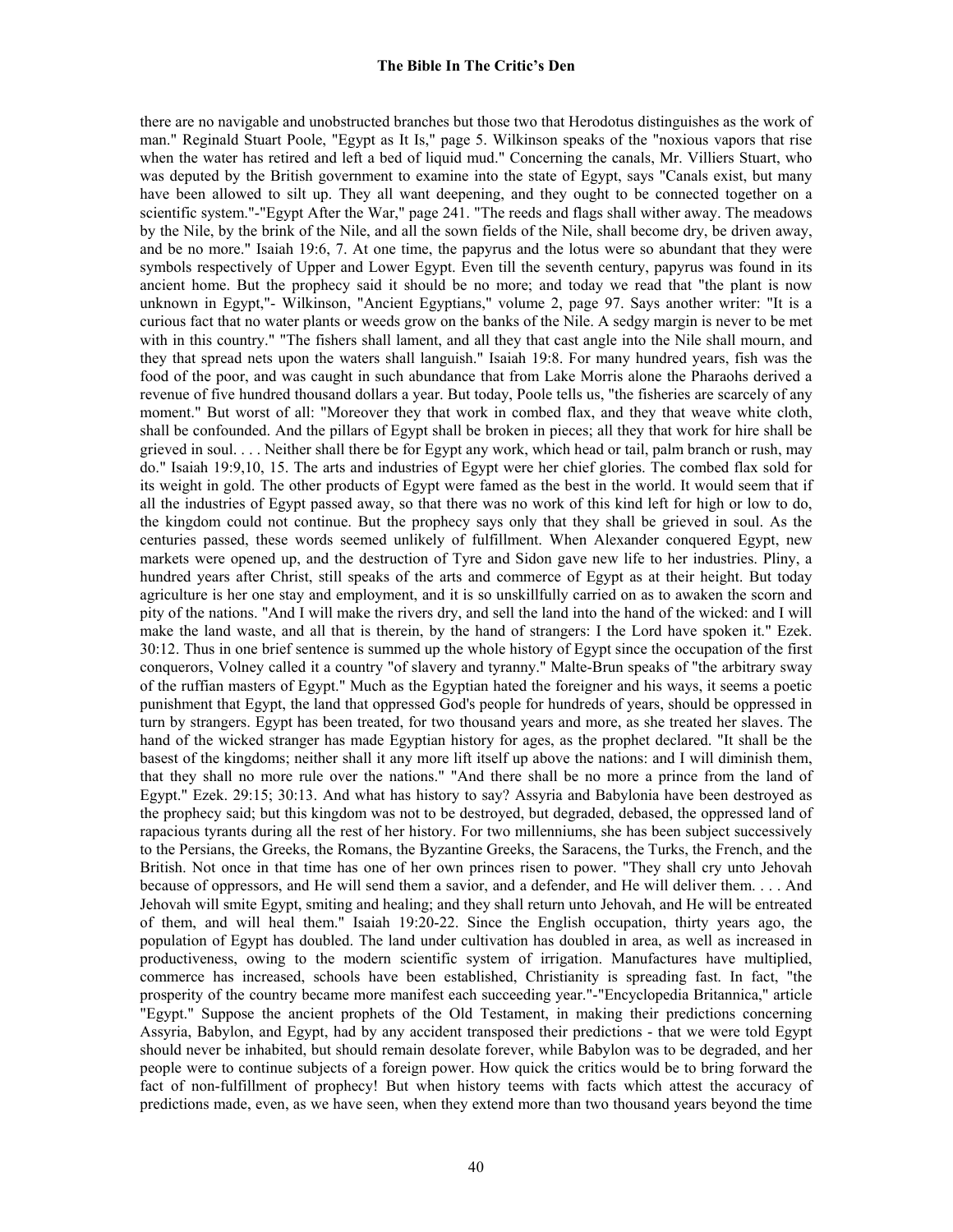in which even the most rabid critic claims they were written, he shuts his eyes to the facts, and talks learnedly of prophecy's being history written after the event! How can man, without divine aid, foretell the future for ten years, not to say twice ten centuries? Who, in 1905, dreamed of the revolution in Turkey? Who, in 1900, could have foretold the lightning-like rapidity of the revolution in the most sluggish and cumbersome of all nations -who, in short, could have foreseen a Chinese republic? Who, in July, 1914, foretold the beginning, in a few days, of the world's most awful war? But in the Bible, we have not one instance of such foresight, but hundreds, reaching not ten years into the future, but thousands. If those who foresaw these things were not prophets with divine foresight, those ancient writers are a far greater miracle than we claim for them, and it will tax the acutest ingenuity of the most ingenious critics, whose whole lives are an effort to explain away the truths of the Bible by ingenuity - it will, I say, tax to the utmost all their cautious cunning to explain as guesswork such stupendous foresight.

# **15 - WITNESS OF PROPHECY - GOD'S PEOPLE**

"Behold, I have told you beforehand."-Jesus. NOT only is the history of the heathen nations foretold, but as might be expected, the fortunes of God's people have been faithfully delineated. Nearly thirty-five centuries ago, Moses outlined the history of the Jews to the close of time: "And I will destroy your high places. . . . And I will make your cities a waste, and will bring your sanctuaries unto desolation, and I will not smell the savor of your sweet odors. And I will bring the land into desolation; and your enemies that dwell therein shall be astonished at it. And you will I scatter among the nations, and I will draw out the sword after you: and your land shall be a desolation, and your cities shall be a waste." Lev.26:30-33. In their stubbornness of heart, the Jews crucified the Saviour, and brought all this woe upon their head. No one can deny that the sanctuaries of the Jews were destroyed, the temple demolished, and the people themselves scattered, "rooted out" of their own land, as Moses said they would be. "Then men shall say, . . . The Lord rooted them out of their land in anger." Deut. 29:25, 28. Not only were they to be deprived of their land, but their enemies should dwell in it. Still the land and the cities were to be desolate and ruined. Dean Stanley is convinced that "above all other countries in the world it is a land of ruins."-"Syria and Palestine," It is a strange fact of history that a land so filled with ruins should be inhabited, or being inhabited, the ruins should not have been utilized or removed. Moses foresaw, and so stated the fact. The land flowing with milk and honey became desolate. Dr. Olin remarks: "The very labor which was expended on these sterile hills in former times has increased their present sterility. The natural vegetation has been swept away, and no human cultivation now occupies the terraces which once took the place of forests and pastures." Speaking of the district about Lake Huleh, Mark Twain said: "It is seven in the morning; and as we are in the country, the grass ought to be sparkling with dew, the flowers enriching the air with their fragrance, and the birds singing in the trees. But alas, there is no dew here, nor flowers, nor birds, nor trees. There is a plain and an unshaded lake, and beyond them some barren mountains."-"The New Pilgrim's Progress," page 124. Though ruined, desolate, bereft of her own people, Palestine was nevertheless to be preeminently a land of pilgrimages; for Moses said that attention should be called to the condition of the country by "the foreigner that shall come from a far land." Deut. 29:22. There was to be no wealth to allure, no beauty to attract; still it was to be the land to which the stranger from afar should come. To-day fifty languages are spoken in Jerusalem alone, so numerous are the different peoples represented. ("Encyclopedia Britannica," eleventh edition, article "Palestine.") "And Jehovah will scatter thee among all peoples, from the one end of the earth even unto the other end of the earth. . . . And among these nations, shalt thou find no ease, and there shall be no rest for the sole of thy foot. . . . And thy life shall hang in doubt before thee; and thou shalt fear night and day, and shalt have no assurance of thy life." Deut. 28:64- 66. There is nothing in all history so pathetic and so terrible as the tale of the Jews. Two millions were killed or starved to death or sold into slavery worse than death in A. D. 70. Over half a million more were slaughtered by the Romans sixty years later. The history of the Jews has been but the record of the slaughter of a nation, extending over nineteen centuries. "No fanatic monk," says Milman, "set the populace in commotion, no public calamity took place, no atrocious or extravagant report was propagated, but it fell upon the heads of this unhappy caste. In Germany, the black plague raged in all its fury; and wild superstition charged the Jews, as elsewhere, with causing and aggravating the misery, and themselves enjoying a guilty comparative security amid the universal desolation. . . . The same dark stories were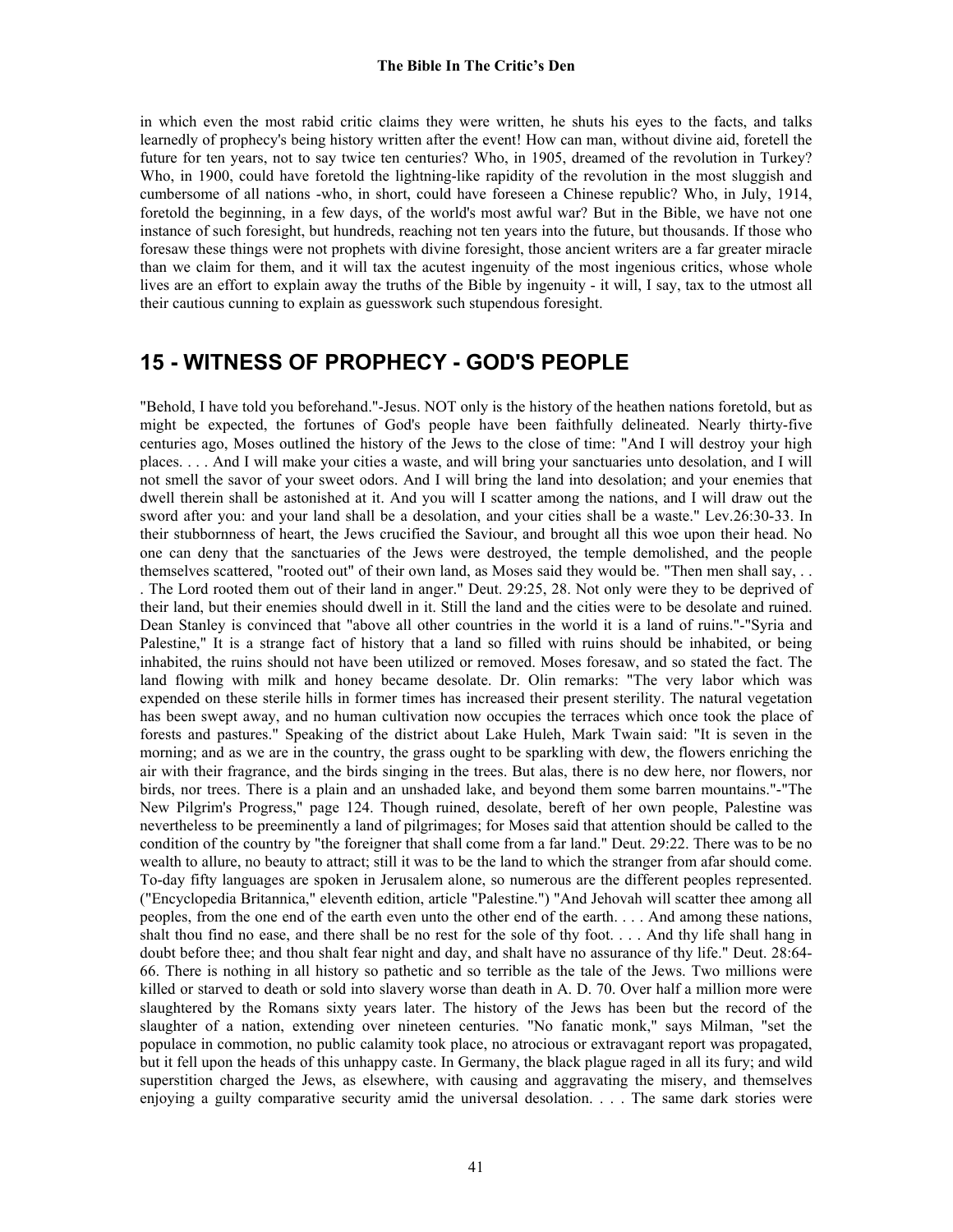industriously propagated, readily believed, and ferociously avenged, of fountains poisoned, children crucified, the Host stolen and outraged. . . . Still, persecuted in one city, they fled to another, and thus spread over the whole of Germany, Brunswick, Austria, Franconia, the Rhine provinces, Silesia, Brandenburg, Bohemia, Lithuania, and Poland. Oppressed by the nobles, anathematized by the clergy, hated as rivals in trade by burghers in commercial cities, despised and abhorred by the populace, their existence is known by the chronicle, rarely of protective edicts, more often of their massacres."-"History of the Jews," volume 3, pages 222, 223. Strange as it seems, rooted out of their own land, without central government, without ruler, scattered over the whole earth, they have nevertheless been preserved. "Massacred by thousands, yet springing up again from their undying stock, the Jews appear at all times and in all regions. Their perpetuity, their national immortality, is at once the most curious problem to the political inquirer; to the religious man a subject of profound and awful admiration."-Milman, "History of the Jews," volume 2, pages 398, 399. Even to-day we are often startled and shocked by the news of some dread and sudden massacre of the Jews in foreign lands, reminding us that the sword is still drawn out after this unfortunate people. But that is not all. "Jehovah will bring thee, and thy king whom thou shalt set over thee, unto a nation that thou hast not known, thou nor thy fathers; and there shalt thou serve other gods, wood and stone." Deut. 28:36. In verse 64, the same doom is repeated when they shall be scattered over the earth. The temple of Jupiter Capitolinus and the temple of Jerusalem were destroyed the same day. The temple tax of half a shekel paid by every Jew for the maintenance of their temple was after this, used to help rebuild the Roman temple. In vain they refused to pay. They were compelled to lay their offering on the altar of Jove. Not only were they thus obliged to worship the idols of heathen Rome, but papal Rome exacted a greater toll from them, forcing thousands of them to build for her houses of worship, and to supply the money for the adorning and worshiped images; and many of the Jews were compelled to worship these images on pain of death. Thus they worshiped gods, which neither they nor their fathers had known. Still further, "The children of Israel shall abide many days without king, and without prince, and without sacrifice, and without pillar, and without ephod or teraphim." Hosea 3:4. As we know, the last king perished in the first century; but a prince of the captivity was honored for centuries. The last prince of the captivity perished on the scaffold in the eleventh century. And they have now been "many days without king, and without prince." They were to be "without sacrifice, and without pillar." The pillar has reference to even the rudest holy place for sacrifice. For eighteen centuries, there has been neither sacrifice nor holy place to Israel an almost unbearable punishment. They were likewise to be "without ephod or teraphim." These were used in the priestly ministrations in the endeavor to learn the mind of God. In the destruction of Jerusalem, the entire priesthood perished. (Milman, "History of the Jews," volume 3, page 414.) The rabbi has taken the place of the priest, and the synagogue has succeeded to the sacred service of the holy temple. The critics, who endeavor to account for these phenomenal forecasts on the supposition of guesswork or accident, are more credulous than the Christians, who believe the obvious fact that the prophecies were inspired - history written in advance. The critics rather elude than elucidate the facts. If men are such good guessers, how does it happen that only in the Bible have we accounts of the successful guesses of men? If Plato, for instance, had accurately forecast the history of Greece for a hundred years, not to say two thousand, how eagerly the unbelievers would have seized upon the fact to exalt Plato! Even as it is, this heathen philosopher is lauded as inspired. But the Bible has foretold the history of all the great nations of the world, not merely for a hundred years, nor for a thousand, but for all time. The historians can add only the details of fulfillment of the prophecies. Puny man, who cannot himself tell what a day will bring forth, calls this guesswork. Such arrogance and willful ignorance stand rebuked before the fact that the men who so confidently exclaim, "Mere guessing!" are themselves unable to predict a single event, not to mention a whole series of them, all contrary to probability- for nothing seemed more improbable than that a nation could be scattered to every nation on earth, hated and killed by them all, yet remain for two thousand years distinct. In pronouncing judgment upon the last king of Israel, Ezekiel also outlined, with a few epic strokes of the pen, the whole history of the world till the second coming of Jesus: "Thus saith the Lord God ; Remove the diadem, and take off the crown : . . . exalt him that is low, and abase him that is high. I will overturn, overturn, overturn, it: and it shall be no more, until He come whose right it is; and I will give it Him." Ezek. 21:26, 27. The crown thus removed from Israel passed successively to Babylon, Medo-Persia, Greece, and Rome, Note the historic truth of prediction. Babylon was conquered by Medo-Persia, Medo-Persia by Greece, and Greece by Rome; but concerning Rome, the prophet says, not that it shall be "overturned" by another power, but "it shall be no more," it shall fade away, and there shall be no other universal kingdoms until Jesus, the King of kings, shall come, In the brief space of five hundred years, four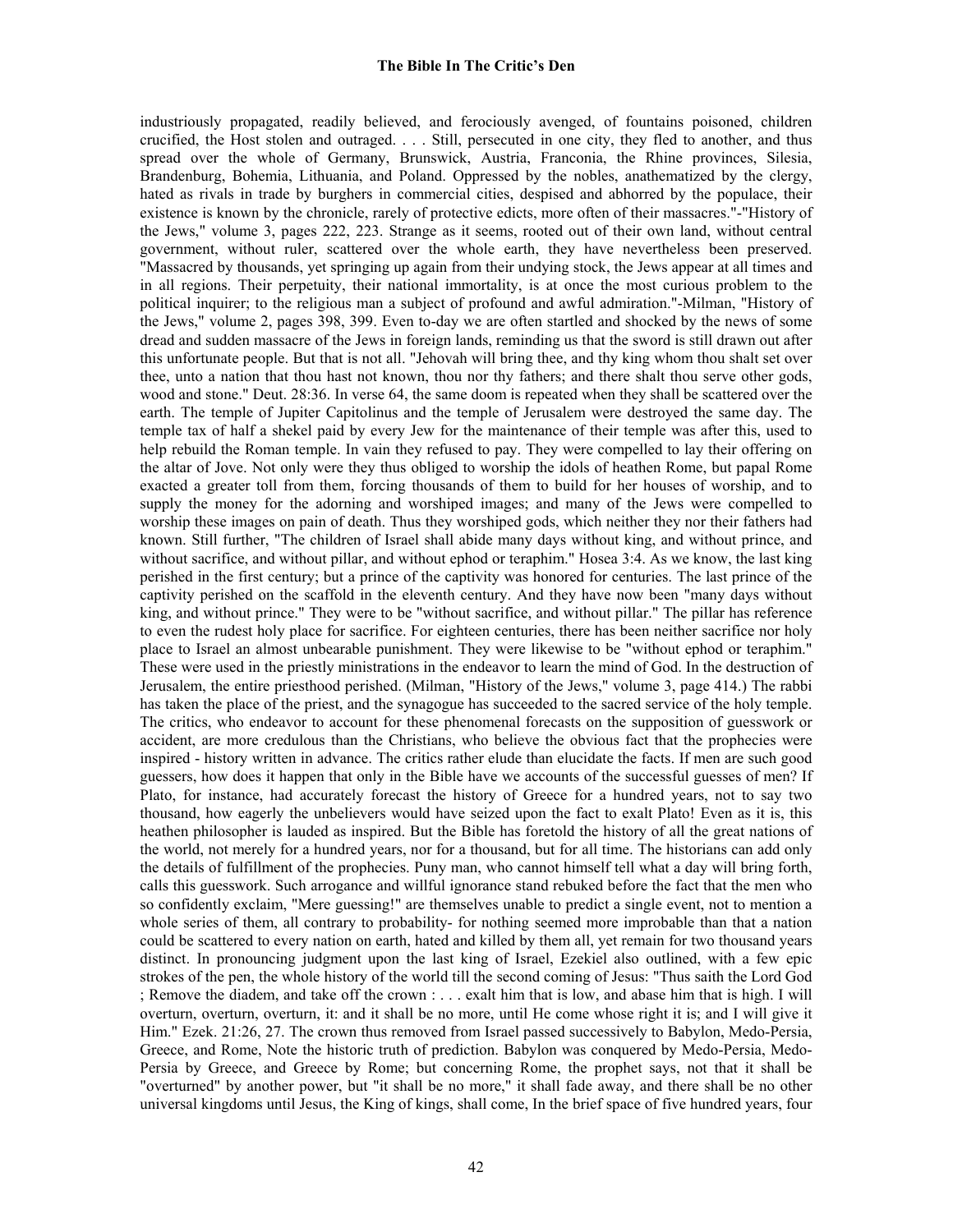universal kingdoms successively bore undisputed sway, as prophecy had said; but in all the two thousand years since the establishment of the universal empire of Rome, there has been no successor to the mighty four. Contrary to all human analogy and reason, four universal empires in five centuries have been followed by twenty centuries in which, instead of sixteen more universal kingdoms, there has been not so much as one set up, despite the desperate attempts of ambitious Napoleons. The history of the Christian era is an almost uncanny commentary upon the words, "It shall be no more, until He come whose right it is." Babylon's golden pomp, Persia's innumerable hosts, Greece's brilliant sway, Rome's invincible might where are they all? These world powers, which seemed destined to rule forever - where are they? - Vanished into the dim mists of long ago, sunk into the oblivion of dust-covered antiquity. All that is left of their once proud power is a few moldy ruins and a name. As "the flower of the grass" they have perished, and only the ashes of their former greatness remain to attest the eternal truth of the inspired record, and to comfort us with the increasingly evident truth that "surely the Lord Jehovah will do nothing, except He reveal His secret unto His servants the prophets." Amos 3:7. "God hath spoken by the mouth of all His holy prophets since the world began." Acts 3:21. Since we find such unequivocal testimony to the truthfulness and inspiration of Old Testament prophets, let us turn to the New Testament prophets. We should expect at least equal authority for them. Let us pass directly to the greatest of all prophets - Jesus. "For Moses truly said unto the fathers, A Prophet shall the Lord your God raise up unto you of your brethren, like unto me; Him shall ye hear in all things whatsoever He shall say unto you. And it shall come to pass, that every soul, which will not hear that Prophet, shall be destroyed from among the people." Acts 3:22, 23. From all who recognize any authority whatever in the Bible, such inevasible testimony commands attention. Let us listen to His words where He explicitly claims the prophetic gift: "Behold, I have told you beforehand." Matt. 24:25. In answer to the disciples' anxious request that He tell them when would be the destruction of Jerusalem, and the sign of His coming and of the end of the world, Jesus told them, in a few graphic sentences of awful significance, the punishment that would befall those who were to utter those historic words, "His blood be on us, and on our children," and the tribulation of the faithful, down the ages to the end of time. Christ said that when Jerusalem was overthrown, not one stone of the temple should remain on another. After the most horrible siege in all history, in which a million Jews perished, Jerusalem was destroyed by Titus in A. D. 70. Later the Jews began to return; and sixty years after the destruction of the city, all the Jews were banished, and the site of the temple was plowed up. (Angus, "Encyclopedic Handbook of the Bible," page 285.) Thus were literally fulfilled not only the Saviour's words, but also Micah's, spoken eight hundred years previously: "Therefore shall Zion for your sake be plowed as a field, and Jerusalem shall become heaps." Micah 3:12. Then in a few terse sentences, bursting with meaning, Jesus foretold the history of the world from the time when Rome was to "be no more," "for nation shall rise against nation, and kingdom against kingdom; and there shall be famines and earthquakes in divers places." The political history of the world was not, as before, one universal kingdom following another, nor even one kingdom ruling another; but "kingdom against kingdom" was the divine phrase which foretold nineteen hundred years of bloody warfare. In no other instance was so much political history ever embodied in so few words. With awe and amazement we read, on the pages of history, the accounts of a thousand such movements of kingdom against kingdom; and the end is not yet. Nineteen centuries are but one long commentary upon Christ's words. So much for the civil history of the world. Christ next outlined as graphically the religious history of all time: "Then shall they deliver you up unto tribulation, and shall kill you: and ye shall be hated of all the nations for My name's sake. And then shall many stumble, and shall deliver up one another, and shall hate one another." Again let history speak. Have Christians been in tribulation? Let the unanimous reply of historians from Tacitus the heathen to Gibbon the infidel tell us. Have Christians been killed? Let the blood of millions of martyrs testify. Have the nations hated the Christians? Again let the pages of the past bear witness to the universal execration in which they have been held. But saddest of all, besides being hated of nations and killed by hostile powers, have Christians hated and betrayed one another? What infidel does not taunt the Christian with the obvious, infinitely sad fact? What Tom Paine lets slip an opportunity to ridicule, denounce, revile, and hold up to fiendish contempt the Christianity that saturated the soil of Europe with the blood of its professed brothers, in the name of the gentle Jesus? How strangely true, in the light of history, are those mysterious words of Jesus, "I came not to send peace, but a sword." But let not the Christian's faith in Christianity falter and faint when some all too ready skeptic, whether in the church or out, sneers at Christianity because of Christians' betrayal and slaughter of one another; but let him see therein only one more evidence of the exact truthfulness of the Scriptures. Every taunt of the unbeliever against Christianity,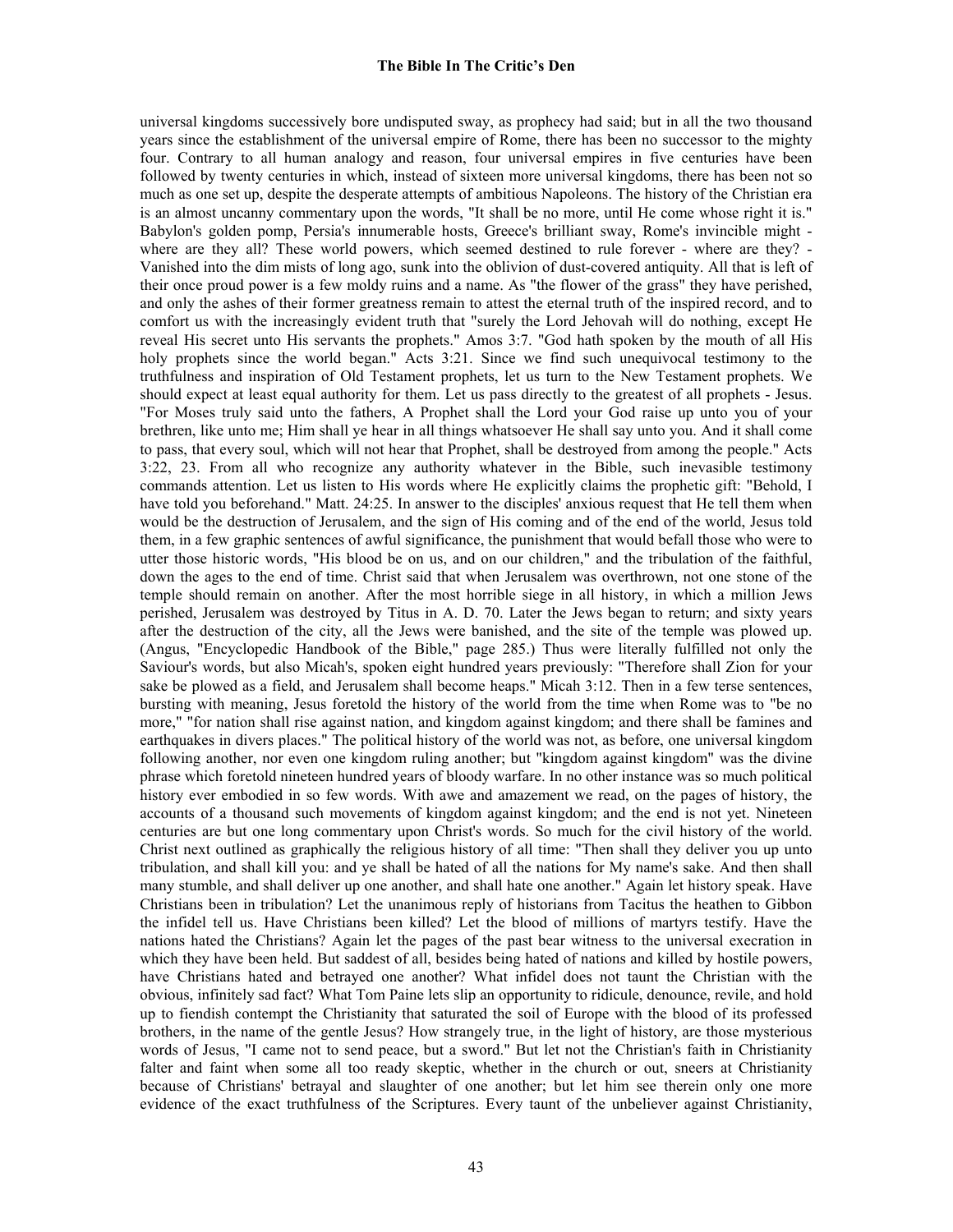based upon the grounds of its bloody past, is an unconscious, unwilling, and therefore valuable testimony to the unaltering fact that the Bible is not only true in its accounts of the past, but minutely accurate in its forecast of all ages. The Christian may well blush at the fierce hatred displayed by his ancestors toward one another; but when mocked with it, he should rejoice that in the very fact of Christianity's greatest shame lies one of the most impregnable proofs of the divine origin of the Christianity that is derided - a proof which even his enemies never tire of thrusting into his face. Instead of blushing and stammering and apologizing, then, let him arouse, and grasp firmly the proof so openly offered by his enemies, of the truth of Christianity, and upon the impregnable rock of the Saviour's fulfilled words build a victorious faith. Let him grasp firmly, gladly, aggressively the weapons thus put into his hands by the enemies of the gospel. Let him rejoice whenever higher critics or infidels pile up books telling of the world's hatred of Christians, of the Christians' hatred of one another; for they are only adding proof upon proof that as Jesus said upon this very occasion, "Heaven and earth shall pass away, but My words shall not pass away." Thus what the unbeliever in his blindness thinks is a weapon to demolish Christianity and the Bible will prove to be but a boomerang that will in time destroy him and his puny power. That Christ's words shall not pass away He tells us in even more unequivocal language: "This gospel of the kingdom shall be preached in the whole world for a testimony unto all the nations; and then shall the end come." For hundreds of years, nothing seemed more unlikely than the spreading of the gospel to all nations of the earth. For fourteen hundred years, no headway was made. In fact, ground was lost. Then a new continent, doubling the size of the known world, was discovered, making the prospect of the fulfillment of Christ's prediction recede into the remote future. Well might the skeptic of that day laugh at the simplicity of the Christian who believed Christ's prediction. Yet in God's own good time, a missionary zeal stirred the hearts of His faithful children, and the Reformation was born in a travail of blood. And what do we see now? - The Bible, which was nearly extinct in the Middle Ages, printed by the hundreds of millions in half a thousand languages and dialects, carried and taught by missionaries in every nation under the sun. All the rest of Christ's prophetic forecast has been fulfilled. The next event, according to the divine Word, which "cannot be broken," is the end of the world, and the coming of Christ Himself in the clouds of heaven, to gather His elect, to reward His faithful of all ages. In addition to all of this, archaeology has in late years been pouring an abundance of light upon the past, all proving the divinity of Scripture. As Archibald Sayce, the world's leading archeologist, puts it, "Every turn of the spade has furnished corroborative evidence of the minute truthfulness of Scripture history." The points where archeology has corroborated the Bible would fill a large volume, One instance is all we have space for: In Joshua and Kings are many references that imply the existence of a very powerful Hittite empire north of Palestine. Nowhere in all the world outside of the Bible was there a single reference to this nation. Yet it was represented as equal in power with Egypt. Naturally here was matter for the derision of the higher critics. When they will not believe Bible statements which are supported by abundance of secular evidence, surely we would not look for faith in the unsupported statements of Scripture. So we find them sneering at the Bible account, jeering at those who were simple-minded enough - feeble-minded enough, they called it - to believe that such an empire ever existed. Why, the very fact that the Bible related such a preposterous history of a nation that never existed, was in itself all the proof needed to blast forever the foolish, grandmotherly notion that unsupported statements of the Bible should receive a grain of credence! For hundreds of years, skeptics made merry over the deluded Christians who believed in the former existence of the Hittites. The higher critics copied their arguments, seasoning them with a few eloquent phrases of learned scientific ignorance, and with condescending pity for the abysmal stupidity of the Christian believer. They condescended to show him how "unscientific" it was to believe that a nation so powerful and long-lived as the Bible represented the Hittites to be, could possibly have escaped record in secular history. They demonstrated their position with all the mathematical precision of Euclid; and then, when the Christian still maintained that because the Bible said the nation existed, he would believe it in spite of all their proof, they lost patience, and called him a fool, and other names not altogether conducive to harmony. But now, from both Egyptian and Assyrian inscriptions, we learn that the Hittite empire for a thousand years was a great power in Syria and western Asia, and was as extensive and as powerful as either Egypt or Assyria, and its history now fills volumes. It is found to be even stronger and more extensive than the Bible led us to believe. To human reasoning, it seems impossible that so vast and so mighty a nation could exist for ten centuries - seven times as long as the United States - and escape completely all profane record. Yet we know such to be the case. Thus is the Christian's faith in his Bible vindicated where there seemed least likelihood that it could be. The Bible prophecies relate not to things done in a corner, but to the mightiest nations of earth.